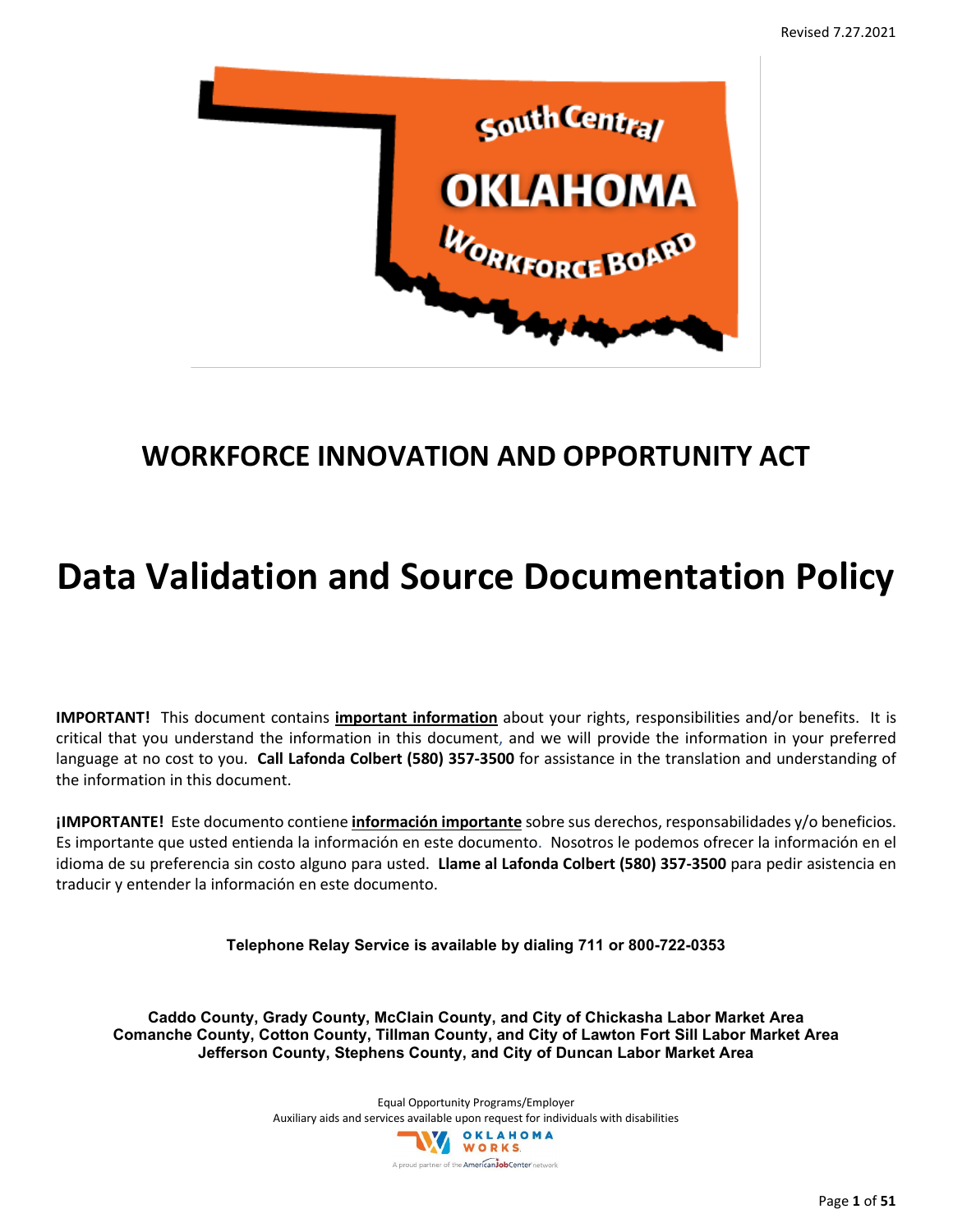**PURPOSE:** The Oklahoma Office of Workforce Development (OOWD) as the Governor's chosen Workforce Innovation and Opportunity Act (WIOA) administrative entity, provides this issuance as guidance to the workforce system on the State of Oklahoma's Data Validation and Source Documentation Requirements for the WIOA Title I Programs and the Wagner-Peyser Employment Services as amended by Title III. SCOWB Policy follows state OWDI # 2-2019, change 1.

**BACKGROUND:** SCOWB Policy is intended to clarify procedures that minimize the burden of documenting eligibility, service provision, and outcomes while remaining respectful of the need to ensure data integrity and report accurate information to the United States Department of Labor (USDOL). All documentation previously copied and kept in paper case files must now be electronically scanned and uploaded to participant records to develop a virtual case file.

## **POLICY: General Eligibility**

## Wagner-Peyser

The Wagner-Peyser Act of 1933 established a nationwide system of public employment offices known as the Employment Service (ES). The Act was amended in 1998 and again in 2014 to become part of the Workforce Innovation and Opportunity Act and the One-Stop delivery system. The primary responsibilities of ES are to:

- Assist job seekers in finding employment and employers in filling jobs;
- Facilitate the match between job seekers and employers; and
- Meet the work test requirements of the State Unemployment Compensation system.

The types of ES services available include job search and placement assistance, recruitment services and special technical services for employers, reemployment services for unemployment insurance claimants, labor exchange services for workers who have received notice of permanent or impending layoff, referrals and financial aid application assistance for training and educational resources and programs, and the development and provision of labor market and occupational information.

ES services are available to any jobseeker, regardless of employment status; however, Veterans receive priority of service in accordance with Training and Employment Guidance Letter (TEGL) 10-09 and Veterans Program Letter (VPL) 07-09. Program participants may also include individuals with employment authorization documents who have been granted relief under the Deferred Action for Childhood Arrivals (DACA). In addition, any employer seeking workers is also eligible for ES services.

## WIOA Title I Adult Programs

The WIOA Title I Adult Program is designed to provide quality employment and training services to assist eligible individuals in finding and qualifying for meaningful employment. Veterans and eligible spouses continue to receive priority of service for the WIOA Title I Adult Programs. To receive WIOA Title I Adult services, all individuals must meet the following eligibility criteria.

- 18 years of age or older
- Authorized to work in U.S.
- Selective Service Registration

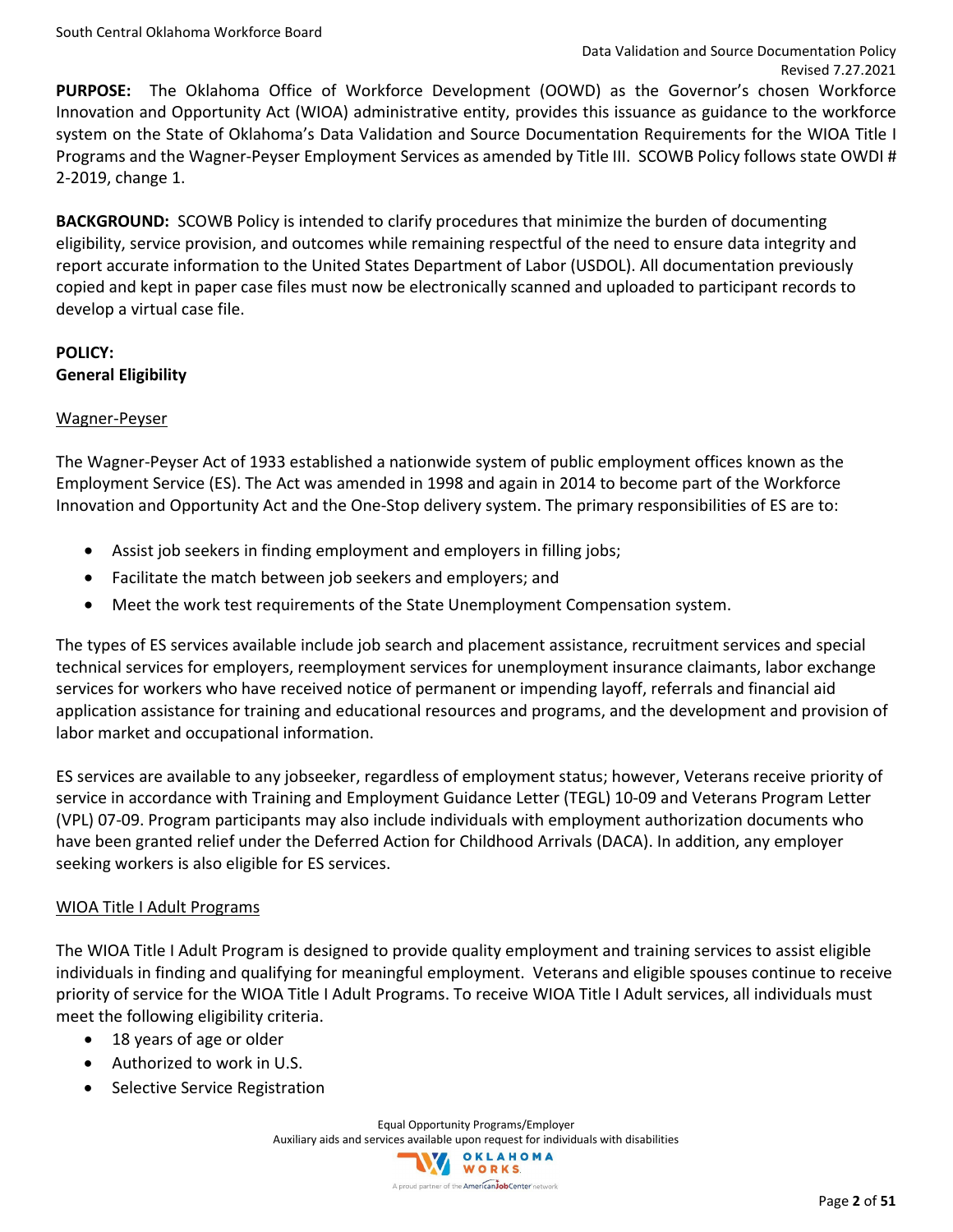Priority of Service for the WIOA Title I Adult Program (Individualized Career Services & Training Services)

- $1<sup>st</sup>$  Priority Veterans and eligible spouses who are also low-income, recipients of public assistance and/or basic skills deficient/English Language Learners
- $2<sup>nd</sup>$  Priority Individuals (including Veterans) who are included in the Priority Populations\* groups for WIOA Title I Adult Program.
- $3<sup>rd</sup>$  Priority Veterans and Eligible spouses who are not included in the Priority Populations\* groups.
- $\bullet$  4<sup>th</sup> Priority Priority populations established by SCOWB
- $\bullet$  5<sup>th</sup> Priority Individuals outside the groups given priority under WIOA

\*Priority Populations groups for WIOA Adult Program

- Low-income individuals
- Individuals with disabilities
- Homeless individuals
- Native Americans, Alaska Natives, and Native Hawaiians
- Older individuals (age 55 and older)
- Ex-offenders
- Individuals who are English language learners
- Individuals who have low levels of literacy
- Individuals facing substantial cultural barriers
- Eligible migrant and seasonal farmworkers
- Individuals within two years of exhausting lifetime TANF eligibility
- Single parents (including single pregnant women)
- Long-term unemployed individuals (unemployed for 27 or more consecutive weeks); and
- Displaced homemakers

### WIOA Title I Dislocated Workers Programs

The WIOA Title I Dislocated Workers Program is designed to provide quality employment and training services to assist eligible individuals in finding and qualifying for meaningful employment. For the WIOA Dislocated Worker program, the only priority of service is the veteran's priority of service. A veteran must meet each program's eligibility criteria to receive services under the respective employment and training program.

To receive WIOA Title I Dislocated Worker services, individuals must meet the following eligibility criteria.

- Authorized to work in U.S.;
- Meet Military Selective Service registration, if applicable; and
- Meet one of the following;
	- o Recently Dislocated
	- o Plant Closure or Substantial Layoff
	- o Loss of Self-Employment Income
	- o Displaced Homemaker
	- o Military Spouse (Loss of employment or Displaced)

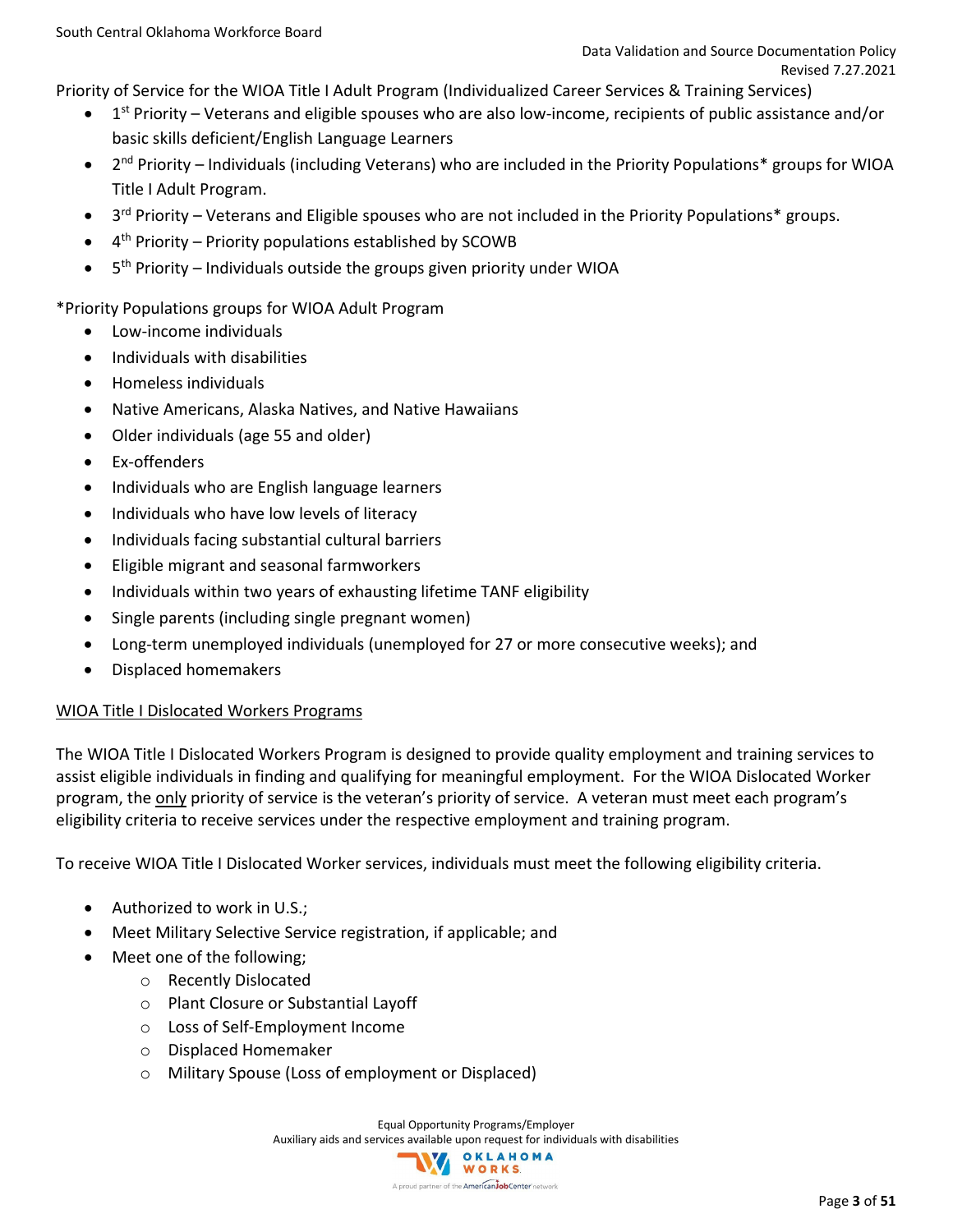### WIOA Title I Youth Program

The WIOA Title I Youth program is designed to assist youth with one or more barriers to employment prepare for post-secondary education and employment opportunities, attain educational and/or skills training credentials, and secure employment with career and promotional opportunities.

To receive WIOA Title I Youth services, individuals must meet the following eligibility criteria.

### In-School Youth:

- Attending school
- 14-21 years of age
- Low Income
- At least one of the following must apply:
	- o Basic Skills Deficient
	- o An English Language Learner
	- o An offender
	- o A homeless youth or runaway youth
	- o In foster care or has aged out of foster care
	- o Pregnant or parenting
	- $\circ$  Individual with a disability
	- o Meet the requirement of "Needs Additional Assistance" \*Not more than 5% of the newly enrolled ISY in a given program year may be eligible based on this criterion.

### Out-of-School Youth:

- 16-24 years of age
- Not attending any school
- At least one of the following must apply:
	- $\circ$  Individual with a disability
	- o School dropout
	- $\circ$  Within the age of compulsory school attendance, but has not attended school for at least the most recent complete school year calendar quarter
	- $\circ$  A recipient of a secondary school diploma or its recognized equivalent who is low income and either an English language learner or basic skills deficient
	- o An offender
	- o A homeless youth or a runaway youth
	- o In foster care or has aged out of foster care
	- o Pregnant or parenting
	- $\circ$  An individual who is low income and "needs additional assistance" to enter or complete an educational program or to secure or hold employment.

### 5% Exception:

WIOA allows a low-income exception where 5% of youth may be participants who ordinarily would be required to be low-income for eligibility purposes and meet all other eligibility criteria for WIOA youth except the low-income criteria. A program must calculate the 5% based on the percent of newly enrolled

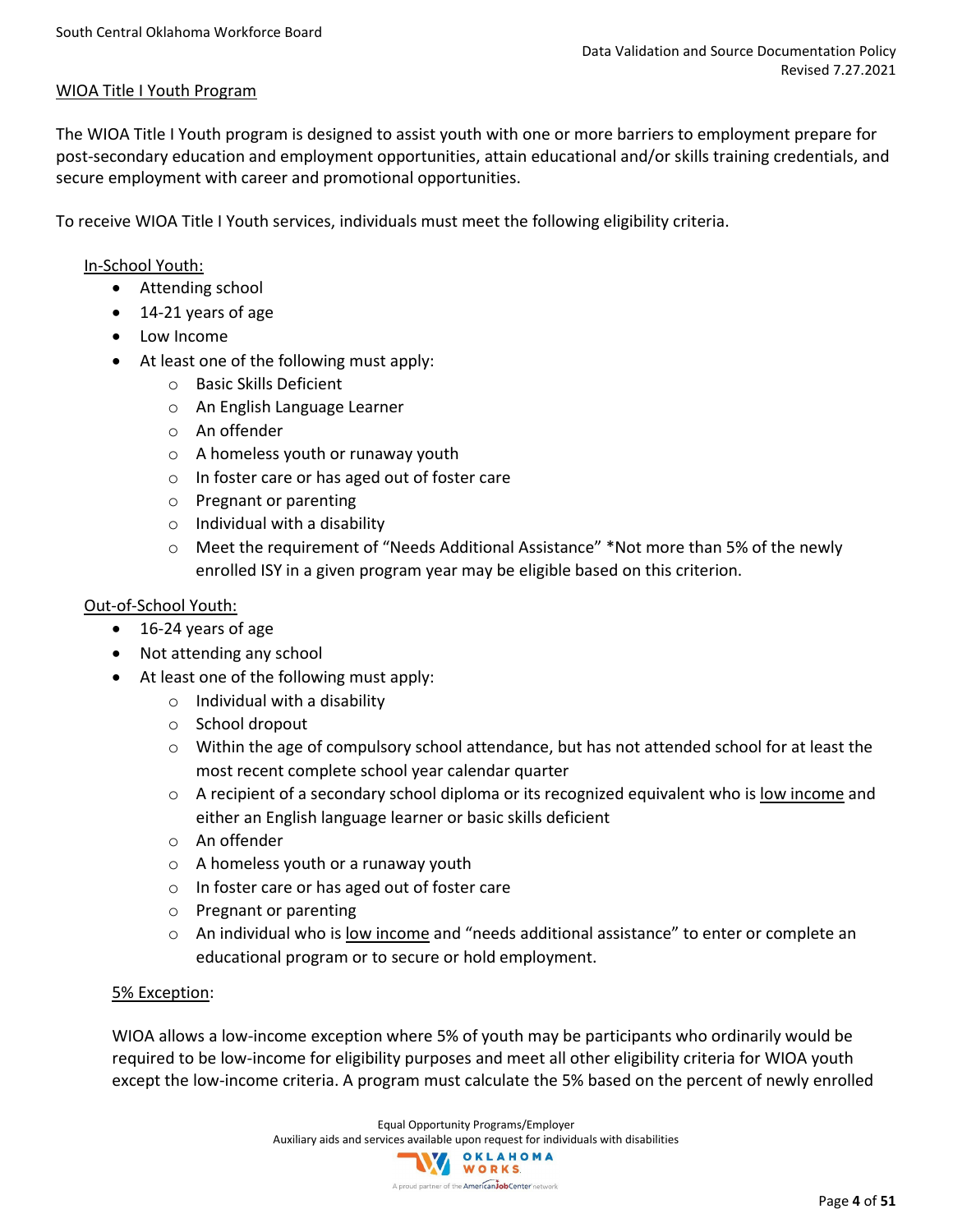youth in the SCOWB WIOA youth program in a given program year who would ordinarily be required to meet the low-income criteria.

### Trade Adjustment Act (TAA)

TAA offers a variety of benefits and services to support workers in their search for reemployment. This includes Trade Readjustment Allowances, training, assistance with healthcare premium costs, Reemployment Trade Adjustment Assistance, job search, and relocation allowances. A group of workers may be eligible for TAA if their jobs are lost or threatened due to trade-related circumstances as determined by a USDOL investigation.

In order for workers to obtain TAA or Reemployment Trade Adjustment Assistance (RTAA) services and benefits, an employer of a group of workers, a group of three or more workers, a Union, or another authorized individual must first file a petition with the U.S. Department of Labor (USDOL) and the state trade coordinator or dislocated worker unit to request a certification of group eligibility for workers adversely affected by foreign trade. Once the group certification is issued, each worker in the group must then individually apply for services and benefits through their local Oklahoma Works (one-stop) Center. An OESC case manager will issue a determination of the workers' individual eligibility for TAA benefits.

The following eligibility requirements apply to the TAA program:

- An approved TAA certification; and
- Other criteria as determined by the types of benefits and services.

### National Farmworkers Job Program (NFJP)

The National Farmworker Jobs Program (NFJP) is the Department of Labor-administered workforce investment program for eligible Migrant and Seasonal Farmworkers (MSFWs) established by WIOA sec. 167 as a required partner of the one-stop delivery system and includes both career services and training grants, and housing grants. The following definitions apply to programs under this part:

Allowances means direct payments made to participants during their enrollment to enable them to participate in the career services described in WIOA sec.  $134(c)(2)(A)(xi)$  or training services as appropriate.

Dependent means an individual who:

- Was claimed as a dependent on the eligible MSFW's Federal income tax return for the previous year; or
- Is the spouse of the eligible MSFW; or
- If not claimed as a dependent for Federal income tax purposes, is able to establish:
	- o A relationship as the eligible MSFW's;
		- Child, grandchild, great grandchild, including legally adopted children;
		- **Stepchild;**
		- Brother, sister, half-brother, half-sister, stepbrother, or stepsister;
		- **Parent, grandparent, or other direct ancestor but not foster parent;**
		- **Foster child:**
		- **Stepfather or stepmother;**
		- Uncle or aunt;
		- Niece or nephew;
		- Father-in-law, mother-in-law, son-in-law; or

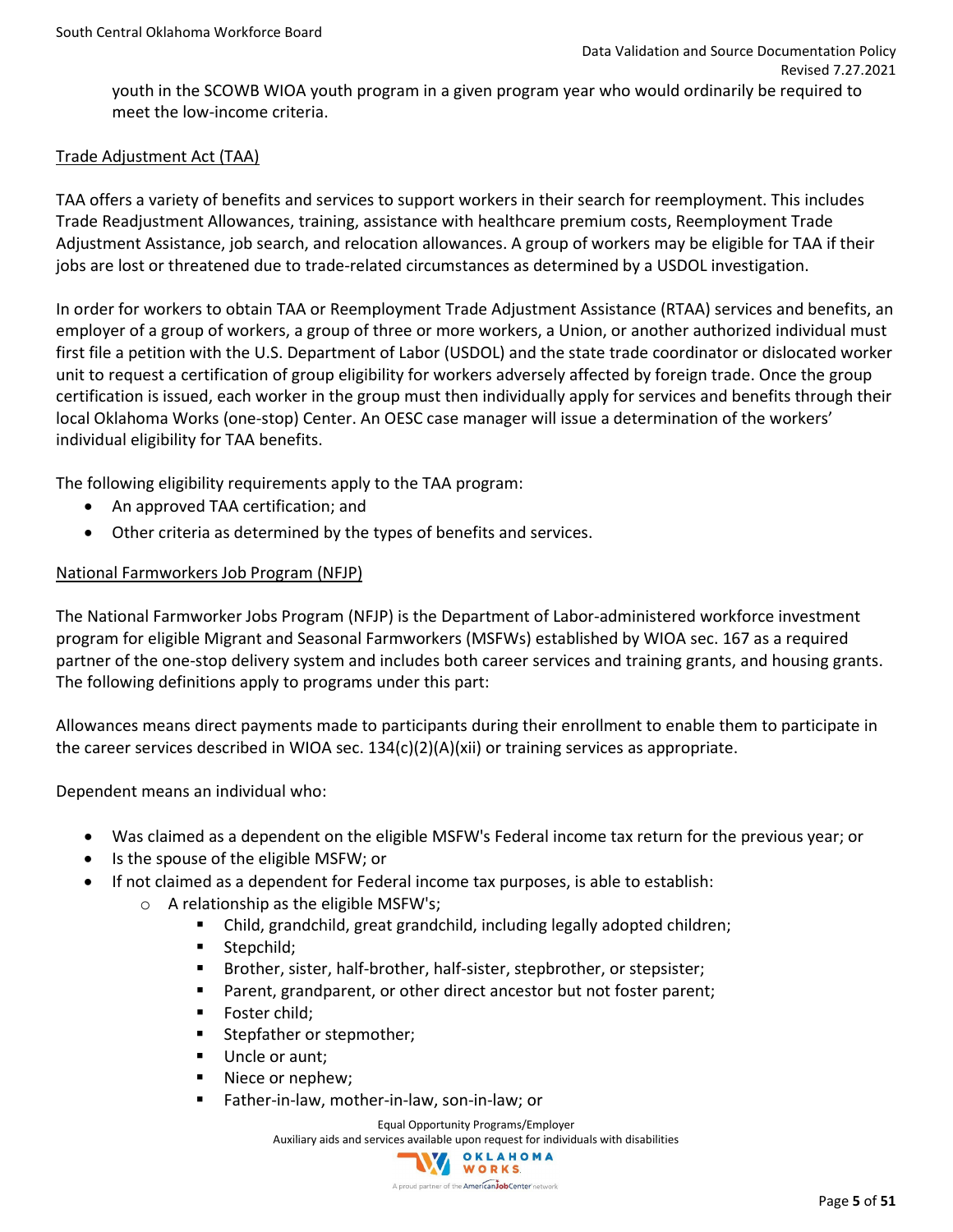- Daughter-in-law, brother-in-law, or sister-in-law; and
- $\circ$  The receipt of over half of his/her total support from the eligible MSFW's family during the eligibility determination period.

Eligibility determination period means any consecutive 12-month period within the 24-month period immediately preceding the date of application for the MSFW program by the applicant MSFW.

Eligible migrant farmworker means an eligible seasonal farmworker as defined in WIOA sec. 167(i)(3) whose agricultural labor requires travel to a job site such that the farmworker is unable to return to a permanent place of residence within the same day; and dependents of the migrant farmworker, as described in WIOA sec. 167(i)(2).

Eligible migrant and seasonal farmworker means an eligible migrant farmworker or an eligible seasonal farmworker, also referred to in this regulation as an "eligible MSFW," as defined in WIOA sec. 167(i).

Eligible MSFW youth means an eligible MSFW aged 14-24 who is individually eligible or is a dependent of an eligible MSFW. The term eligible MSFW youth is a subset of the term eligible MSFW defined in this section.

Eligible seasonal farmworker means a low-income individual who for 12 consecutive months out of the 24 months prior to application for the program involved, has been primarily employed in agricultural or fish farming labor that is characterized by chronic unemployment or underemployment; and faces multiple barriers to economic selfsufficiency; and dependents of the seasonal farmworker as described in WIOA sec. 167(i)(3).

Emergency assistance is a form of "related assistance" and means assistance provided by grantees that addresses immediate needs of eligible MSFWs and their dependents. An applicant's self-certification is accepted as sufficient documentation of eligibility for emergency assistance.

Family, for the purpose of reporting housing assistance grantee indicators of performance as described in in § 685.400, means the eligible MSFW(s) and all the individuals identified under the definition of dependent in this section who are living together in one physical residence.

Farmwork means work while employed in the occupations described in § 651.10 of this chapter.

Grantee means an entity to which the Department directly awards a WIOA grant to carry out programs to serve eligible MSFWs in a service area, with funds made available under WIOA sec. 167 or 127(a)(1).

Housing assistance means housing services which contribute to safe and sanitary temporary and permanent housing constructed, supplied, or maintained with NFJP funding.

Lower living standard income level means the income level as defined in WIOA sec. 3(36)(B).

Low-income individual means an individual as defined in WIOA sec. 3(36)(A).

Refer to Training and Employment Guidance Letter (TEGL) 18-16 and state program policy to provide definitions and clarification for the NFJP eligibility criteria.

**Pending List:**

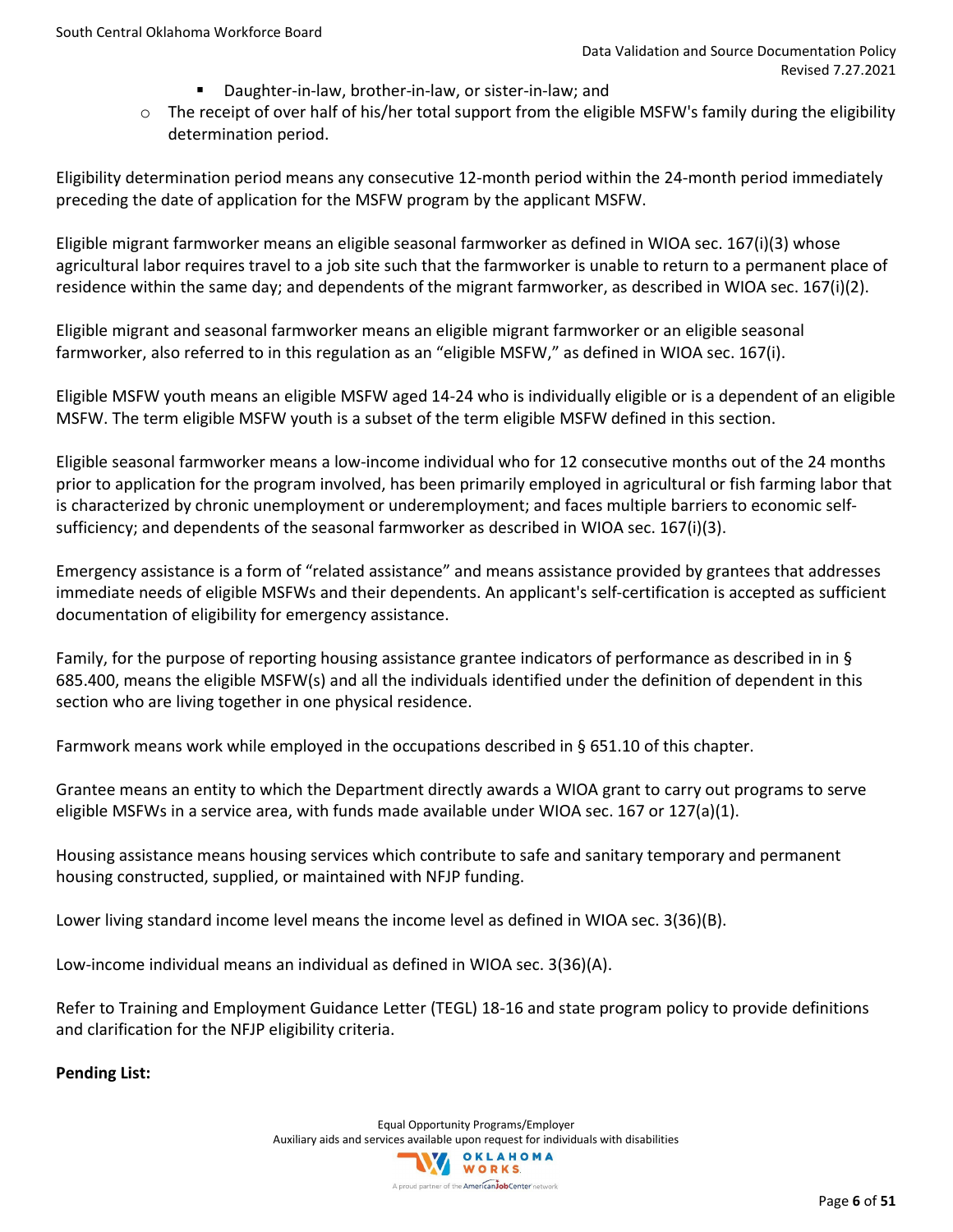Oklahoma's virtual case management system OKJobMatch generates enrollments and potential program eligibilities based on demographic information entered by the participant during self-registration and front-line staff during the intake process. Dislocated Worker and Youth enrollments are placed in a pending queue that require supervisory approval/denial once entered into OKJobMatch. Enrollments, source documentation, and eligibility determinations are valid for 30 days to allow the supervisor time to review information and to approve/deny the pending request. Enrollments must be approved/denied by a supervisor after verifying the client's eligibility including uploaded documentation, self-attestation and program notes, before there is any expenditure of funds. At the end of the 30 days if the enrollment is still in the pending queue it is considered ineligible and will require a new enrollment, new source documentation collection, and a new eligibility determination.

### **Eligibility Source Documentation**

Eligibility Source documentation is indicated in appendix A for each eligibility criteria/data element. Title I Programs must utilize the WIOA Title I Eligibility Forms (Attachment F & O) to designate which eligibility criteria used to determine program eligibility. This document will determine the eligibility criteria/data element source documentation from Appendix A that will be required for eligibility data validation.

SCOWB will use assessment, as determined by the assessment policy, to be used to determine eligibility, and ensure eligibility determination procedures are consistent with the programmatic state policies.

Each Title I Participant will be required to have the following documents uploaded:

- The applicable program eligibility form (Attachment F or Attachment O)
- The three general eligibility criteria documentation, and
- The designated eligibility criteria/data element source documentation from appendix A notated for eligibility determination from the applicable program eligibility form. It is required to obtain and upload at least one source document for each applicable program eligibility element utilized in determining program eligibility. Some data elements may require more than one source document, noted by an "**AND**" in the Acceptable Source Document column.

### **Data Validation**

Data validation is a series of internal controls established to verify the accuracy, validity, and reliability of data. Data validation helps ensure the accuracy of the annual statewide performance reports, safeguards data integrity, and promotes the timely resolution of data anomalies and inaccuracies as required by 2 CFR 200.328. This joint data validation ensures that all programs are consistent and accurately reflect the performance of each core program. All participants across the core programs must validate the common data elements according to this guidance. The common data elements and source documentation is indicated in Appendix B. It is required to obtain and upload at least one source document for each data element listed for each participant in a WIOA core program.

Source documentation types include:

**Uploaded Documentation:** Documentation must be clear and legible copies that are uploaded into OKJobMatch under the Uploaded Documentation section of the Client's Case Details Page. Some documentation may be source

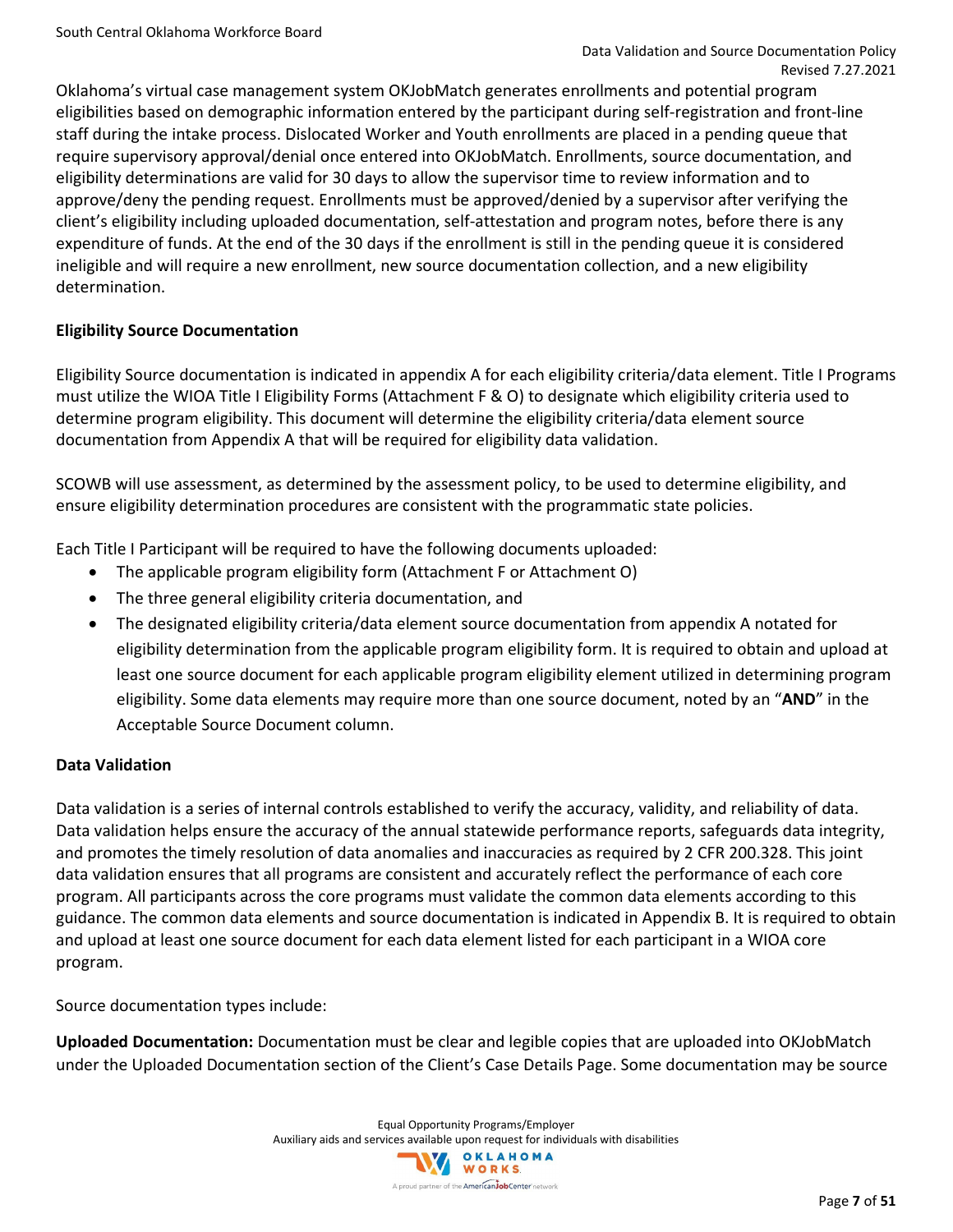documents for more than one data element and need only to be uploaded one time provided all data elements are indicated prior to the upload.

Upload documentation according to the guidelines below:

- Documentation Item Type:
	- o Universal: Documentation use to determine eligibility.
	- $\circ$  Enrollment: Documentation used to validate or support data elements, career services, training, performance measures, or other documents required by state and/or local policy.
- Type of Documentation: multiple types of documentation can be chosen
	- $\circ$  Eligibility: if documentation was used to determine eligibility
	- $\circ$  Validation: if documentation was used to validate data/information entered into OKJobMatch
	- $\circ$  Supporting: if documentation is used to support a service and training entry or case/program note entered into OKJobMatch.
	- o Follow-up: documentation to support follow-up services

**Detailed Case/Program Notes:** Statements by the case manager entered in the virtual case management system that identify at a minimum, the specific data element, the status of the data element, information relevant to the data element, the date on which the information was obtained, and the case manager who obtained the information.

If a case manager is obtaining information verifying any data element for validation by phone, the detailed case/program note must include data element, subject to be verified, date verified, the agency or third party relationship providing verification, contact name, phone number, detailed comments from the contact, and the case manager who obtained the information.

**Virtual Signature (Self-Attestation):** The individual provides his/her status or information for a particular data element and then signs and dates the form acknowledging that it is true and correct. The self-attestation is completed as a virtual signature in OKJobMatch with the individual's unique username and password being used as the signature.

Eligibility determination requires that all individuals self-attest by virtual signature in the applicable enrollment demographic snapshot before services are provided. Staff must review the enrollment demographic snapshot information with the participant and the participant must then verify that the status is true and correct by entering their virtual signature (self-attest) in the applicable program demographics snapshot prior to receiving program eligibility approval.

Case Managers with the Veterans and TAA programs have the ability to provided Individual Career Services for participants who are not available to provide a virtual signature in person. In these instances, the Veterans Program or TAA Program case manager may sign the attestation and indicate either the demographics and or the IEP was updated by the case manager.

**Applicant Statement:** The applicant statement may be used in limited circumstances to document low income for participants when income is not verifiable for the prior 6 months of the enrollment date or obtaining the acceptable source documentation will cause undue hardship for the individual (i.e. natural disasters, domestic

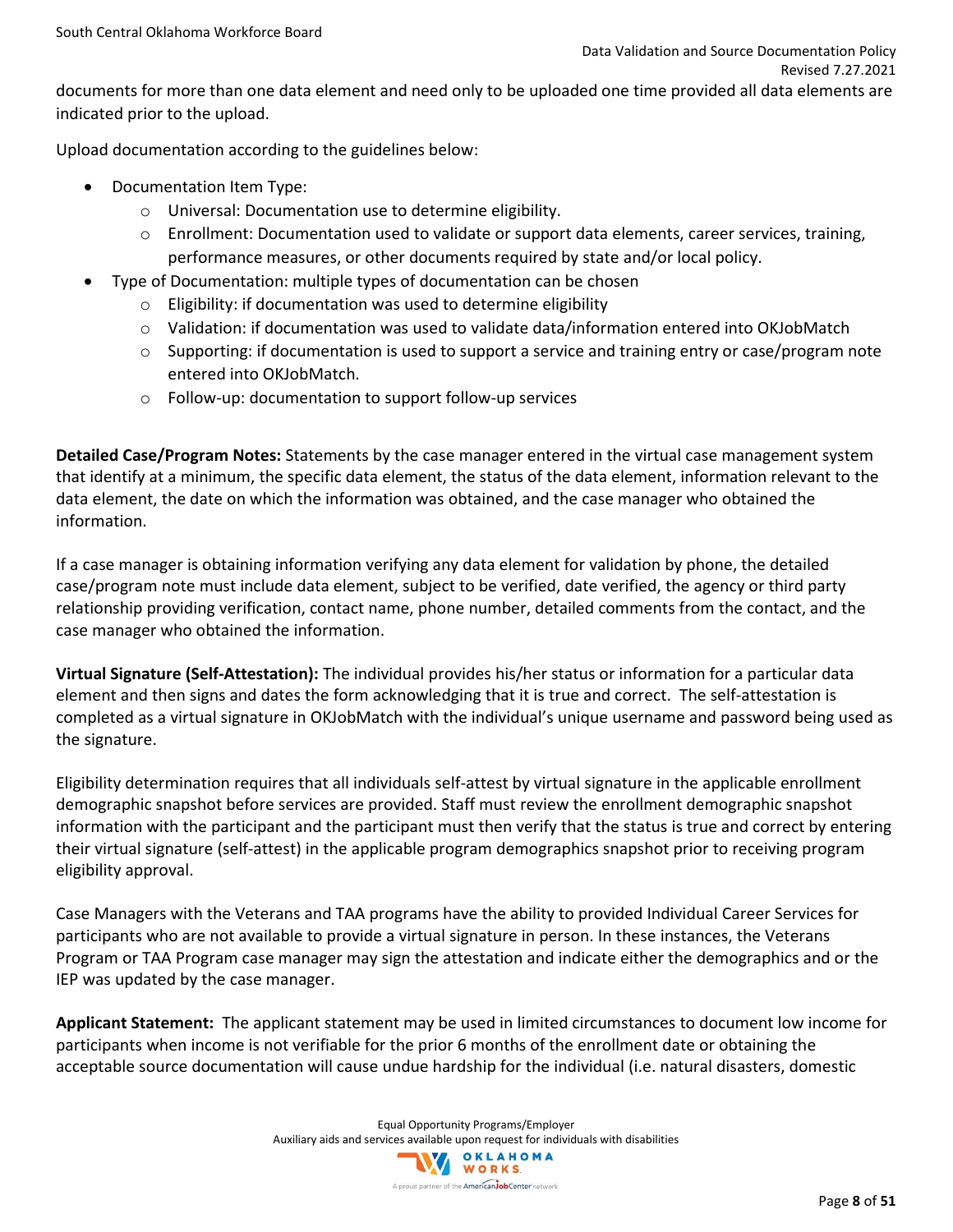violence, etc.). An applicant statement is to be used only after all practicable attempts to secure documentation have failed.

The applicant statement must explain all missing pay stubs and non-working periods during the last six months, indicate the resources relied upon for support during the last six months, be supported with a detailed statement documenting all attempts to secure the listed source documentation, and supported by a corroborative contact or reliable witness signature attesting to the accuracy of the statement. The applicant statement must be signed by the participant, reliable witness, and case manager.

### **Data Validation Review**

The U.S. Department of Labor, Employment and Training Administration, requires states to validate the accuracy of their annual performance report submissions to ensure decisions about WIOA policy and funding are made based on a true picture of program outcomes.

Quarterly performance reviews are completed to monitor for data errors, missing data, out-of-range values, and anomalies. These reviews are to assure compliance with applicable Federal requirements and programmatic performance expectations are being achieved.

Annual data element validations are conducted to ensure the data elements in participant records are accurate in order to maintain system integrity, ensure completeness of data, and to identify and correct specific issues associated within the reporting process. The effectiveness of the data validation process will be assessed annually and revisions will be made as needed.

### Quarterly Data Validation Procedure:

- Local Area staff collect documentation supporting data elements on an ongoing basis. This data collection becomes the foundation for the data validation performed.
- Data from the Participant Individual Record Layout (PIRL) file provided for the annual performance report will be utilized to randomly select participants for the data validation process. In order to meet the 90% confidence interval for each Title I program, a total of 271 participant identification numbers (PID) will be drawn from each of the programmatic PIRL files annually, or approximately 68 participants to be validated per quarter. Of the 271 participants, half of them will be drawn based on the participant start date and half of based on the participant exit date. The start and exit dates will be within the program year being validated. A minimum of 271 participants will be validated based on the proportion of participants in each local workforce area relative to the individual programs.
- A worksheet for each PID will be created from the PIRL file that contains all applicable data elements and documentation reported during the reporting period, to be validated.
- The State Data Validation Unit will validate the worksheets against the source documentation in the participant's file to ensure compliance with federal and state guidance. Screenshots of the case management system that indicate when and where the error occurred will enhance transparency of the state's validation procedures.
- The State Data Validation Unit will score each random element for random clients as either a pass or fail for validation that applies to each participant. Each data element that is required to be validated and that is supported or matched by acceptable documentation is scored as a "pass". Conversely, any data element required to be validated that is *not* supported by acceptable documentation, or is inconsistent with other documentation (particularly the PIRL data received from information input into the Outcomes in the state's

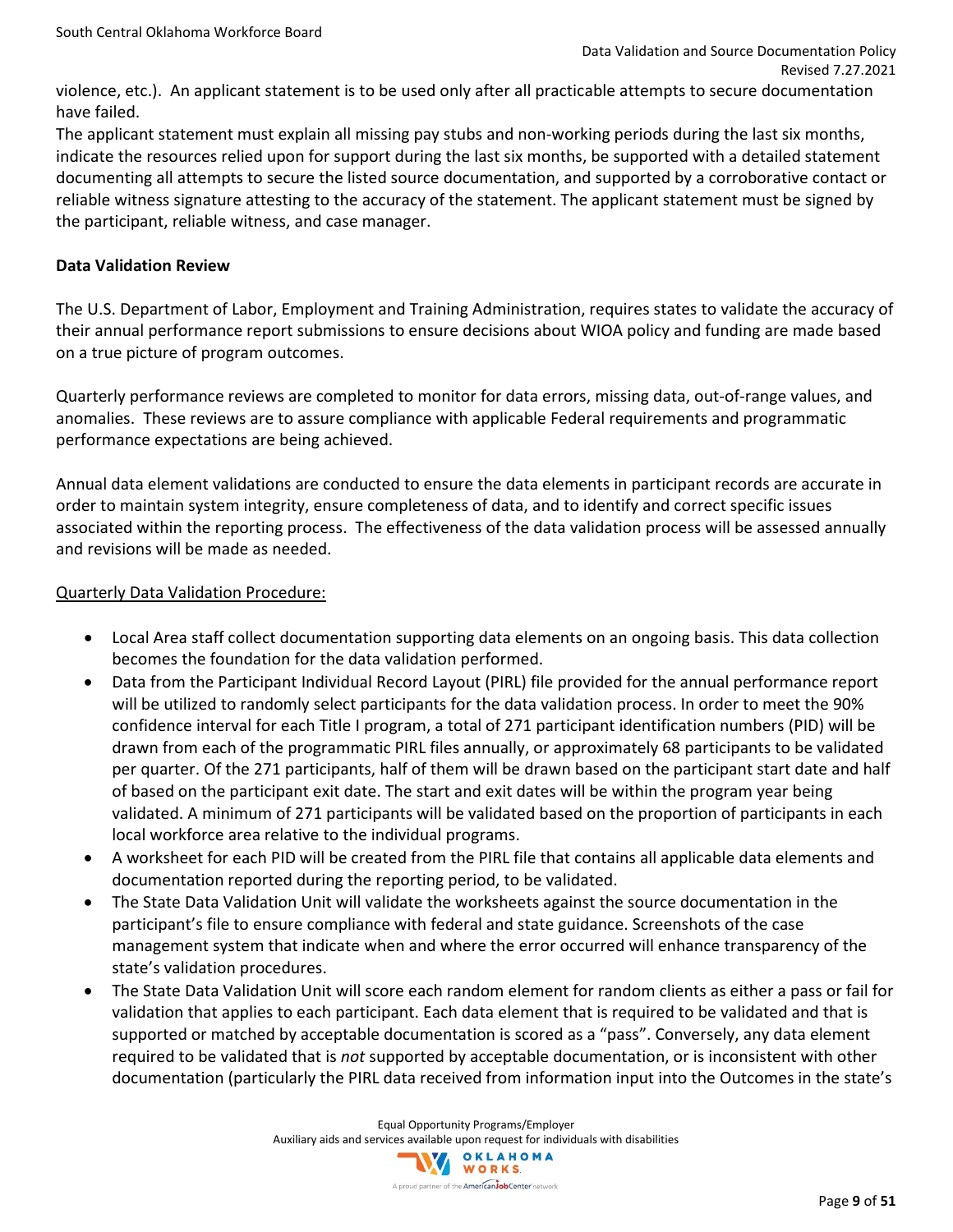management information system) is scored as a "fail". Data elements lacking properly labeled or unreadable source documents will be scored as "fail", even if the documentation is in the file.

• Once completed, the elements failed will be reviewed. At the beginning of each quarter the local areas will receive a report of errors that were identified for the sample of audited participants. The local area will have 30 days from the date of the initial report to review and submit a written response to the OOWD outlining any concerns or questions regarding the report.

### **Data Validation Training:**

Consistent with the DOL recommendation that data validation to be part of annual monitoring efforts will be presented with the State's annual monitoring report a summary detailing the most commonly encountered errors throughout the program year from the data validation sample. The results of the report will be the focus of the Annual Data Validation Training which will focus on the most common data entry errors, ensure local areas understand the process for data validation, and provide technical assistance on how to successfully collect the information that is required by the reporting elements identified by DOL.

### **EQUAL OPPORTUNITY AND NONDISCRIMINATION:**

All providers must comply with WIOA's Equal Opportunity and Nondiscrimination provisions which prohibit discrimination on the basis of race, color, religion, sex (including pregnancy, childbirth, and related medical conditions, transgender status, and gender identity), national origin (including limited English proficiency), age, disability, political affiliation or belief, or, for beneficiaries, applicants, and participants only, on the basis of citizenship status or participation in a WIOA Title-I financially assisted program or activity.

**ACTION REQUIRED:** This SCOWB Policy is to become a part of your permanent records and made available to appropriate staff and sub-recipients.

**REVISED: 7/27/2021**

**APPROVED: 9/9/2021**

### **ATTACHMENTS:**

*Appendix A: Eligibility Source Documentation* Attachment A: Income Eligibility Form Attachment B: Client Involvement Statement Attachment C: Individual Training Account Agreement Form Attachment D: Individual Training Voucher Form Attachment E: Coordination of Training Funds Attachment F: Youth Eligibility Form Attachment G: Youth Support Form Attachment H: School Dropout Status Form Attachment I: Youth Training Provider Procurement Form Attachment J: Documents to Verify Eligibility to Work Attachment K: Applicant Statement Attachment L: WIOA Participant Supplemental Wage Quarterly Exit Data Collection Form Attachment M: Supplemental Wage Self-Employment Verification Form Attachment N: Wage Conversion Chart Attachment O: Adult and Dislocated Worker Eligibility Form

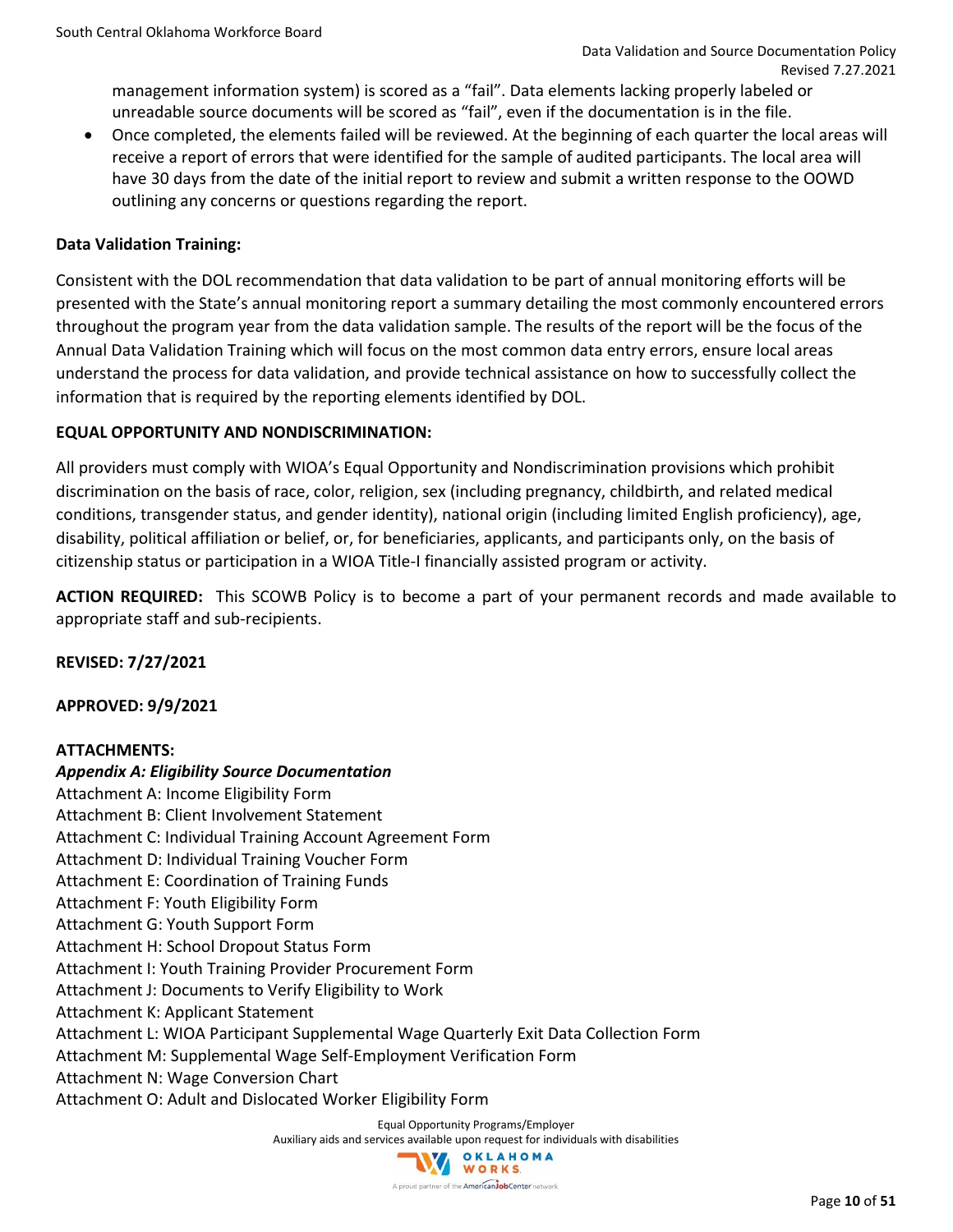## **Eligibility Source Documentation – Appendix A**

| <b>Definitions and Requirements</b>                                                                                                                                                                                                                                                                                                                                                                                                                                                                                                                                                                                            | <b>Acceptable Source Document</b>                                                                                                                                                                                                                                                                                                                                                                                                                                                                                                                                                                           |
|--------------------------------------------------------------------------------------------------------------------------------------------------------------------------------------------------------------------------------------------------------------------------------------------------------------------------------------------------------------------------------------------------------------------------------------------------------------------------------------------------------------------------------------------------------------------------------------------------------------------------------|-------------------------------------------------------------------------------------------------------------------------------------------------------------------------------------------------------------------------------------------------------------------------------------------------------------------------------------------------------------------------------------------------------------------------------------------------------------------------------------------------------------------------------------------------------------------------------------------------------------|
| <b>WIOA Adult and Dislocated</b><br>Worker (DLW) applicants must<br>be 18 or older at the time of<br>program enrollment.<br>WIOA Youth applicants must be<br>between the ages of 14 to 24 at<br>the time of program<br>enrollment.                                                                                                                                                                                                                                                                                                                                                                                             | $\Box$ Baptismal Record<br>$\Box$ Birth Certificate<br>$\Box$ Court Documentation<br>$\Box$ Cross-match with Department of Vital<br><b>Statistics</b><br>$\Box$ DD-214 (Report of Transfer or Discharge<br>Paper)<br>$\Box$ Driver's License<br>$\Box$ Federal, State, or Local ID Card<br>$\Box$ Hospital Record of Birth<br>$\Box$ Passport<br>$\Box$ Public Assistance/Social Service Records<br>□ School Documentation or School ID (with<br>date of birth)<br>□ Work Permit                                                                                                                            |
| The participant must be eligible to work<br>in the United States at the time of<br>program enrollment.<br>Youth ages 16 and older must be eligible<br>to work in the United States at the time<br>of participation.                                                                                                                                                                                                                                                                                                                                                                                                            | Verification Documents from List A of<br>Attachment J<br>Verification Documents from List B & C of<br>Attachment J                                                                                                                                                                                                                                                                                                                                                                                                                                                                                          |
| All males who are at least 18 years of<br>age and born after December 31, 1959,<br>and who are not in the armed service<br>on active duty, must be register with<br>the Selective Service (SS).<br>Males who cannot provide proof of SS<br>Registration must be referred to the SS<br>for registration.<br>*Youth: if a youth is under 18 years of<br>age at the time of enrollment into the<br>WIOA Youth Program but turns 18<br>while still receiving WIOA funded<br>service, the Case Manager must verify<br>the youth has registered with Selective<br>Service and document the registration<br>per validation method and | $\Box$ Selective Service Registration Card<br>$\Box$ Selective Service Status Information<br>Letter<br>$\Box$ Selective Service Registration (Form 3A)<br>Selective Service Verification Form<br>Stamped Post Office Receipt of<br>ш<br>Registration<br><b>US Selective Service Verification</b><br>(Internet) www.sss.gov<br>The following documents may be used<br>only if the participate is past the age of<br>26 and has not registered with the<br>Selective Service.<br>$\square$ DD-214<br><b>Current Military ID</b><br>$\Box$ LWDB Documentation Requirement -<br>Must be defined in local policy |
|                                                                                                                                                                                                                                                                                                                                                                                                                                                                                                                                                                                                                                | OKJobMatch requirements outlined in<br>this policy.                                                                                                                                                                                                                                                                                                                                                                                                                                                                                                                                                         |

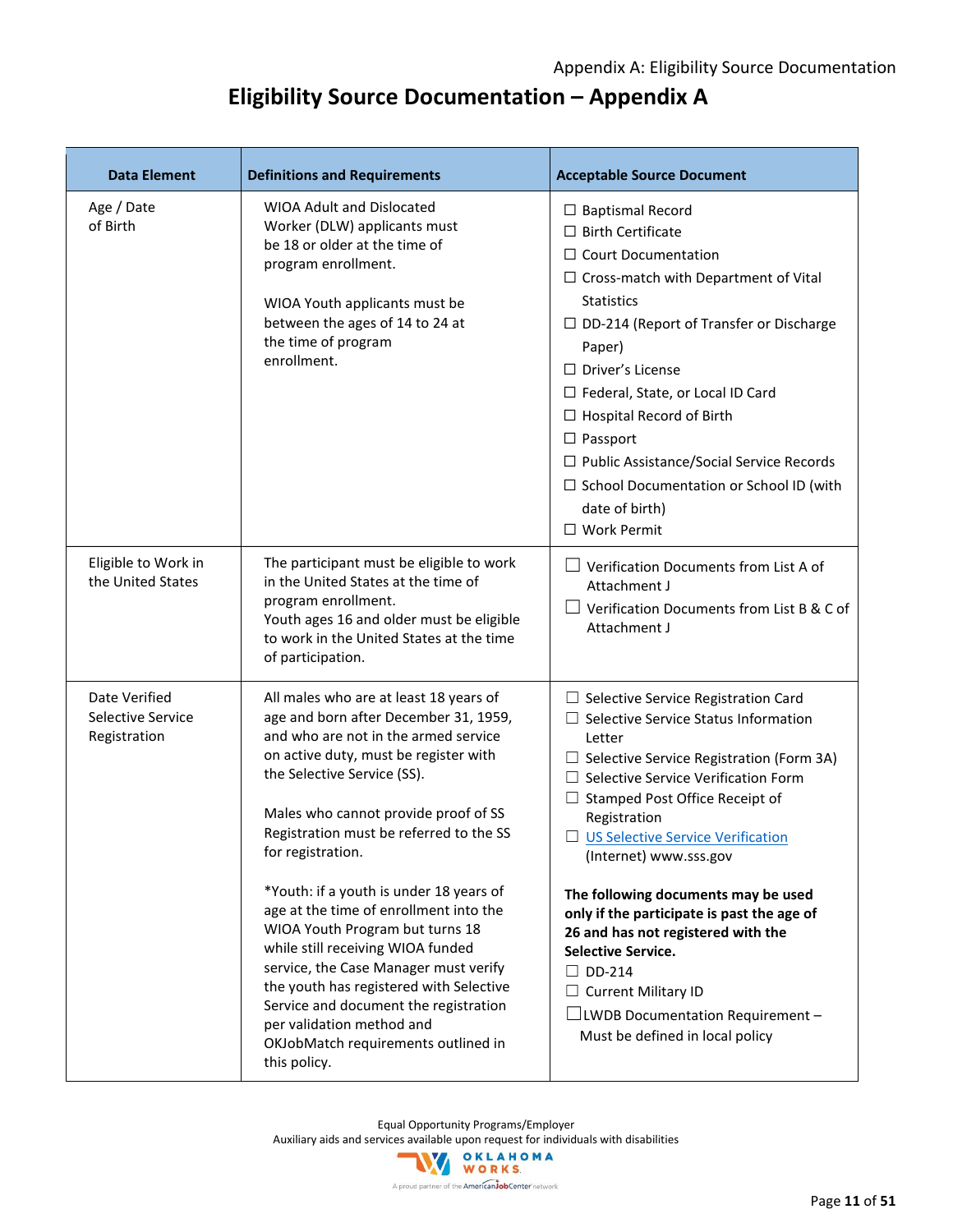| <b>Data Element</b>               | <b>Definitions and Requirements</b>                                                                                                                                                                                                                                                                                                                                                                                                                                                                                                                                                                                                                                                                                                                                                                                                                                                                                                                                                                                                                                                                                                                                                                                                                                                                                                                                                                                                                                                                                                                                                                                                                                                                                                                                                               | <b>Acceptable Source Document</b>                                                                                                                                                                                                                                                                                                                                                                                                                                                                                                                                          |
|-----------------------------------|---------------------------------------------------------------------------------------------------------------------------------------------------------------------------------------------------------------------------------------------------------------------------------------------------------------------------------------------------------------------------------------------------------------------------------------------------------------------------------------------------------------------------------------------------------------------------------------------------------------------------------------------------------------------------------------------------------------------------------------------------------------------------------------------------------------------------------------------------------------------------------------------------------------------------------------------------------------------------------------------------------------------------------------------------------------------------------------------------------------------------------------------------------------------------------------------------------------------------------------------------------------------------------------------------------------------------------------------------------------------------------------------------------------------------------------------------------------------------------------------------------------------------------------------------------------------------------------------------------------------------------------------------------------------------------------------------------------------------------------------------------------------------------------------------|----------------------------------------------------------------------------------------------------------------------------------------------------------------------------------------------------------------------------------------------------------------------------------------------------------------------------------------------------------------------------------------------------------------------------------------------------------------------------------------------------------------------------------------------------------------------------|
| Eligible Veteran<br><b>Status</b> | An Individual who:<br>served in the active U.S. military, for<br>a period of less than or equal to 180<br>days, and who was discharged or<br>released from such service under<br>conditions other than dishonorable,<br>or<br>served on active duty for a period of<br>٠<br>more than 180 days and was<br>discharged or released with other<br>than a dishonorable discharge; or was<br>discharged or released because of a<br>service connected disability; or as a<br>member of a reserve component<br>under an order to active duty<br>pursuant to section 167 (a), (d), or,<br>(g), 673(a) of Title 10, U.S.C., served<br>on active duty during a period of war<br>or in a campaign or expedition for<br>which a campaign badge is authorized<br>and was discharged or released from<br>such duty with other than a<br>dishonorable discharge, or<br>is (a) the spouse of any person<br>$\bullet$<br>who dies on active duty or of a<br>service connected disability,<br>(b) the spouse of any member of the<br>Armed Forces serving on active duty<br>who at the time of application for<br>assistance under this part, is listed,<br>pursuant to 38 U.S.C 101 and the<br>regulations issued there under, by<br>the Secretary concerned, in one or<br>more of the following categories and<br>has been so listed more than 90<br>days:<br>missing in action;<br>$\circ$<br>captured in the line of duty by a<br>$\circ$<br>hostile force;<br>forcibly detained or interned<br>$\circ$<br>in the line of duty by a<br>foreign government or<br>power; or<br>(c) is the spouse of any person who has<br>a total disability permanent in nature<br>resulting from a service-connected<br>disability or the spouse of a veteran who<br>died while a disability so evaluated was<br>in existence. | $\Box$ DD-214<br>$\Box$ Letter from the Veterans Administration<br>$\Box$ Cross Match with Veterans Service<br>Database<br>$\Box$ Cross-Match with Department of<br>Defense Records<br>*In order to comply with the Veterans<br>Priority of Service, if required source<br>document is not available at the time of<br>enrollment a program note must be<br>entered indicating eligible veteran status,<br>program services provided, and<br>documentation requirements for<br>continued services. The documentation<br>must be obtained within 90 days of<br>eligibility. |

Equal Opportunity Programs/Employer

Auxiliary aids and services available upon request for individuals with disabilities<br>
WORKS

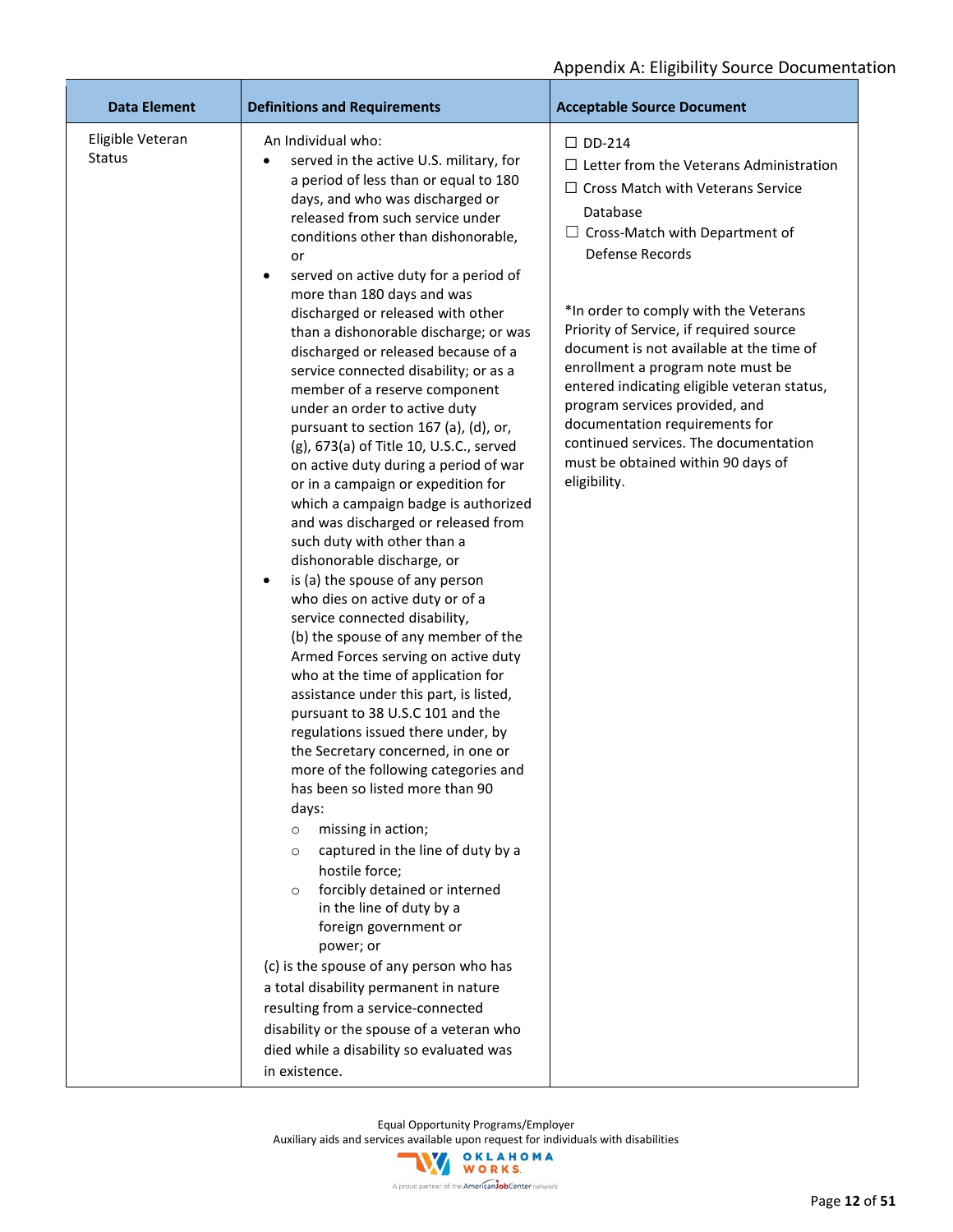| <b>Data Element</b> | <b>Definitions and Requirements</b>                                                                                                                                                                                                                                                                                                                                                                                                                                                                                                                                                                                                                                                              | <b>Acceptable Source Document</b>                                                                                                                                                                                                                                                                                                                                                                                                                                                                                                                                                                         |
|---------------------|--------------------------------------------------------------------------------------------------------------------------------------------------------------------------------------------------------------------------------------------------------------------------------------------------------------------------------------------------------------------------------------------------------------------------------------------------------------------------------------------------------------------------------------------------------------------------------------------------------------------------------------------------------------------------------------------------|-----------------------------------------------------------------------------------------------------------------------------------------------------------------------------------------------------------------------------------------------------------------------------------------------------------------------------------------------------------------------------------------------------------------------------------------------------------------------------------------------------------------------------------------------------------------------------------------------------------|
| Dislocated Worker   | 1) Recently Dislocated:<br>(a) has been terminated or laid<br>off, or has received a notice<br>of termination or layoff, from<br>employment; AND<br>(b) is eligible for or has exhausted<br>entitlement to unemployment<br>compensation; or has been<br>employed for a duration sufficient<br>to demonstrate attachment to the<br>workforce, but is not eligible for<br>unemployment compensation due<br>to insufficient earnings or having<br>performed services for an employer<br>that were not covered under a<br>State unemployment compensation<br>law; AND<br>(c) is unlikely to return to a previous<br>industry or occupation                                                           | $\Box$ Notice of Layoff<br>$\Box$ Notice of Termination<br>□ Employer Statement<br>□Detailed Program Note: Case manager<br>verification with employer of termination<br>or layoff status<br><b>AND</b><br>$\Box$ Current Unemployment Insurance<br>Documentation<br>$\Box$ Current RES/REA Enrollment<br>Documentation<br><b>AND</b><br>$\Box$ Labor Market Information that indicates<br>lack of industry/occupation availability<br>$\square$ Doctors statement indicating inability to<br>return to previous industry/occupation due<br>to physical limitations<br>$\Box$ Participant self-attestation |
|                     | 2) Permanent closure / Substantial Layoff:<br>(a) has been terminated or laid off, or has<br>received a notice of termination or<br>layoff, from employment as a result of<br>any permanent closure of, or any<br>substantial layoff at, a plant, facility, or<br>enterprise; or<br>(b) is employed at a facility at which the<br>employer has made a general<br>announcement that such facility will<br>close within 180 days; or<br>(c) for purposes of eligibility to receive<br>services other than training services,<br>career services, or supportive services,<br>is employed at a facility at which the<br>employer has made a general<br>announcement that such facility will<br>close | $\Box$ Notice of Layoff<br>$\Box$ Employer Statement<br>□Media Announcement with employment<br>verification (pay stub, etc.)<br>□ TAA Certification<br>$\Box$ WARN Listing affected employees                                                                                                                                                                                                                                                                                                                                                                                                             |

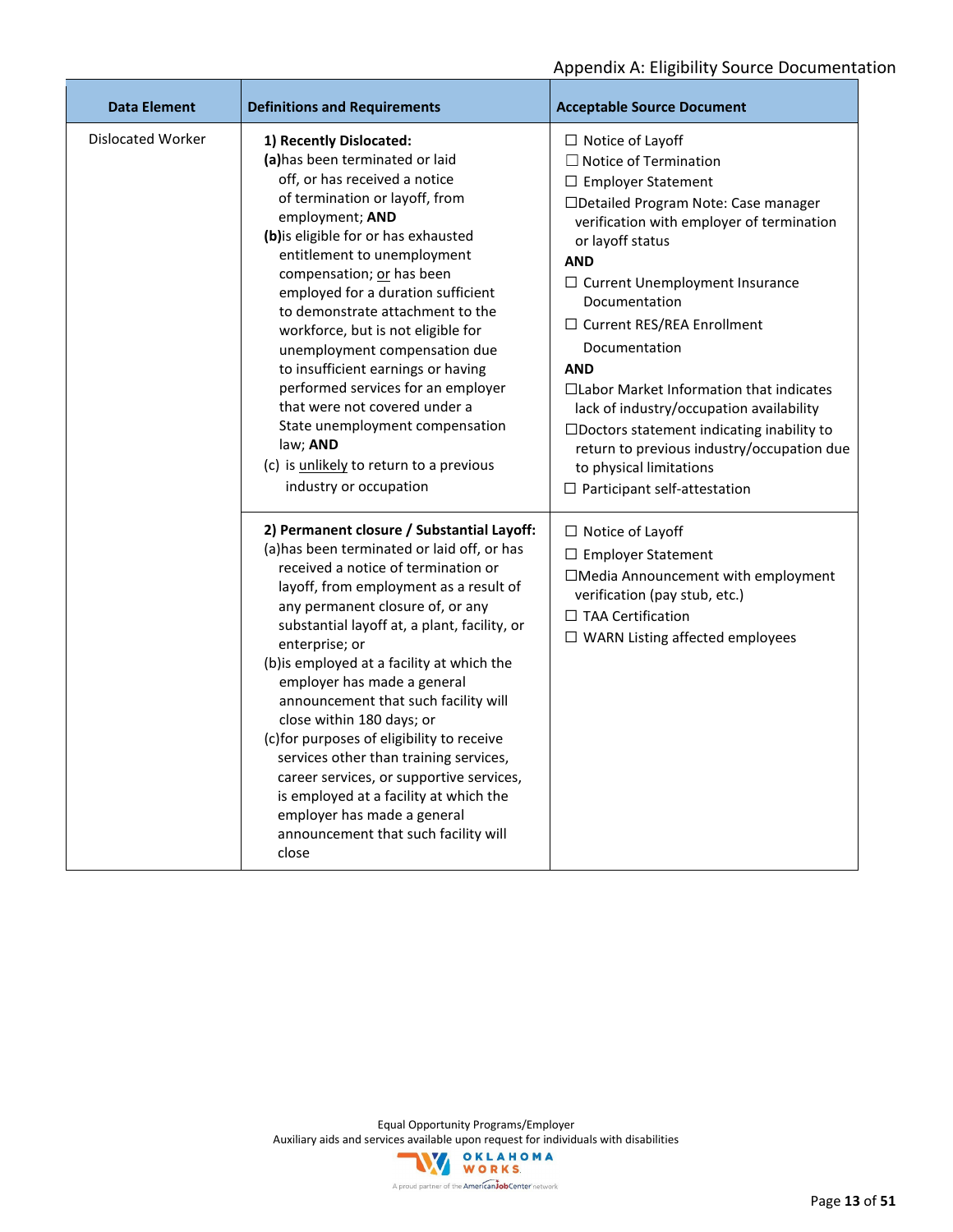| Data Element | <b>Definitions and Requirements</b>                                                                                                                                                                                                                                                                                                                                                                                                                                                                                                                                                                                                                                           | <b>Acceptable Source Document</b>                                                                                                                                                                                                                                                                                                                                                                                                                                      |
|--------------|-------------------------------------------------------------------------------------------------------------------------------------------------------------------------------------------------------------------------------------------------------------------------------------------------------------------------------------------------------------------------------------------------------------------------------------------------------------------------------------------------------------------------------------------------------------------------------------------------------------------------------------------------------------------------------|------------------------------------------------------------------------------------------------------------------------------------------------------------------------------------------------------------------------------------------------------------------------------------------------------------------------------------------------------------------------------------------------------------------------------------------------------------------------|
|              | 3) Self-Employed:<br>(a) was self-employed (including<br>employment as a farmer, a rancher, or a<br>fisherman) but is unemployed as a result<br>of general economic conditions in the<br>community in which the participant<br>resides or because of natural disasters;                                                                                                                                                                                                                                                                                                                                                                                                       | □ Bankruptcy Documentation listing both<br>the name of the business and the<br>individuals name<br>$\Box$ Business License<br>$\Box$ Tax Documentation: Most Recent Tax<br>Return<br>$\Box$ Participant self-attestation<br><b>AND</b><br>$\Box$ Documentation showing disaster<br>caused business closure<br>□Documentation showing poor economic<br>condition caused business closure                                                                                |
|              | 4) Displaced Homemaker:<br>An individual who has been providing<br>unpaid services to family members in the<br>home and who:<br>(a) has been dependent on the income of<br>another family member but is no longer<br>supported by that income: or<br>(b) is the dependent spouse of a member<br>of the Armed Forces on active duty and<br>whose family income is significantly<br>reduced because of deployment, a call<br>or order to active duty, a permanent<br>change of station, or the service-<br>connected death or disability of the<br>member; AND<br>(c) is unemployed or underemployed<br>and is experiencing difficulty in<br>obtaining or upgrading employment. | $\Box$ Divorce Papers<br>$\Box$ Court Documentation<br>$\Box$ Notice of Layoff – Supporting family<br>member<br>$\Box$ Death Records – Supporting family<br>member<br>$\Box$ Applicant Statement, Attachment K<br><b>OR</b><br>$\Box$ Military Spouse Requirements are listed<br>under Category 5<br><b>AND</b><br>$\Box$ Current Unemployment Insurance<br>Documentation<br>$\Box$ Pay stubs<br>Public assistance records<br>$\Box$ Applicant Statement, Attachment K |
|              | 5) Military Spouse:<br>(a) is the spouse of a member of the<br>Armed Forces on active duty, and who<br>has experienced a loss of employment<br>as a direct result of relocation to<br>accommodate a permanent change in<br>duty station of such member; or<br>(b) is the spouse of a member of the<br>Armed Forces on active duty and who<br>is unemployed or underemployed and<br>is experiencing difficulty in obtaining<br>or upgrading employment.                                                                                                                                                                                                                        | $\Box$ Military Orders (i.e. Permanent Change of<br>Station (PCS))<br><b>AND</b><br>$\Box$ Marriage Certificate<br>Military Dependent ID<br>Military Records: Verification of military<br>spouse status<br><b>AND</b><br>□ Current Unemployment Insurance<br>Documentation<br>$\Box$ Pay stubs<br>$\Box$ Public Assistance Records<br>$\Box$ Applicant Statement, Attachment K                                                                                         |

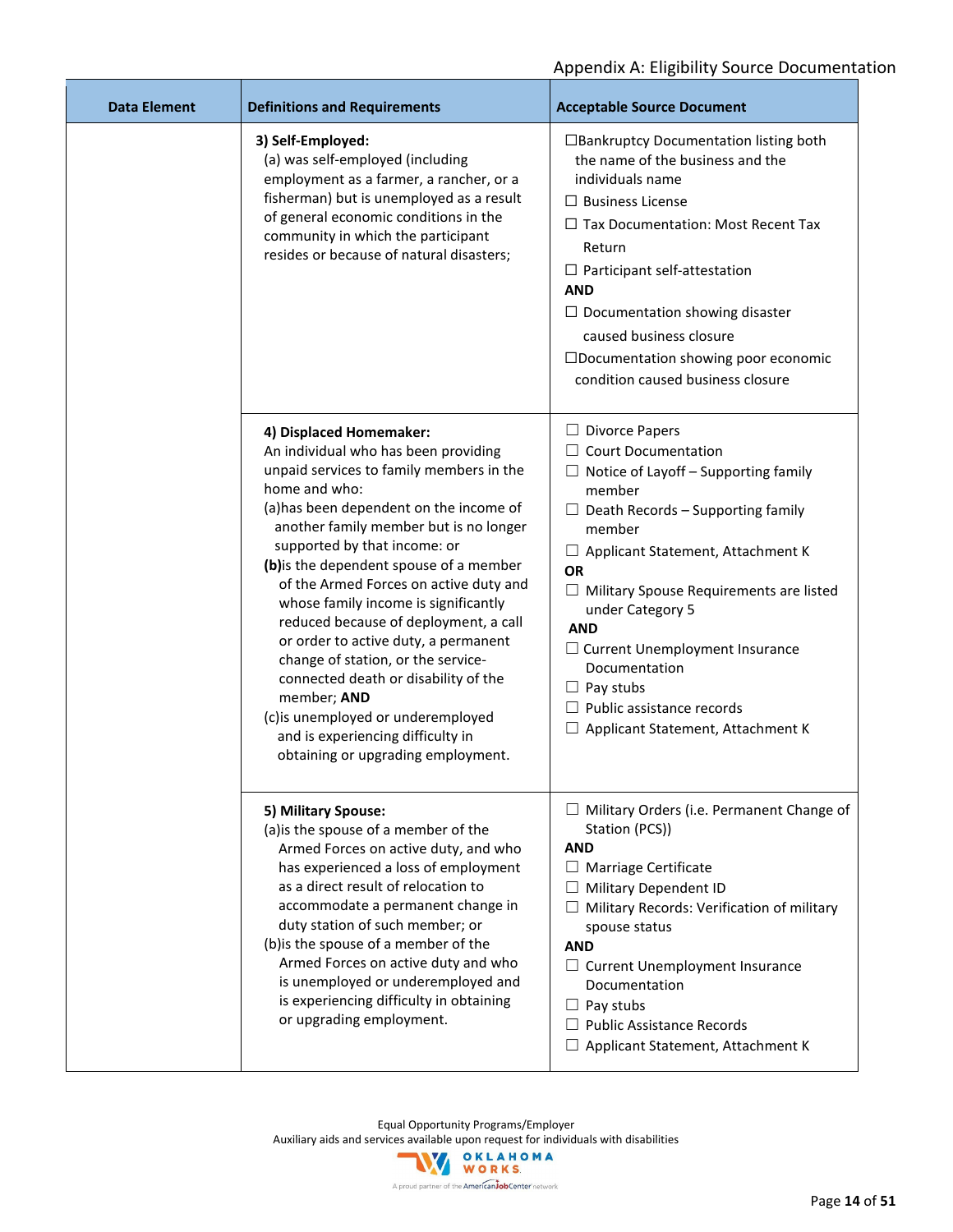| <b>Data Element</b>               | <b>Definitions and Requirements</b>                                                                                                                                                                                                                                                                                                                                                                 | <b>Acceptable Source Document</b>                                                                                                                                                                                                                                                                                                                                                                                             |
|-----------------------------------|-----------------------------------------------------------------------------------------------------------------------------------------------------------------------------------------------------------------------------------------------------------------------------------------------------------------------------------------------------------------------------------------------------|-------------------------------------------------------------------------------------------------------------------------------------------------------------------------------------------------------------------------------------------------------------------------------------------------------------------------------------------------------------------------------------------------------------------------------|
| Date of Actual<br>Dislocation     | The individual's date of actual separation<br>or dislocation from employment is the last<br>day of employment at the dislocation job.<br>This does not apply if there is no<br>dislocation job such as in a displaced<br>homemaker that did not work outside of<br>the home.                                                                                                                        | $\Box$ Employer Verification<br>$\Box$ Rapid Response List<br>$\Box$ Notice of Layoff<br>$\Box$ Public Announcement with UI Verification<br>$\Box$ Applicant Statement, Attachment K                                                                                                                                                                                                                                          |
| School Status at<br>Program Entry | School Status at Program Entry is:<br>In-School, Secondary School or<br>Less: an individual who has not<br>received a secondary school<br>diploma or its recognized equivalent<br>and is attending any primary or<br>secondary school (including<br>elementary, intermediate, junior<br>high school, whether full or part-<br>time), or is between school terms<br>and intends to return to school. | $\Box$ Cross-Match with Postsecondary<br><b>Education Database</b><br>$\Box$ Copy of Education of Institution<br><b>Enrollment Record</b><br>$\Box$ Applicable Records from Education<br>Institution (GED certificate, diploma,<br>attendance record, transcript, report card,<br>or school documentation)<br>$\Box$ Signed Intake, Application or Enrollment<br>Form<br>$\Box$ Electronic Records<br>$\Box$ Self-Attestation |
| Youth                             | In-School, Alternative School: an<br>$\bullet$<br>individual who has not received a<br>secondary school diploma or its<br>recognized equivalent and is attending an<br>alternative high school or an alternative<br>course of study approved by the local<br>educational agency whether full or part-<br>time, or is between school terms and is<br>enrolled to return to<br>school.                | □Parent, Guardian, or other responsible<br>adult attestation (*required for<br>individuals under 18)<br>$\Box$ Attendance Record<br>$\Box$ Transcripts<br>$\Box$ School Documentation                                                                                                                                                                                                                                         |
|                                   | In-School, Postsecondary School:<br>an individual who has received a<br>secondary school diploma or its<br>recognized equivalent and is<br>attending a postsecondary school or<br>program (whether full or part-<br>time), or is between school terms<br>and is enrolled to return to school.                                                                                                       | □Parent, Guardian, or other<br>responsible adult attestation<br>(*required for individuals under 18)<br>$\Box$ Attendance Record<br>$\Box$ Transcripts<br>$\Box$ School Documentation                                                                                                                                                                                                                                         |

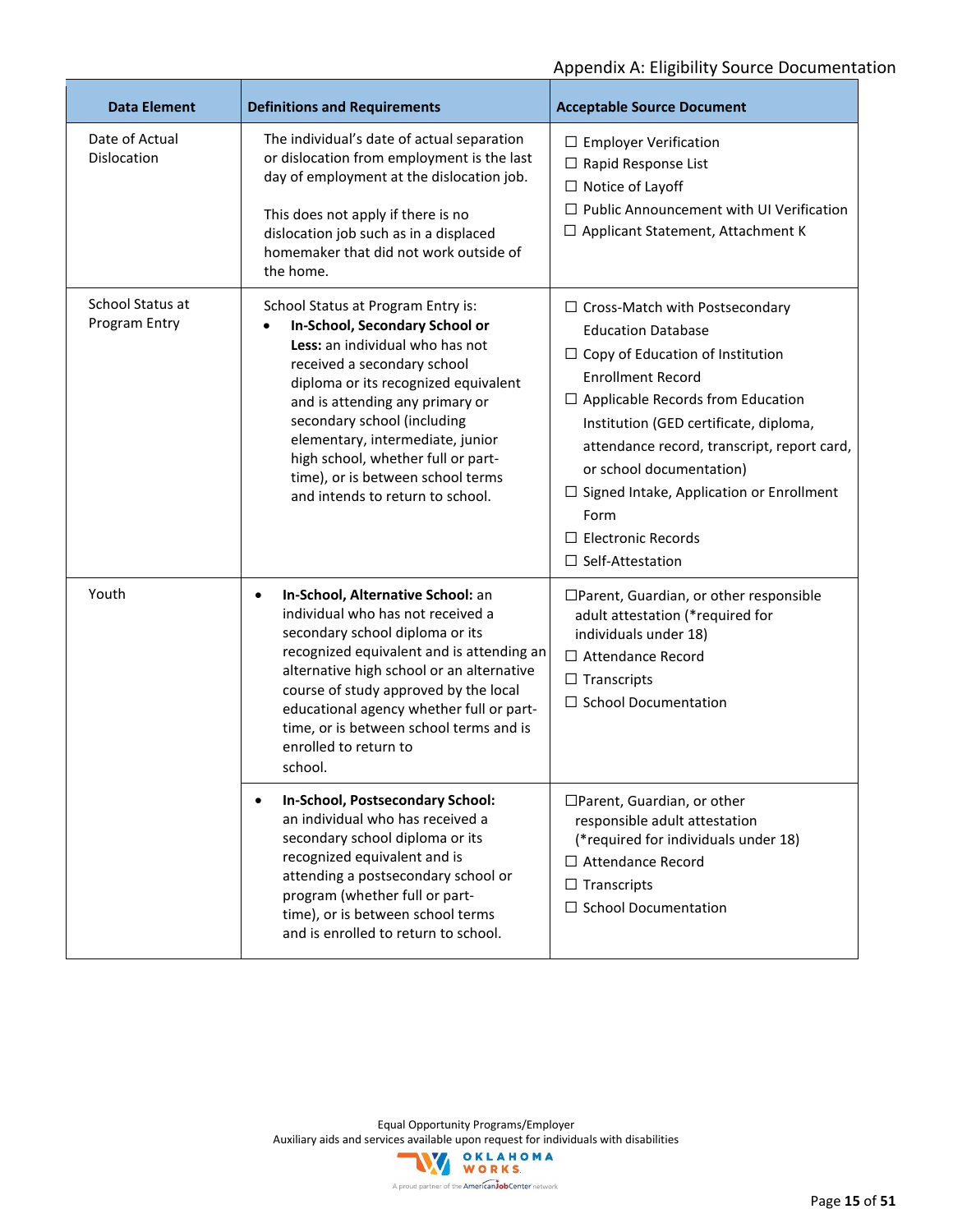| <b>Data Element</b>                   | <b>Definitions and Requirements</b>                                                                                                                                                                                                                                                                                                                                                                                                                         | <b>Acceptable Source Document</b>                                                                                                                                                                                                                                            |
|---------------------------------------|-------------------------------------------------------------------------------------------------------------------------------------------------------------------------------------------------------------------------------------------------------------------------------------------------------------------------------------------------------------------------------------------------------------------------------------------------------------|------------------------------------------------------------------------------------------------------------------------------------------------------------------------------------------------------------------------------------------------------------------------------|
|                                       | <b>Not Attending School or</b><br>$\bullet$<br>Secondary School Dropout: an<br>individual who is not within the<br>age of compulsory school<br>attendance; and is no longer<br>attending any school and has not<br>received a secondary school<br>diploma or its recognized<br>equivalent.                                                                                                                                                                  | □Parent, Guardian, or other<br>responsible adult attestation<br>(*required for individuals under 18)<br>$\Box$ Attendance Record<br>$\Box$ Transcripts<br>$\Box$ Dropout Letter<br>$\Box$ School Documentation<br>$\Box$ Youth Dropout Status Form -<br>Attachment H         |
|                                       | <b>Not Attending School:</b><br>$\bullet$<br>Secondary School<br>Graduate or has a<br>Recognized Equivalent:<br>an individual who is not<br>attending any school and<br>has either graduated<br>from secondary school or<br>has attained a secondary<br>school equivalency.                                                                                                                                                                                 | □Parent, Guardian, or other<br>responsible adult attestation<br>(*required for individuals under 18)<br>$\Box$ Secondary School<br>Diploma/Recognized equivalent<br>$\Box$ Attendance Record<br>$\Box$ Transcripts<br>$\Box$ School Documentation<br>$\Box$ Self-Attestation |
|                                       | Not Attending School: Within Age of<br>$\bullet$<br><b>Compulsory School Attendance: an</b><br>individual who is within the age of<br>compulsory school attendance, but is<br>not attending school and has not<br>received a secondary school diploma<br>or its recognized equivalent.                                                                                                                                                                      | □Parent, Guardian, or<br>other responsible adult<br>attestation (*required<br>for individuals under 18)<br>$\Box$ Attendance Record<br>$\Box$ Transcripts<br>$\Box$ School Documentation                                                                                     |
| Low Income Status<br>at Program Entry | Priority of service must be given to individuals<br>who meet one of the<br>following qualifying criteria for low income:<br>An individual who -                                                                                                                                                                                                                                                                                                             |                                                                                                                                                                                                                                                                              |
|                                       | a) receives, or in the 6 months prior<br>to application to the program<br>has received, or is a member of<br>a family that is receiving or in<br>the past 6 months prior to<br>application to the program has<br>received assistance through the<br><b>Supplemental Nutrition</b><br>Assistance Program (SNAP);<br>*Food Distribution Program on<br><b>Indian Reservations (FDPIR):</b><br>information may be obtained at<br>https://www.fns.usda.gov/fdpir | □Supplemental Nutrition Assistance<br>Program (SNAP) Verification<br>$\square$ Food Distribution Program on<br>Indian Reservations (FDPIR)<br>Verification                                                                                                                   |

Equal Opportunity Programs/Employer

Auxiliary aids and services available upon request for individuals with disabilities<br>
WORKS

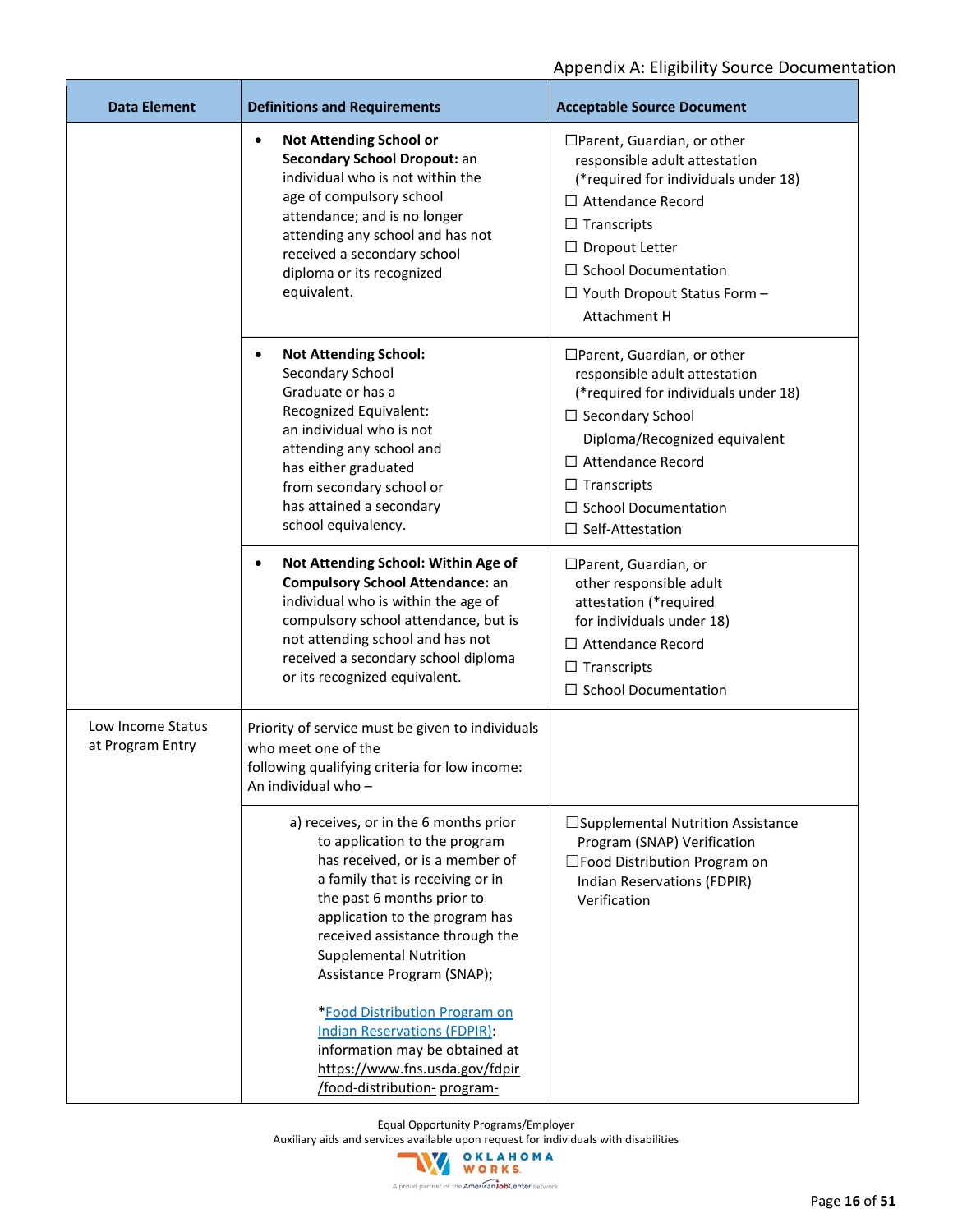| <b>Data Element</b> | <b>Definitions and Requirements</b>                                                                                                                                                                                                                                                                                           | <b>Acceptable Source Document</b>                                                                                                                                                                                                                                                                                                                                                                                                       |
|---------------------|-------------------------------------------------------------------------------------------------------------------------------------------------------------------------------------------------------------------------------------------------------------------------------------------------------------------------------|-----------------------------------------------------------------------------------------------------------------------------------------------------------------------------------------------------------------------------------------------------------------------------------------------------------------------------------------------------------------------------------------------------------------------------------------|
|                     | indian-reservations-fdpir                                                                                                                                                                                                                                                                                                     |                                                                                                                                                                                                                                                                                                                                                                                                                                         |
|                     | b) receives, or in the 6 months prior<br>to application to the program<br>has received, or is a member of<br>a family that is receiving or in<br>the past 6 months prior to<br>application to the program has<br>received assistance through the<br>Temporary Assistance for Needy<br>Families (TANF)<br>program;             | $\Box$ Temporary Assistance for Needy Families<br>(TANF) Verification                                                                                                                                                                                                                                                                                                                                                                   |
|                     | c) receives, or in the 6 months prior<br>to application to the program<br>has received, or is a member of<br>a family that is receiving or in<br>the past 6 months prior to<br>application to the program has<br>received assistance<br>through the Supplemental<br>Security Income (SSI) program;                            | $\Box$ Social Security Benefits (SSI) Verification                                                                                                                                                                                                                                                                                                                                                                                      |
|                     | d) receives or in the past 6 months<br>prior to application to the<br>program has received, or is a<br>member of a family that is<br>receiving or in the past 6 months<br>prior to application to the<br>program has received cash<br>payments under a federal, state,<br>or local income based public<br>assistance program; | $\Box$ Public Assistance Income Verification                                                                                                                                                                                                                                                                                                                                                                                            |
|                     | e) received an income, or is a<br>member of a family that<br>received a total family income<br>for the 6-month period prior to<br>application for the program that<br>does not exceed the higher of<br>the poverty line or 70% of the<br>lower living standard income<br>level;                                               | $\Box$ Alimony Agreement<br>$\Box$ Compensation Award Letter<br>$\Box$ Employer Statement<br>$\Box$ Family or Business Financial Records<br>$\Box$ Pay Stub<br>$\Box$ Pension Statement<br>$\Box$ Quarterly Estimated Tax for Self-<br><b>Employed Person</b><br>$\Box$ Current Unemployment Insurance<br>Documentation<br>□ Applicant Statement, Attachment K<br>- Only allowable if no other forms<br>of documentation are available. |

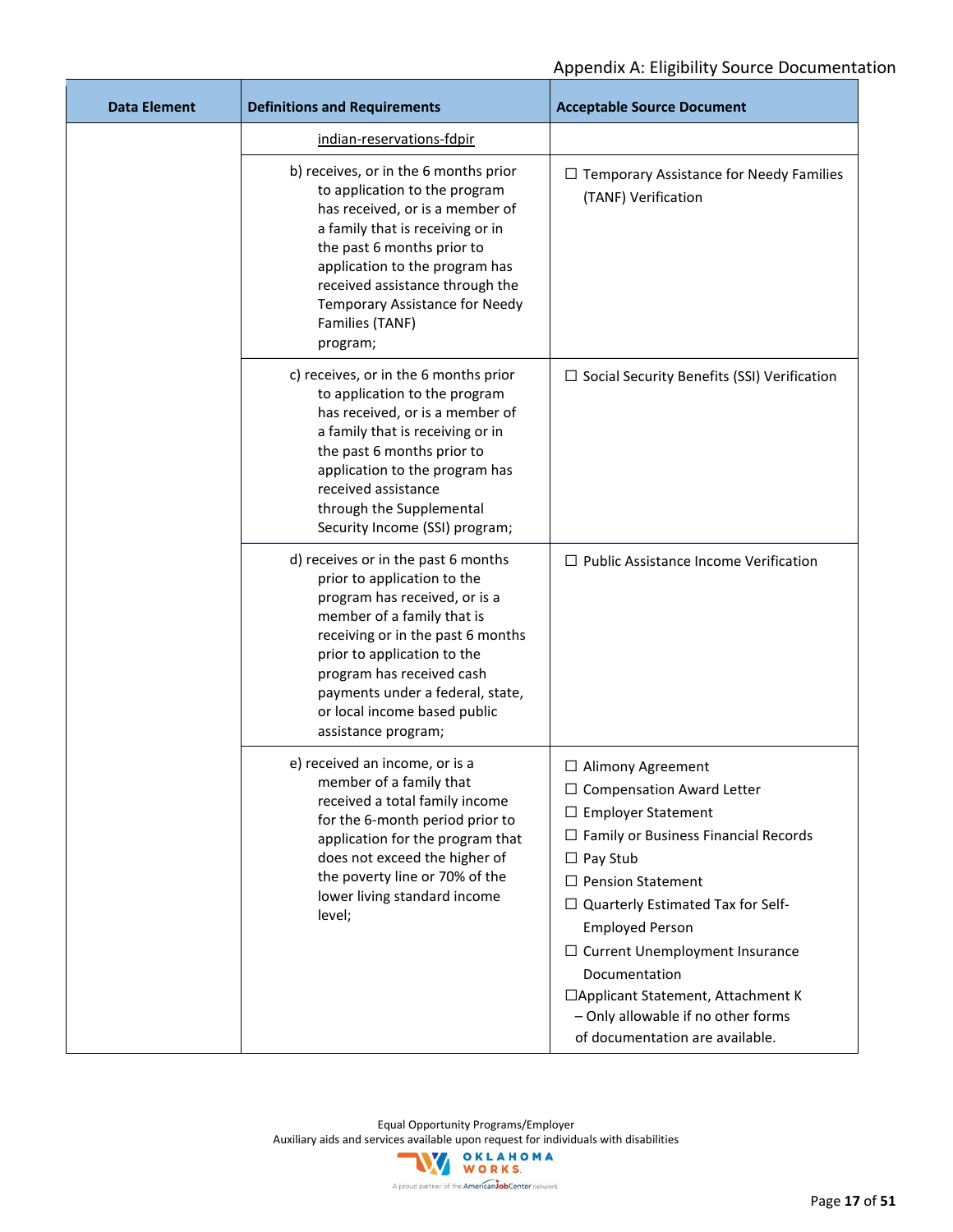| <b>Data Element</b>                     | <b>Definitions and Requirements</b>                                                                                                                                                                                   | <b>Acceptable Source Document</b>                                                                                                                                                                                                                                                                          |
|-----------------------------------------|-----------------------------------------------------------------------------------------------------------------------------------------------------------------------------------------------------------------------|------------------------------------------------------------------------------------------------------------------------------------------------------------------------------------------------------------------------------------------------------------------------------------------------------------|
|                                         | f) is a foster child on behalf of whom<br>State or local government<br>payments are made;                                                                                                                             | $\Box$ Social Service Verification<br>$\Box$ Court Documentation<br>$\Box$ Written Statement from State or Local<br>Agency<br>$\Box$ Verification of Foster Payments on behalf<br>of child<br>□ Applicant Statement, Attachment K<br>- Only allowable if no other forms<br>of documentation are available. |
|                                         | g) is an individual with a disability and<br>whose own income does not<br>exceed the poverty line but who is<br>a member of a family whose<br>income does not meet this<br>requirement;                               | $\Box$ Income Verification<br>□ Applicant Statement, Attachment K<br>- Only allowable if no other forms<br>of documentation are available.                                                                                                                                                                 |
|                                         | h) is a homeless participant or a<br>homeless child or youth or runaway<br>youth; or                                                                                                                                  | □Written statement from an individual<br>providing temporary residence<br>$\Box$ Written statement from Shelter<br>□ Applicant Statement, Attachment K -<br>Only allowable if no other forms of<br>documentation are available.                                                                            |
|                                         | i) Is an Individual who receives, or is<br>eligible to receive a free or reduced price<br>lunch.                                                                                                                      | $\Box$ Free or Reduced Price Lunch Verification                                                                                                                                                                                                                                                            |
| <b>Public Assistance</b><br>Information | If the participant is receiving or has received<br>cash assistance or other support services<br>from any of the following agencies in the<br>prior 6 months, the documentation must<br>support the applicable agency. |                                                                                                                                                                                                                                                                                                            |
|                                         | a) Temporary Assistance to Needy<br>Families (TANF)                                                                                                                                                                   | $\Box$ TANF Verification                                                                                                                                                                                                                                                                                   |
|                                         | b) Supplemental Security Income (SSI)                                                                                                                                                                                 | $\Box$ SSI Verification                                                                                                                                                                                                                                                                                    |
|                                         | c) Social Security Disability Insurance<br>(SSDI)                                                                                                                                                                     | $\Box$ SSDI Verification                                                                                                                                                                                                                                                                                   |
|                                         | d) Supplemental Nutrition Assistance<br>Program (SNAP)                                                                                                                                                                | $\Box$ SNAP Verification<br>□Food Distribution Program on Indian<br>Reservations (FDPIR) Verification                                                                                                                                                                                                      |

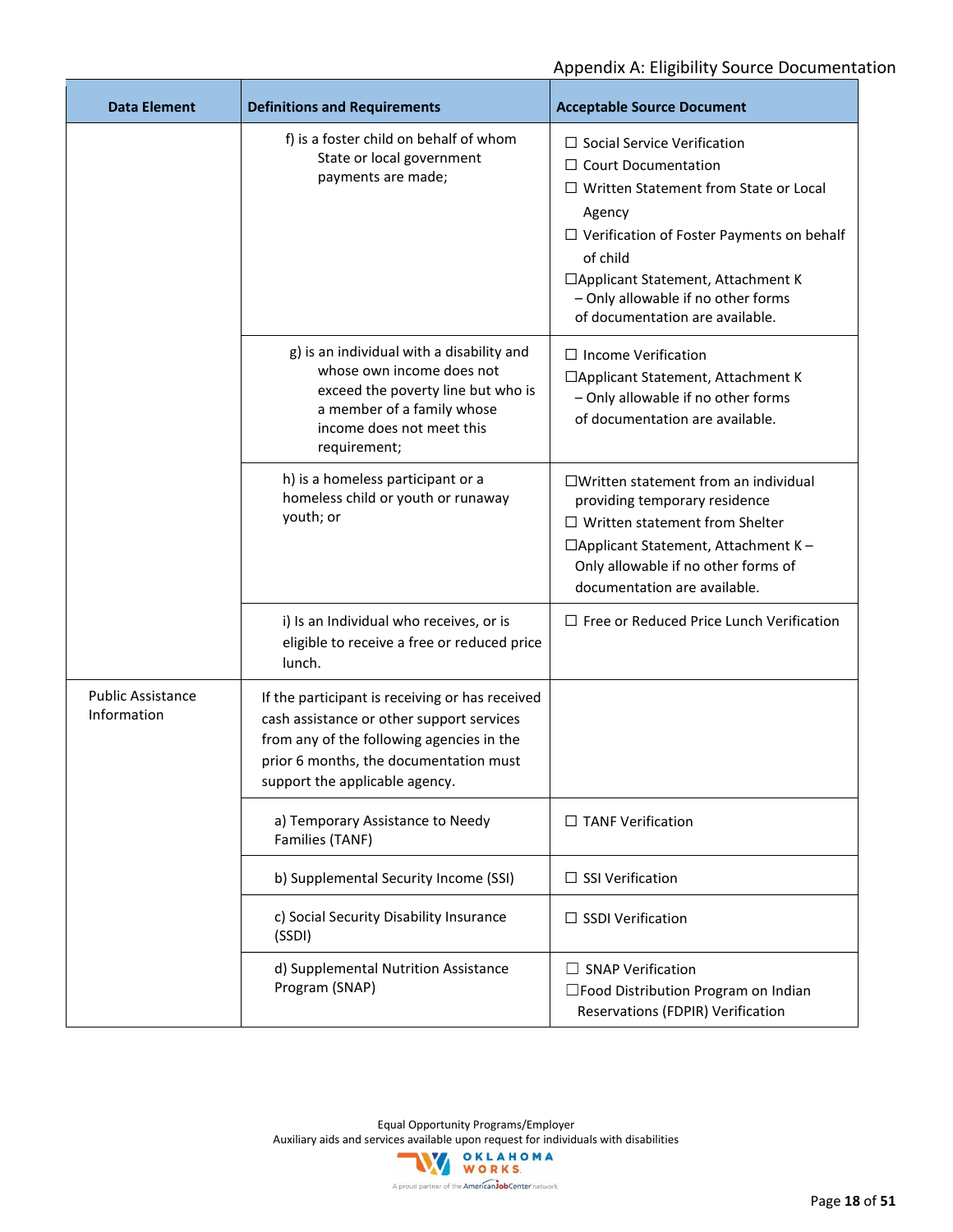| <b>Data Element</b>                                                               | <b>Definitions and Requirements</b>                                                                                                                                                                                                                                                                                                                                                                                  | <b>Acceptable Source Document</b>                                                                                                                                                                                                                                                                    |
|-----------------------------------------------------------------------------------|----------------------------------------------------------------------------------------------------------------------------------------------------------------------------------------------------------------------------------------------------------------------------------------------------------------------------------------------------------------------------------------------------------------------|------------------------------------------------------------------------------------------------------------------------------------------------------------------------------------------------------------------------------------------------------------------------------------------------------|
|                                                                                   | Other Public Assistance Recipient:<br>General Assistance (State/local<br>e)<br>government),<br>Refugee Cash Assistance (RCA)<br>f)                                                                                                                                                                                                                                                                                   | $\Box$ State/Local Public Assistance Verification<br>$\Box$ Refugee Assistance Verification                                                                                                                                                                                                          |
| <b>Basic Skills</b><br>Deficient/Low<br>Levels of<br>Literacy at<br>Program Entry | An individual who is:<br>a) A Youth, that has English reading,<br>writing, or computing skills at or<br>below the 8 <sup>th</sup> grade level on a<br>generally accepted standardized<br>test; or<br>b) A Youth or Adult, that is unable to<br>compute or solve problems, or<br>read, write, or speak English, at a<br>level necessary to function on the<br>job, in the individual's family, or in<br>society.      | $\Box$ BSD Eligibility Assessment Documentation<br>*Previous basic skills assessments may<br>be utilized if they have been conducted<br>within the past six (6) months.                                                                                                                              |
| English<br>Language<br>Learner at<br>Program Entry                                | An Individual at program entry who<br>has limited ability in speaking,<br>reading, writing or understanding the<br>English language and also meets at<br>least one of the following two<br>conditions:<br>a) His or her native language is a<br>language other than English, or<br>b) He or she lives in a family or<br>community environment<br>where a language other than<br>English is the dominant<br>language. | □ Eligibility Form: Attachment F or<br>O, The Primary Language of<br>individual must be indicated on<br>eligibility form.<br>$\Box$ School Documentation<br>*If the participant is an English language<br>learner and answered<br>YES, the Primary Language of the<br>individual must be identified. |
| Race                                                                              | Indicate which race the individual indicates:<br>(a) American Indian or Alaska Native:<br>(b) Asian or Asian American:<br>(c) Black or African American:<br>(d) Native Hawaiian or Other Pacific<br>Islander:<br>(e) White or Caucasian:                                                                                                                                                                             | $\Box$ Self-Attestation                                                                                                                                                                                                                                                                              |

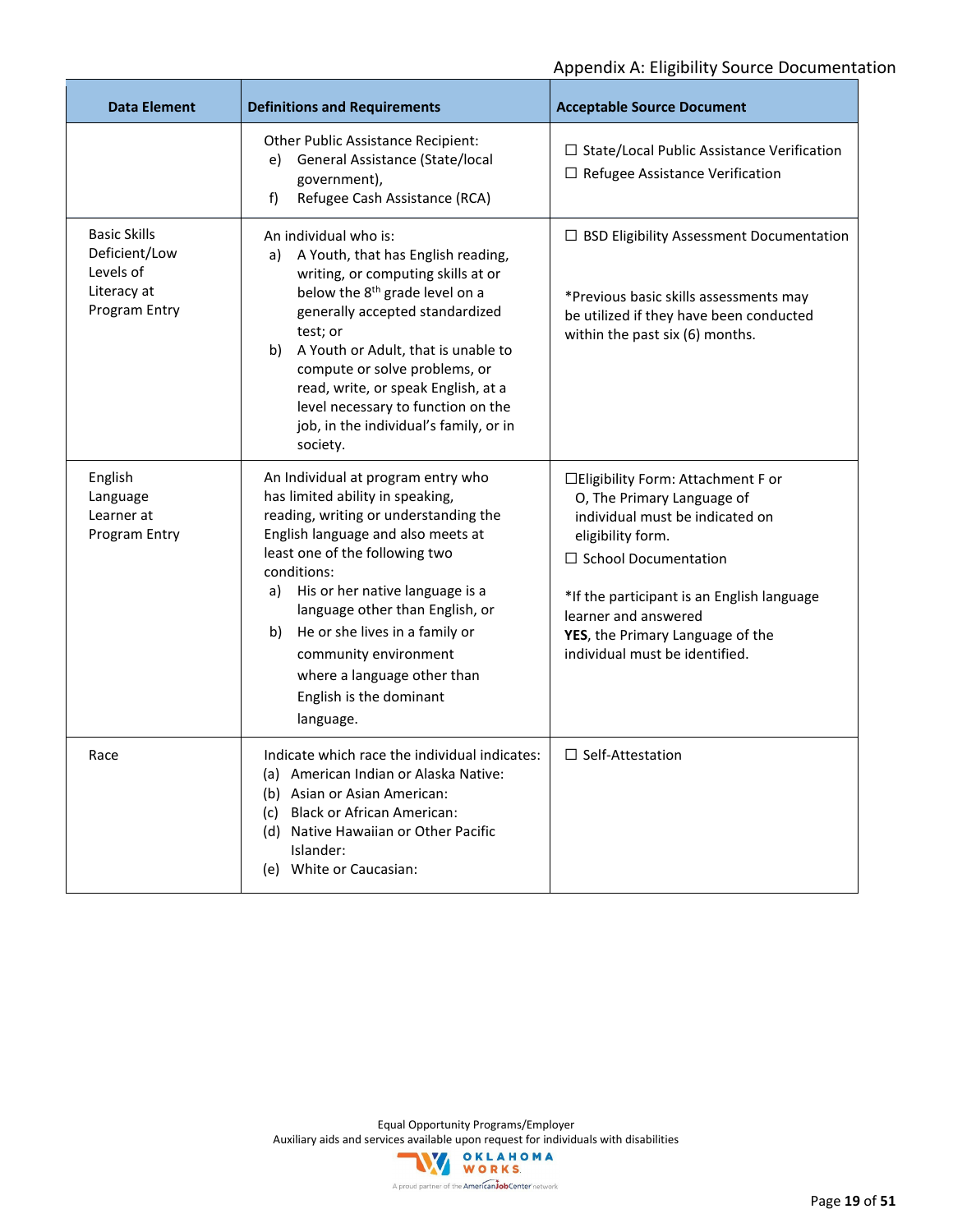| <b>Data Element</b>                                         | <b>Definitions and Requirements</b>                                                                                                                                                                                                                                                                                                                                                                                                                                                                                                                                                                       | <b>Acceptable Source Document</b>                                                                                                                                                                                                                                                                                                                                                                                                    |
|-------------------------------------------------------------|-----------------------------------------------------------------------------------------------------------------------------------------------------------------------------------------------------------------------------------------------------------------------------------------------------------------------------------------------------------------------------------------------------------------------------------------------------------------------------------------------------------------------------------------------------------------------------------------------------------|--------------------------------------------------------------------------------------------------------------------------------------------------------------------------------------------------------------------------------------------------------------------------------------------------------------------------------------------------------------------------------------------------------------------------------------|
| Fx-Offender<br>Status at<br>Program Entry                   | An Individual at program entry who either:<br>Has been subject to any stage of<br>1.<br>the criminal justice process for<br>committing a status offense or<br>delinquent act, or<br>Requires assistance in overcoming<br>2.<br>barriers to employment resulting from<br>a record of arrest or conviction.<br>*A status offense is the illegal behavior<br>of a child (under the age of 18 years<br>old), that if committed by an adult<br>would not be considered a criminal<br>activity, such as truancy, possession<br>and/or consumption of alcohol, curfew<br>violations, and purchase of cigarettes. | One of the following:<br>Documentation from the<br>Juvenile or Adult Criminal<br>Justice System<br>Written Statement or<br>Referral Document from a<br><b>Court or Probation Officer</b><br><b>Referral Transmittal from a</b><br>$\perp$<br><b>Reintegration Agency</b><br>Case Notes<br><b>Needs Assessment</b><br>Self-Attestation<br>Signed Individual Service<br>Strategy<br><b>Federal Bonding Program</b><br>⊔<br>Application |
| <b>Substantial Cultural</b><br>Barriers at Program<br>Entry | Adult Program ONLY: An Individual, at<br>program entry, perceives him or<br>herself as possessing attitudes, beliefs,<br>customs or practices that influence a<br>way of thinking, acting or working that<br>may serve as a hindrance to<br>employment.                                                                                                                                                                                                                                                                                                                                                   | □ Eligibility Form, Attachment O:<br>Substantial Cultural barrier and how it<br>impacts employment must be address<br>in Adult Individual Employment Plan<br>(IEP)                                                                                                                                                                                                                                                                   |

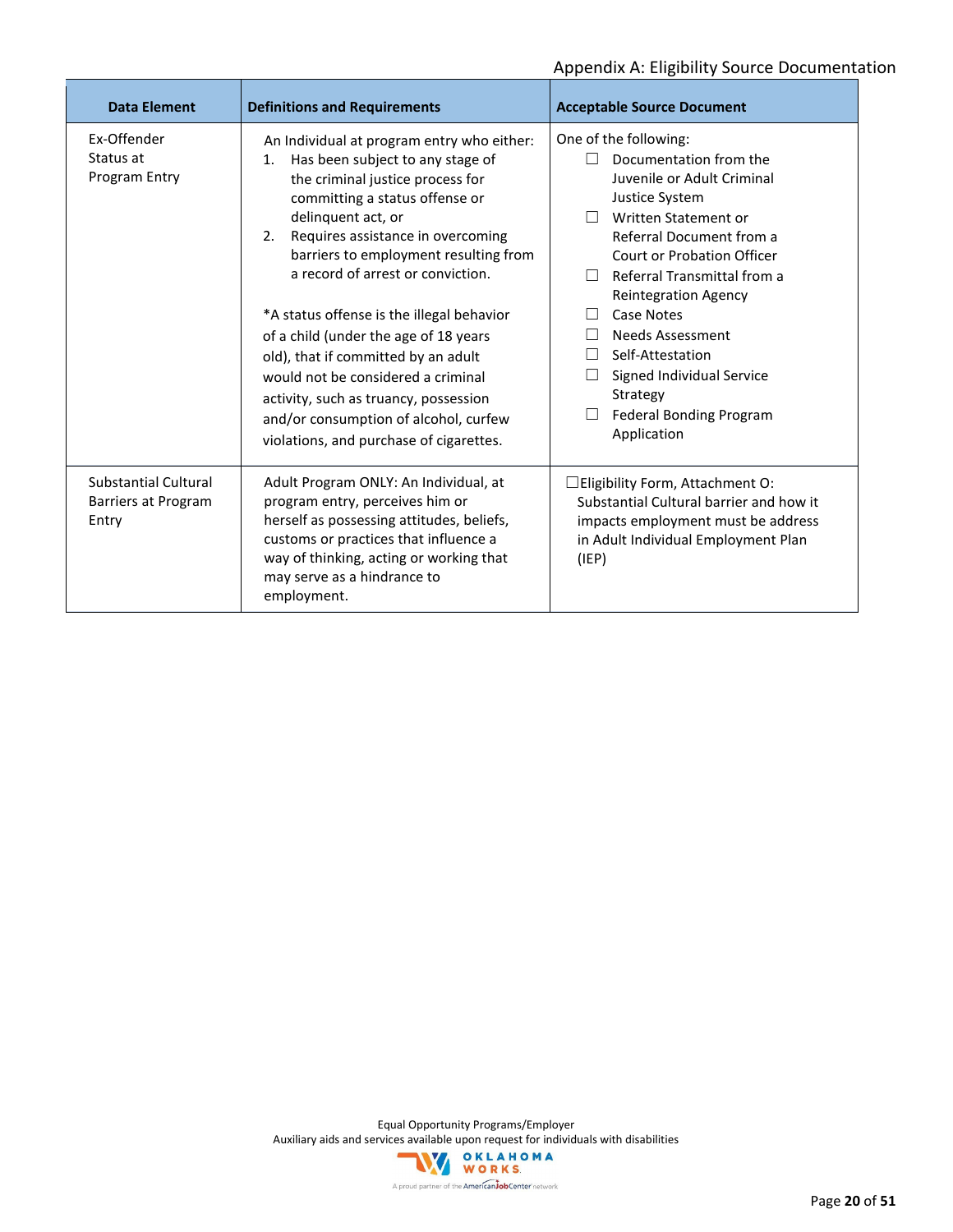| <b>Data Element</b>                                                                                   | <b>Definitions and Requirements</b>                                                                                                                                                                                                                                                                                                                                                                                                                                                                                                                                                                                                                                                                                                                                                                                                                                                                                                                                                                                                                                                                                                                                                                                                                                                                                                                                                                | <b>Acceptable Source Document</b>                                                                                                                                                                                                                             |
|-------------------------------------------------------------------------------------------------------|----------------------------------------------------------------------------------------------------------------------------------------------------------------------------------------------------------------------------------------------------------------------------------------------------------------------------------------------------------------------------------------------------------------------------------------------------------------------------------------------------------------------------------------------------------------------------------------------------------------------------------------------------------------------------------------------------------------------------------------------------------------------------------------------------------------------------------------------------------------------------------------------------------------------------------------------------------------------------------------------------------------------------------------------------------------------------------------------------------------------------------------------------------------------------------------------------------------------------------------------------------------------------------------------------------------------------------------------------------------------------------------------------|---------------------------------------------------------------------------------------------------------------------------------------------------------------------------------------------------------------------------------------------------------------|
| Migrant and<br>Seasonal<br>Farmworker<br>Status at<br>National<br>Farmworker<br>Jobs Program<br>Entry | Determine if an individual is a Seasonal<br>Farmworker or a Migrant Farmworker at<br>National Farmworker Jobs Program<br>Entry.<br>Seasonal Farmworker Adult: is an<br>a)<br>individual at program entry who is a<br>low-income individual who for the<br>12 consecutive month out of the 24<br>months prior to application for the<br>program involved, has been<br>primarily employed in agriculture or<br>fish farming labor that is<br>characterized by chronic<br>unemployment or<br>underemployment; and faces<br>multiple barriers to economic self-<br>sufficiently.<br>b)<br>Migrant Farmworker Adult: is an<br>individual at program entry is a<br>seasonal farmworker and whose<br>agricultural labor requires travel to<br>a job site such that the farmworker<br>is unable to return to a permanent<br>place of residence within the same<br>day.<br>MSFW youth: Is an individual who is<br>C)<br>a migrant farmworker or seasonal<br>farmworker as defined above and is<br>between the ages of 14-24.<br>Dependent Adult: An individual who<br>d)<br>is an adult program participant and<br>a dependent of the individual<br>described as a seasonal or migrant<br>seasonal farmworker above.<br>Dependent Youth: An individual<br>e)<br>who is a youth program participant<br>and a dependent of the individual<br>described as a seasonal or migrant<br>seasonal farmworker above. | $\Box$ One of the following:<br>$\Box$ Self-Attestation<br>$\Box$ Case Notes<br>$\Box$ Cross-Match with Public<br><b>Assistance Records</b><br>$\Box$ NFJP Eligibility Documents<br>$\Box$ Cross-Match with State MIS<br>$\Box$ Cross-Match with H-1B Records |

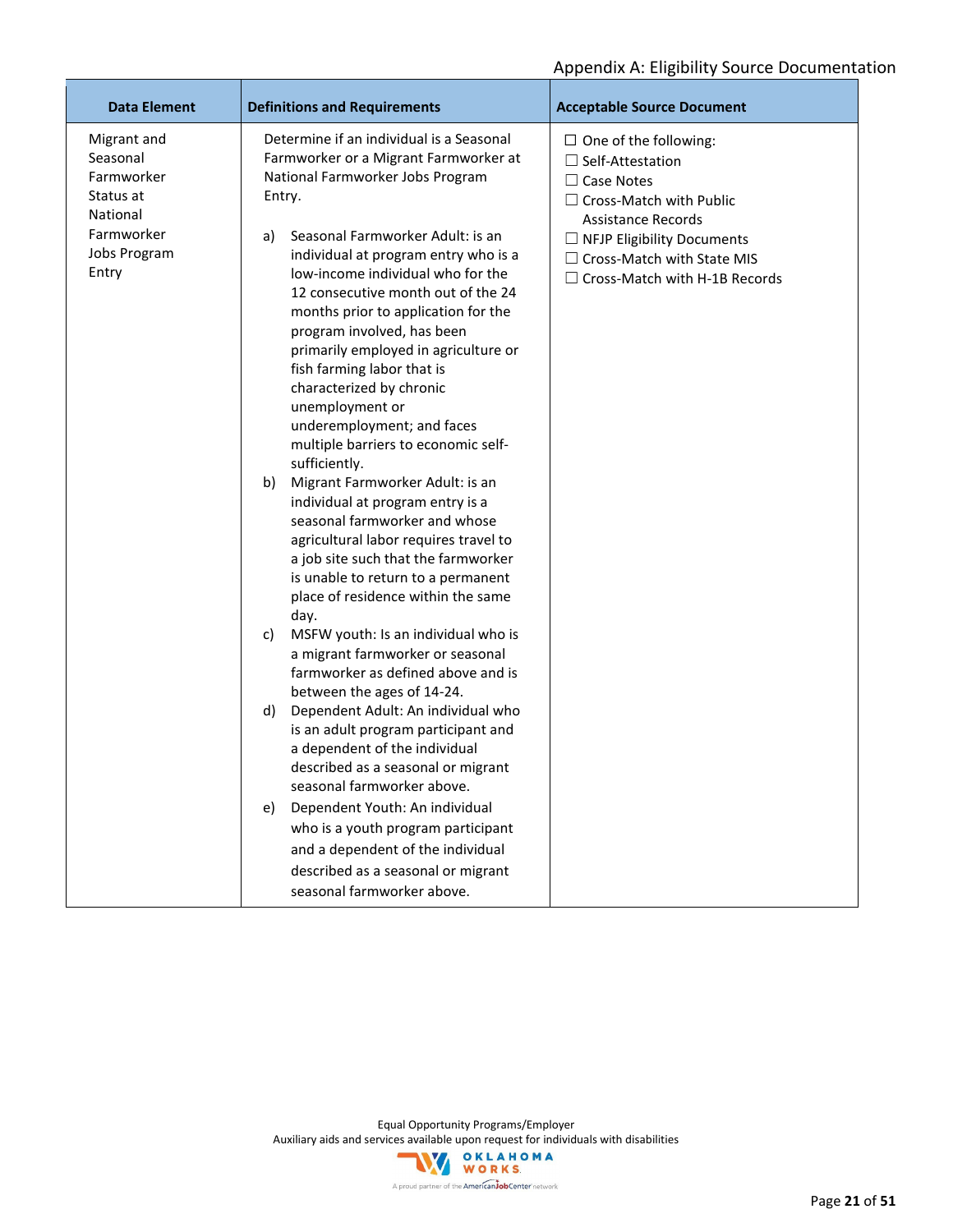| <b>Data Element</b>                             | <b>Definitions and Requirements</b>                                                                                                                                                                                                                                                                                                                                                | <b>Acceptable Source Document</b>                                                                                                                                                                                                                                                                                                                                                                                                                       |
|-------------------------------------------------|------------------------------------------------------------------------------------------------------------------------------------------------------------------------------------------------------------------------------------------------------------------------------------------------------------------------------------------------------------------------------------|---------------------------------------------------------------------------------------------------------------------------------------------------------------------------------------------------------------------------------------------------------------------------------------------------------------------------------------------------------------------------------------------------------------------------------------------------------|
| Youth Foster<br>Care Status at<br>Program Entry | An individual, age 24 or younger:<br>In foster care; or<br>$\bullet$<br>Who has aged out of the foster care<br>$\bullet$<br>system; or<br>Who has attained 16 years of age<br>and left foster care for kinship<br>guardianship or adoption;<br>A child eligible for assistance under<br>sec. 477 of the Social Security Act<br>(42 U.S.C. 677); or<br>In an out-of-home placement. | An individual, 24 or younger:<br>$\Box$ Court Documentation<br>$\Box$ Social Service Verification<br>$\Box$ Verification of Foster Payments on<br>behalf of child<br>$\Box$ Written Statement from State or Local<br>Agency<br><b>AND</b><br>□ Youth Eligibility Form, Attachment F                                                                                                                                                                     |
| Pregnant or<br>Parenting Youth                  | A Youth who is pregnant or an<br>individual (male or female) who is<br>providing custodial care to one or<br>more dependents under age 18.<br>*Males do not qualify as a parenting<br>youth until the child is born.                                                                                                                                                               | $\Box$ Baptismal Record<br>$\Box$ Child's Birth Certificate<br>$\Box$ Doctor's Statement: confirming pregnancy<br>$\Box$ Public assistance records: verifying child<br>on case<br>$\Box$ Youth Eligibility Form, Attachment F<br>$\Box$ Self-Attestation<br>$\Box$ Case Notes<br>$\Box$ WIC Eligibility Verification<br>$\Box$ TANF Single Parent Eligibility Verification<br>$\Box$ Sign Intake Application or Enrollment<br>Form<br>$\Box$ Signed ISS |
| <b>TAA Application</b><br>Date                  | The date on which the individual first<br>applied for Trade Act services/benefits<br>under the applicable certification                                                                                                                                                                                                                                                            | $\Box$ OESC Form 856                                                                                                                                                                                                                                                                                                                                                                                                                                    |
| <b>TAA</b><br>Petition<br>Number                | The petition number of the certification<br>which applies to the participant's group                                                                                                                                                                                                                                                                                               | $\Box$ Determination of Eligibility Form<br><b>DOLETA Website Verification</b><br>www.doleta.gov/tradeact<br><b>Worker Group Certification</b><br>DTAA Eligibility Form issued by State<br>Office or other state                                                                                                                                                                                                                                        |
| Rapid<br>Response                               | If the participant participated in rapid<br>response activities authorized at WIOA<br>section 134(a)(2)(A)(i)(l).                                                                                                                                                                                                                                                                  | $\Box$ One of the following:<br>• Cross-Match to State MIS Database<br>• Case Notes<br>• Self-Attestation<br>• Rapid Response List<br>• Cross-Match to Rapid Response Records                                                                                                                                                                                                                                                                           |

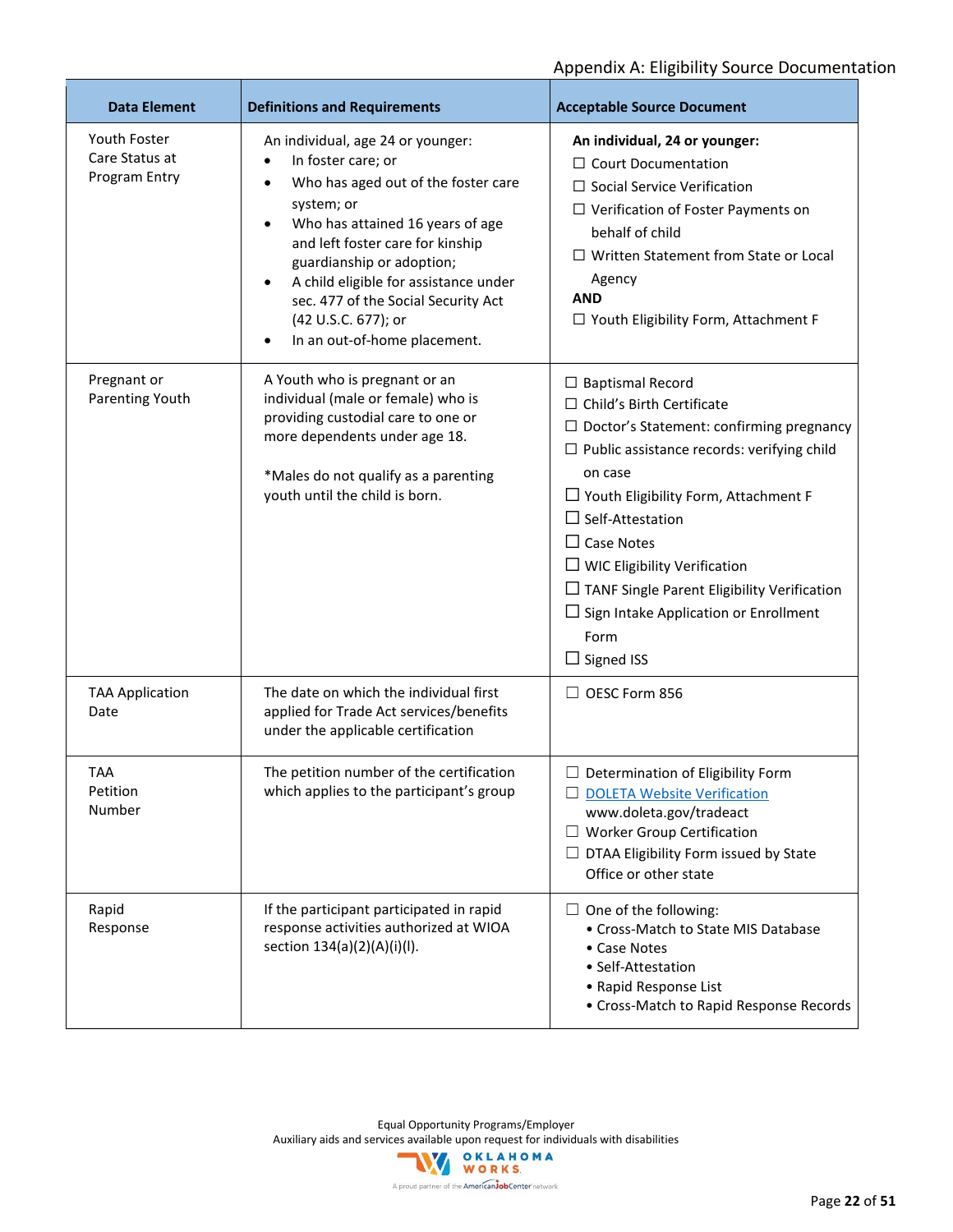| <b>Data Element</b>                              | <b>Definitions and Requirements</b>                                                                                                                                                                                                                                                                                                                                                                                                                                                                                                                                                                                                                           | <b>Acceptable Source Document</b>                                                                                                                                 |
|--------------------------------------------------|---------------------------------------------------------------------------------------------------------------------------------------------------------------------------------------------------------------------------------------------------------------------------------------------------------------------------------------------------------------------------------------------------------------------------------------------------------------------------------------------------------------------------------------------------------------------------------------------------------------------------------------------------------------|-------------------------------------------------------------------------------------------------------------------------------------------------------------------|
| Date of<br>Program<br>Entry                      | The date on which an individual became a<br>participant after satisfying applicable<br>programmatic requirements for the<br>provision of services.<br>For WIOA Title I Adult, Dislocated Worker,<br>and Title III Employment Services<br>programs, a participant is a reportable<br>individual who has satisfied all applicable<br>program requirements such as eligibility<br>determination and who has received a<br>service(s) other than a self- service or<br>information only service or activity. For a<br>list of services that establish participation,<br>reference the Core Performance Measures<br>OWDI.<br>For Title I Youth, a participant is a | Applicable Programmatic Service and<br>⊔<br>Training Plan entry<br>Applicable service<br>entry that sets<br>programmatic<br>participation - Actual<br>start date. |
|                                                  | reportable individual who has satisfied all<br>applicable program requirements for the<br>provision of services, including eligibility<br>determination, an objective assessment,<br>and development of an individual service<br>strategy, and received one or more of the<br>14 WIOA Youth program elements.<br>The date of program entry is the actual                                                                                                                                                                                                                                                                                                      |                                                                                                                                                                   |
|                                                  | start date of the first qualifying service.                                                                                                                                                                                                                                                                                                                                                                                                                                                                                                                                                                                                                   |                                                                                                                                                                   |
| Date of Program Exit                             | The date of program exit is the last<br>date the participant received services<br>(excluding self-service, information-<br>only service or activities, or follow-up<br>services) for at least 90 days, and no<br>future services are planned.<br>The date of program exit is the actual<br>end date of the last qualifying service.                                                                                                                                                                                                                                                                                                                           | $\Box$ Applicable Programmatic Service and<br>Training Plan entry<br>Applicable service<br>entry that sets<br>programmatic<br>participation - Actual<br>end date. |
| Date of First WIOA Youth<br>Service              | The date on which the participant began<br>receiving his/her first WIOA youth service (i.e.<br>1 of the 14 youth program elements in WIOA<br>\$129(c)(2))                                                                                                                                                                                                                                                                                                                                                                                                                                                                                                     | Detailed Case Notes with Cross-Match to State<br>MIS Database                                                                                                     |
| Recipient of Incumbent<br><b>Worker Training</b> | If the participant received Incumbent Worker<br>training services under WIOA section<br>134(a)(3)(A)(i) and/or 134(a)(2)(A)(i).                                                                                                                                                                                                                                                                                                                                                                                                                                                                                                                               | One of the following:<br>• Signed IWT Contract<br>• Applicable S&T Entry                                                                                          |

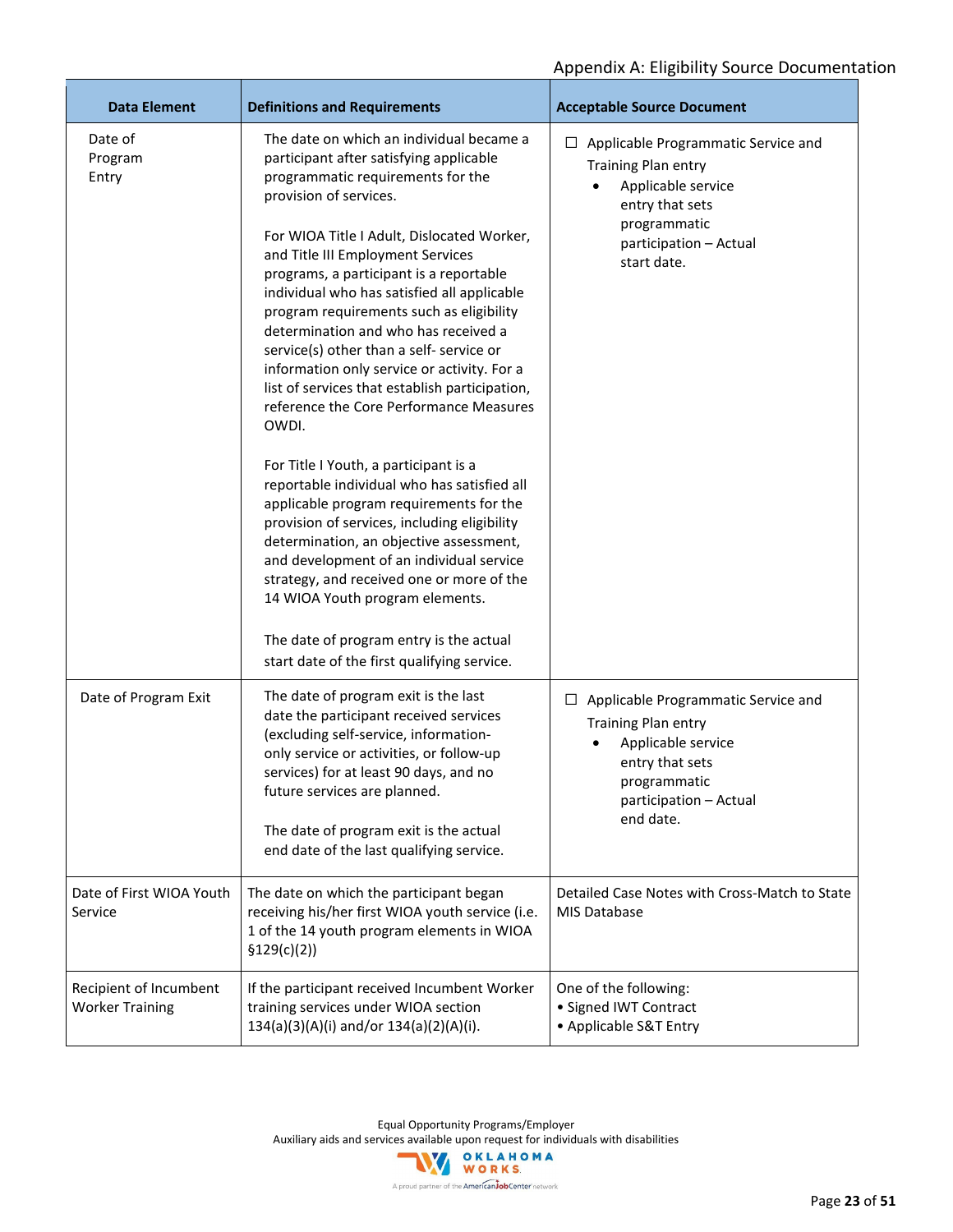| <b>Data Element</b>                                                                                                                                                           | <b>Definitions and Requirements</b>                                                                                                                                                                                                                                                                                                                                                                                                                                                                                                                                                                                                                                                                                                                                                                                                                                                                      | <b>Acceptable Source Document</b>                                                                                                                                                                                                                                                                                                                                                                                                                                                          |
|-------------------------------------------------------------------------------------------------------------------------------------------------------------------------------|----------------------------------------------------------------------------------------------------------------------------------------------------------------------------------------------------------------------------------------------------------------------------------------------------------------------------------------------------------------------------------------------------------------------------------------------------------------------------------------------------------------------------------------------------------------------------------------------------------------------------------------------------------------------------------------------------------------------------------------------------------------------------------------------------------------------------------------------------------------------------------------------------------|--------------------------------------------------------------------------------------------------------------------------------------------------------------------------------------------------------------------------------------------------------------------------------------------------------------------------------------------------------------------------------------------------------------------------------------------------------------------------------------------|
| Established Individual<br><b>Training Account (ITA)</b>                                                                                                                       | If any of the individual's services were<br>purchased utilizing an Individual Training<br>Account funded by WIOA Title I.                                                                                                                                                                                                                                                                                                                                                                                                                                                                                                                                                                                                                                                                                                                                                                                | One of the following:<br>• Cross-Match with State MIS Database<br>• Case notes<br>• ITA Approval, Allocation or Activation<br>Records                                                                                                                                                                                                                                                                                                                                                      |
| Category of Assessment<br>#1                                                                                                                                                  | If the participant was assessed using approved<br>tests for Adult Basic Education (ABE), English-<br>As-A- Second Language (ESL), or both.                                                                                                                                                                                                                                                                                                                                                                                                                                                                                                                                                                                                                                                                                                                                                               | One of the following:<br>• Copy of Assessment Test Results<br>• Vendor Receipt for Testing                                                                                                                                                                                                                                                                                                                                                                                                 |
| Date Completed, During<br>Program Participation, an<br><b>Education or Training</b><br>Program Leading to a<br>Recognized<br>Postsecondary Credential<br>or Employment (WIOA) | The date the participant complete, during<br>program participation, an education or<br>training program that leads to a recognized<br>postsecondary credential, including a<br>secondary education program, or training<br>program that leads to employment as defined<br>by the core program in which the participant<br>participates.                                                                                                                                                                                                                                                                                                                                                                                                                                                                                                                                                                  | One of the following:<br>• Cross-Match with Secondary or<br>Postsecondary Education Database<br>• Copy of Diploma, Credential or Degree<br>Awarded by Education Institution<br>• Applicable Records from Education<br>Institution (GED certificate, diploma,<br>transcripts, report card, or school<br>documentation)<br>· Signed Follow-up Survey Response from<br>Program Participant<br>· Signed File Documentation with Information<br>Obtained from Education or Training Provider    |
| <b>Other Reasons</b><br>for Exit                                                                                                                                              | If the Participant exits the program and<br>is unable to continue to receive<br>program services due to any of the<br>following reasons:<br>The participant has become<br>incarcerated in a correctional<br>institution or has become a<br>resident of an institution or facility<br>providing 24-hour support such as<br>a hospital or treatment center<br>during the course of receiving<br>services as a participant.<br>The participant must undergo<br>medical treatment and that<br>treatment is expected to last longer<br>than 90 days and precludes entry<br>into unsubsidized employment or<br>continued participation in the<br>program.<br>The participant is deceased.<br>The participant is a member of the<br>$\bullet$<br>National Guard or other reserve<br>military unit of the armed forces<br>and is called to active duty for at<br>least 90 days.<br>The participant is a criminal | One of the following:<br>Correctional/Medical/Treatment Center<br>Documentation<br><b>Court Documentation</b><br>$\Box$<br>Death Records<br>$\Box$<br>$\Box$<br>Detailed Program note<br>Doctor's Statement<br>$\Box$<br>Military Records/Orders<br>□<br><b>Social Service Verification</b><br>Written Statement from State or Local<br>Partner Agency<br>REQUIRED: Staff must enter the reason for<br>Exit in the applicable Program Exit Questions<br>and provide detailed program note. |

Equal Opportunity Programs/Employer

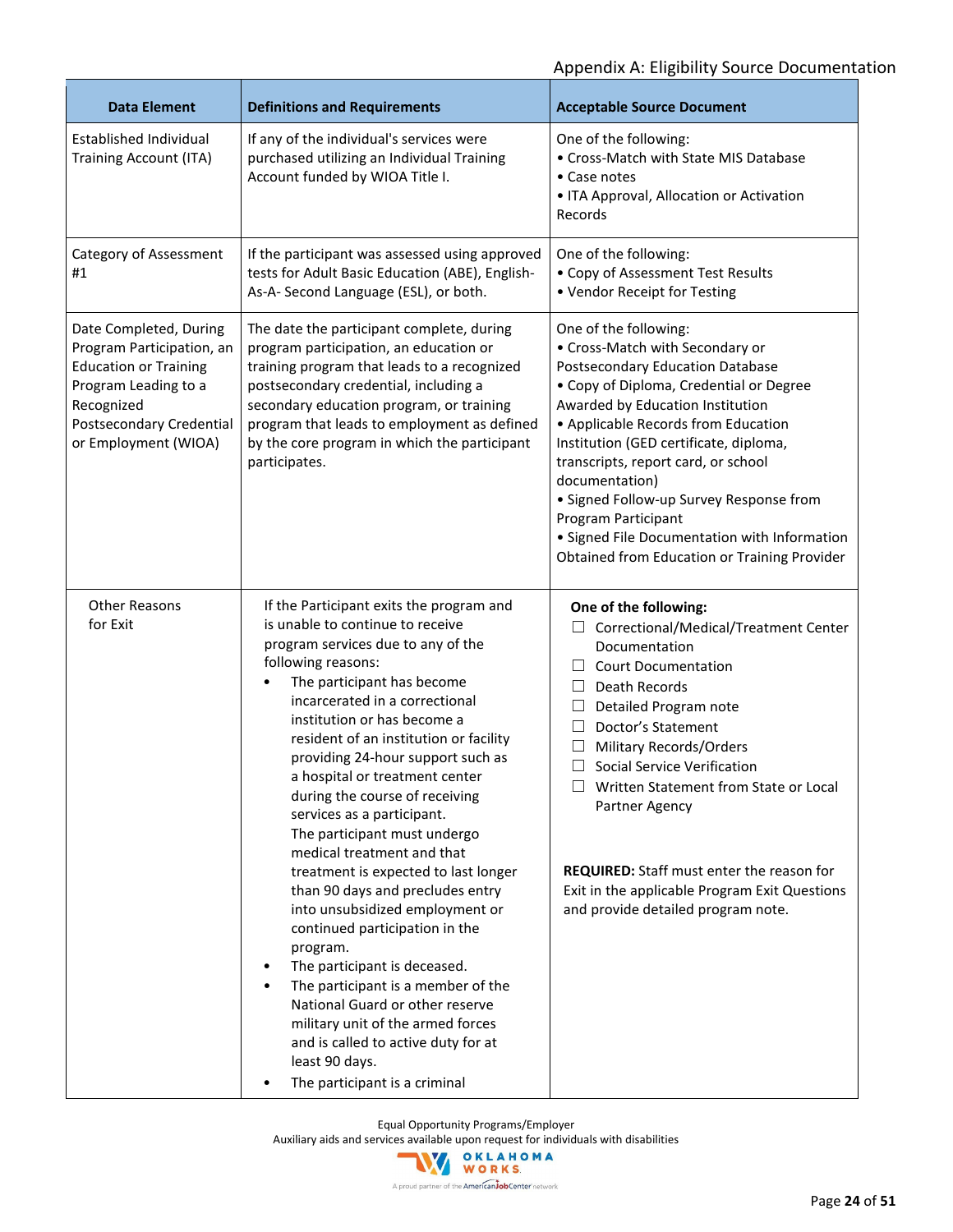| <b>Data Element</b>                                                                                                                | <b>Definitions and Requirements</b>                                                                                                                                                                                                                                                                | <b>Acceptable Source Document</b>                                                                                                                                                                                                                                                                                        |
|------------------------------------------------------------------------------------------------------------------------------------|----------------------------------------------------------------------------------------------------------------------------------------------------------------------------------------------------------------------------------------------------------------------------------------------------|--------------------------------------------------------------------------------------------------------------------------------------------------------------------------------------------------------------------------------------------------------------------------------------------------------------------------|
|                                                                                                                                    | offender in a correctional<br>institution under section 225 of<br><b>WIOA</b>                                                                                                                                                                                                                      |                                                                                                                                                                                                                                                                                                                          |
| Date Enrolled in<br><b>Post Exit Education</b><br>or Training<br>Program Leading<br>to a Recognized<br>Postsecondary<br>Credential | Participants who have attended<br>secondary education and obtained a<br>secondary school diploma or its<br>equivalency during program<br>participation and have entered an<br>education or training program that<br>leads to a recognized postsecondary<br>credential after program exit.          | One of the following:<br>$\Box$ Enrollment Records<br>$\Box$ School Documentation<br>$\Box$ Transcript<br>$\Box$ Report card<br><b>AND</b><br>$\Box$ Applicable Programmatic Service and<br>Training Plan entry AFTER<br>$exit-$<br>Post-Exit Education/Training<br>$\bullet$<br>Leading to Post Secondary<br>Credential |
| Most Recent Date<br>Received<br><b>Education Offered</b><br>Concurrently with<br>Workforce<br>Preparation<br>(Youth)               | The most recent date on which the<br>participant received education offered<br>concurrently with and in in the same<br>context as workforce preparation<br>activities and training for a specific<br>occupation or occupational cluster.                                                           | Applicable S&T Entry<br><b>AND</b><br><b>Detailed Program Notes</b>                                                                                                                                                                                                                                                      |
| Most Recent Date<br>Received<br>Leadership<br>Development<br>Opportunities<br>(Youth)                                              | The most recent date on which the<br>participant received services that<br>include, but are not limited to,<br>opportunities that may include<br>community service and peer-centered<br>activities encouraging responsibility and<br>other positive social and civic behaviors,<br>as appropriate. | Applicable S&T Entry<br><b>AND</b><br><b>Detailed Program Notes</b>                                                                                                                                                                                                                                                      |
| <b>Received Training</b><br>(WIOA Youth)                                                                                           | Indicates if the participant received<br>training services.                                                                                                                                                                                                                                        | Applicable S&T Entry<br><b>AND</b><br><b>Detailed Program Notes</b>                                                                                                                                                                                                                                                      |
| Date Entered<br>Training #1 (WIOA)                                                                                                 | The date on which the participant's first<br>training service actually began.                                                                                                                                                                                                                      | Applicable S&T Entry<br><b>AND</b><br><b>Detailed Program Notes</b>                                                                                                                                                                                                                                                      |

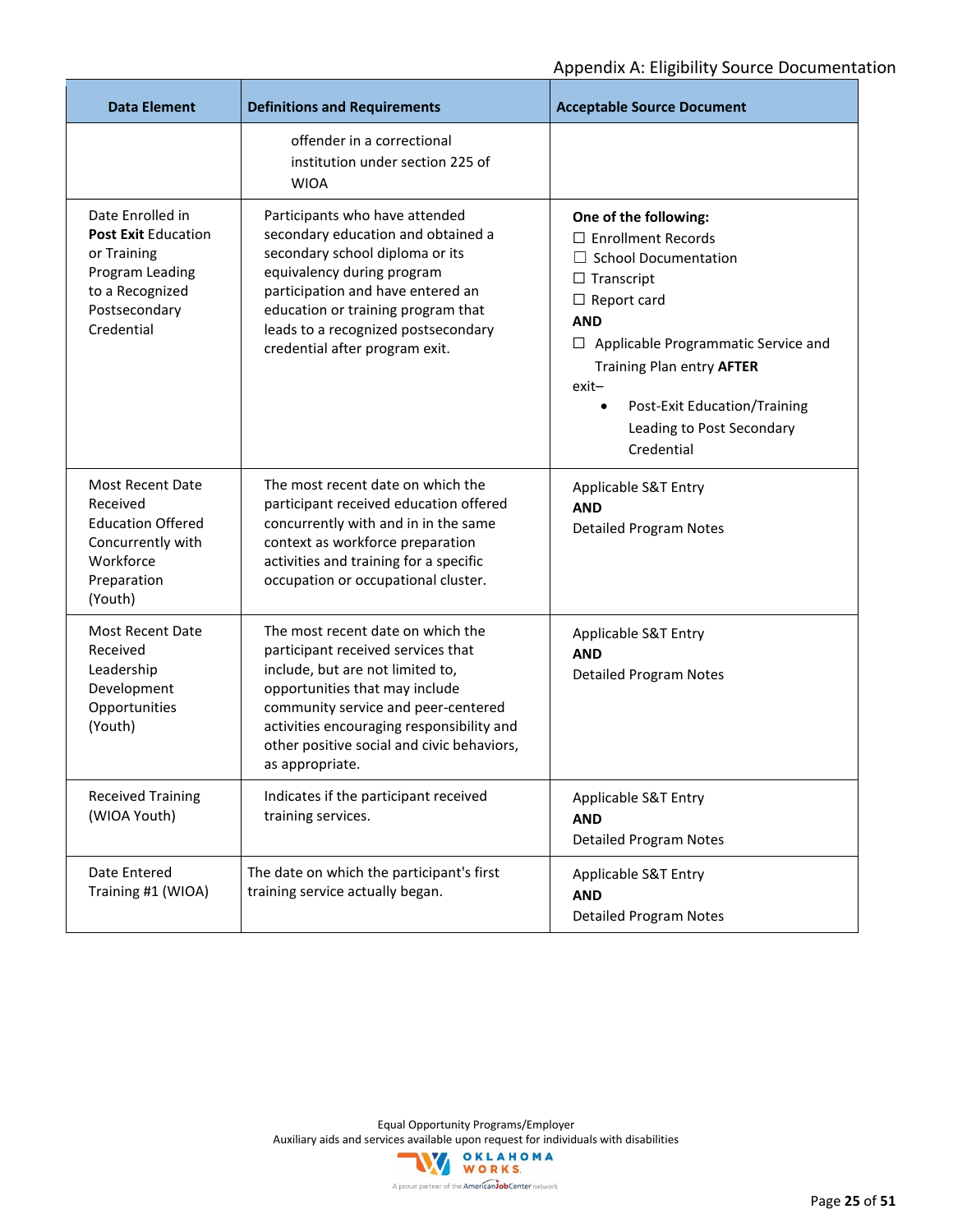| <b>Data Element</b>                   | <b>Definitions and Requirements</b>                                                                                                                                                                                                                                                                                                                                                                                                                                                                                                                                                                                                                                      | <b>Acceptable Source Document</b>                                                                                                                                                                                                                                                                                                                                                                                                                                                                                                                                                                                                                                                                 |
|---------------------------------------|--------------------------------------------------------------------------------------------------------------------------------------------------------------------------------------------------------------------------------------------------------------------------------------------------------------------------------------------------------------------------------------------------------------------------------------------------------------------------------------------------------------------------------------------------------------------------------------------------------------------------------------------------------------------------|---------------------------------------------------------------------------------------------------------------------------------------------------------------------------------------------------------------------------------------------------------------------------------------------------------------------------------------------------------------------------------------------------------------------------------------------------------------------------------------------------------------------------------------------------------------------------------------------------------------------------------------------------------------------------------------------------|
| Type of<br><b>Training</b><br>Service | The date on which the participant's<br>training service actually began. WIOA<br>requires the following type of training<br>services provided to a participant to be<br>reported.<br>On the Job Training<br>a)<br>Skill Upgrading<br>b)<br><b>Entrepreneurial Training</b><br>c)<br>ABE or ESL in conjunction with<br>d)<br>Training (non-TAA funded)<br><b>Customized Training</b><br>e)<br>Other occupational Skills Training<br>f)<br>Remedial Training (ABE/ESL - TAA<br>g)<br>only)<br><b>Prerequisite Training</b><br>h)<br>Registered Apprenticeship Training<br>i)<br>Youth Occupational Skills Training<br>j)<br>k)<br>Other Non-Occupational Skills<br>Training | $\Box$ Training Documentation<br>Individual Educational Plan<br>$\bullet$<br>(electronic entry)<br>Individual Service Strategy<br>$\bullet$<br>(electronic entry)<br><b>Individual Training Account</b><br>$\bullet$<br>documentation<br>Individual Training Voucher:<br>$\circ$<br>Attachment D<br>Coordination of Training<br>$\circ$<br><b>Funds: Attachment E</b><br>*LWDB must identify the training<br>documentation requirements, and<br>ensure they are consistent with<br>programmatic state policies. AND<br>$\Box$ Applicable Programmatic Service and<br><b>Training Plan entry</b><br>Applicable service entry of training<br>that leads to a recognized credential<br>or employment |

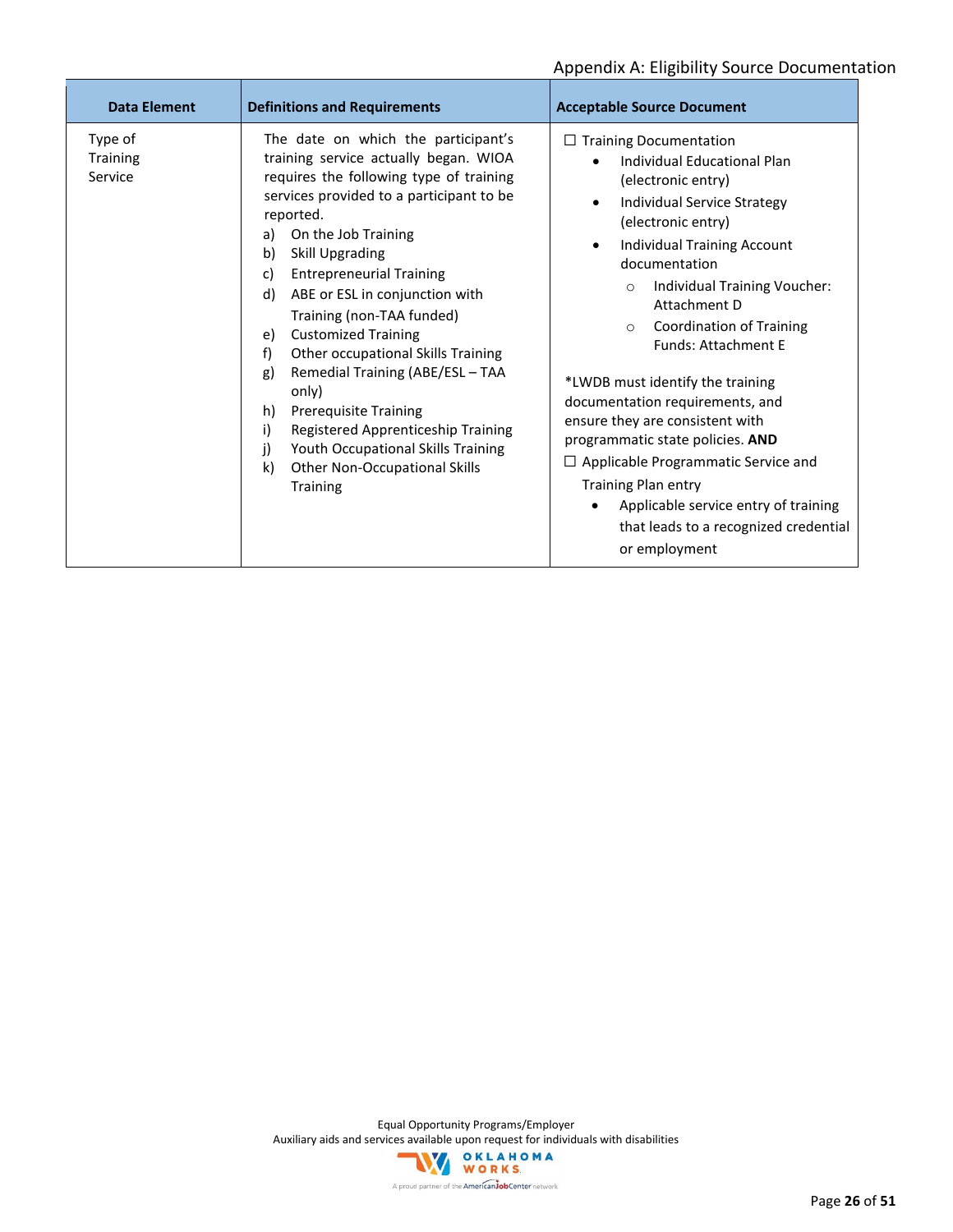| <b>Data Element</b>                                                                                                                                                                   | <b>Definitions and Requirements</b>                                                                                                                                                                                                                                                                                                                                                                                                                                                                               | <b>Acceptable Source Document</b>                                                                                                                                                                                                                                                                                                                                                                                                                                                                                                                                                                                                                                                                                                                                                                                                                                                                                                                                                             |
|---------------------------------------------------------------------------------------------------------------------------------------------------------------------------------------|-------------------------------------------------------------------------------------------------------------------------------------------------------------------------------------------------------------------------------------------------------------------------------------------------------------------------------------------------------------------------------------------------------------------------------------------------------------------------------------------------------------------|-----------------------------------------------------------------------------------------------------------------------------------------------------------------------------------------------------------------------------------------------------------------------------------------------------------------------------------------------------------------------------------------------------------------------------------------------------------------------------------------------------------------------------------------------------------------------------------------------------------------------------------------------------------------------------------------------------------------------------------------------------------------------------------------------------------------------------------------------------------------------------------------------------------------------------------------------------------------------------------------------|
| Participated in<br>Postsecondary<br><b>Education During</b><br>Program<br>Participation/<br>Date Enrolled<br>During<br>Participation in<br>an Education or<br><b>Training Program</b> | Participants who are in a enrolled in a<br>postsecondary education program that<br>leads to a credential or degree from an<br>accredited postsecondary education<br>institution at the time of enrollment or<br>at any point during program<br>participation.<br>This data element relates to the<br>credential indicator denominator and<br>those who are recorded as 1 are<br>included in the credential rate<br>denominator.<br>*The Date of enrollment must<br>match the date on the source<br>documentation. | One of the following:<br>$\Box$ Enrollment Records<br><b>School Documentation</b><br>$\Box$ Transcript<br>$\Box$ Report card<br>$\Box$ Job Corps Documentation<br>$\Box$ Training Documentation<br>Individual Educational Plan<br>$\bullet$<br>(electronic entry)<br>Individual Service Strategy<br>٠<br>(electronic entry)<br><b>Individual Training Account</b><br>$\bullet$<br>documentation<br>Individual Training Voucher:<br>$\circ$<br>Attachment D<br><b>Coordination of Training</b><br>$\circ$<br><b>Funds: Attachment E</b><br>*LWDB must identify the training<br>documentation requirements, and<br>ensure they are consistent with<br>programmatic state policies. AND<br>$\Box$ Applicable Programmatic Service and<br>Training Plan entry<br>At the time of enrollment:<br>"Instruction leading to Recognized<br>Credential or Employment"<br>During program participation:<br>$\bullet$<br>Services that are designed to<br>lead to a recognized<br>postsecondary credential |

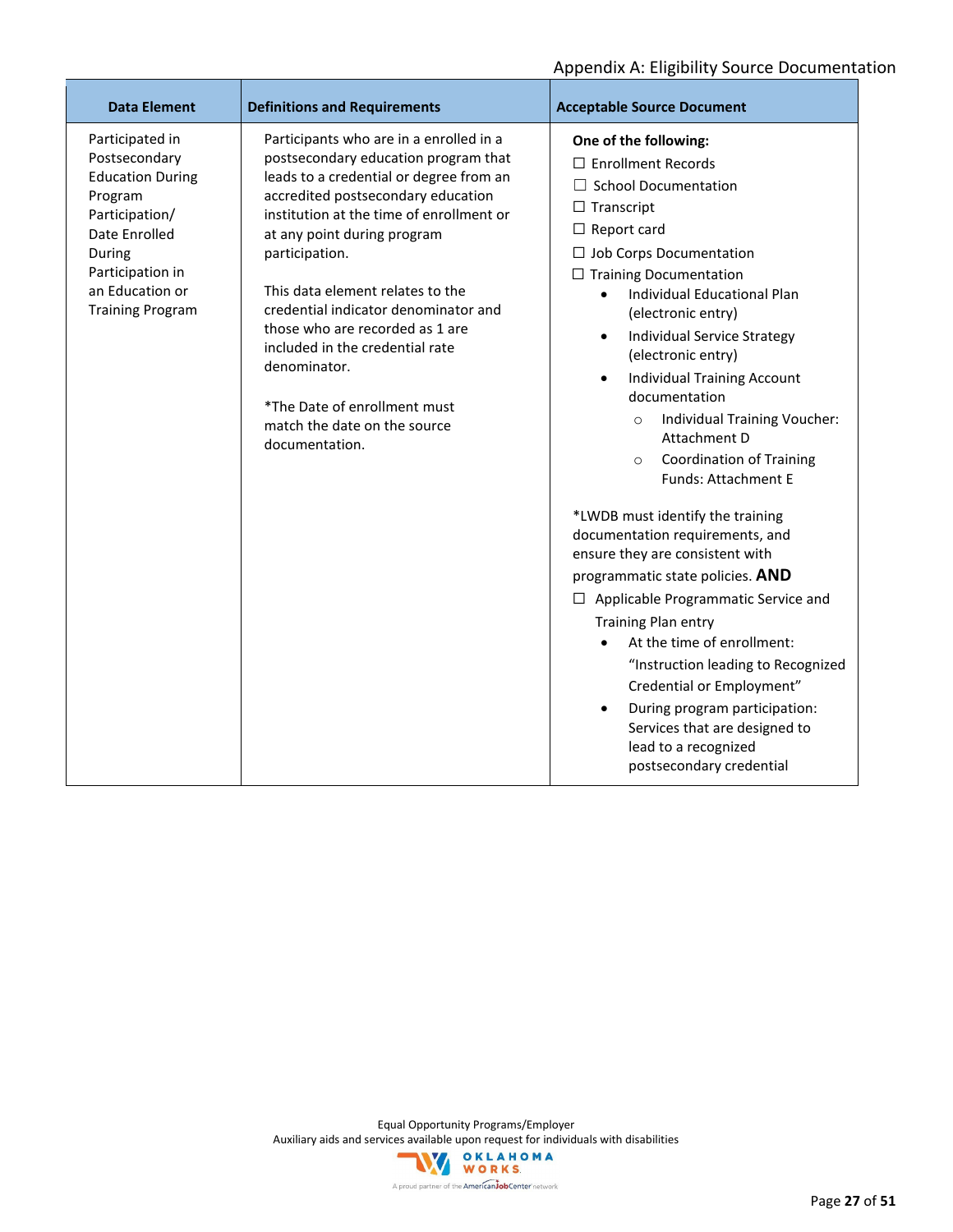| <b>Data Element</b>                                                                                                                                      | <b>Definitions and Requirements</b>                                                                                                                                                                                                                                                                                                                                                                                                                                                                                                                                                               | <b>Acceptable Source Document</b>                                                                                                                                                                                                                                                                                                                                                                                                                                                                                                                                                                                                                                                                                                                                                                                                                                                                                                         |
|----------------------------------------------------------------------------------------------------------------------------------------------------------|---------------------------------------------------------------------------------------------------------------------------------------------------------------------------------------------------------------------------------------------------------------------------------------------------------------------------------------------------------------------------------------------------------------------------------------------------------------------------------------------------------------------------------------------------------------------------------------------------|-------------------------------------------------------------------------------------------------------------------------------------------------------------------------------------------------------------------------------------------------------------------------------------------------------------------------------------------------------------------------------------------------------------------------------------------------------------------------------------------------------------------------------------------------------------------------------------------------------------------------------------------------------------------------------------------------------------------------------------------------------------------------------------------------------------------------------------------------------------------------------------------------------------------------------------------|
| Enrolled in<br>Secondary<br>Education<br>Program/Date<br><b>Enrolled During</b><br>Participation in an<br><b>Education or</b><br><b>Training Program</b> | Participants who are enrolled in a<br>Secondary Education Program at or<br>above the 9 <sup>th</sup> grade level at the time of<br>application to the program OR at any<br>point while participating in the<br>program. A Secondary Education<br>program includes both secondary<br>school and enrollment in a program of<br>study with instruction designed to lead<br>to a high school equivalent credential.<br>*The Date of enrollment must<br>match the date on the source<br>documentation.                                                                                                 | One of the following:<br>$\Box$ Enrollment Records<br>$\Box$ School Documentation<br>$\Box$ Transcript<br>$\Box$ Report card<br>$\Box$ Job Corps Documentation<br>$\Box$ Training Documentation<br>Individual Educational Plan<br>(electronic entry)<br>Individual Service Strategy<br>(electronic entry)<br><b>Individual Training Account</b><br>٠<br>documentation<br>Individual Training Voucher:<br>$\circ$<br>Attachment D<br><b>Coordination of Training</b><br>O<br>Funds: Attachment E<br>*LWDB must identify the training<br>documentation requirements, and<br>ensure they are consistent with<br>programmatic state policies. AND<br>Applicable Programmatic Service and<br><b>Training Plan entry</b><br>At the time of enrollment:<br>$\bullet$<br>"Instruction leading to Secondary<br>School Completion"<br>During program participation:<br>$\bullet$<br>Services that are designed to lead<br>to a secondary credential |
| Type of Recognized<br>Credential / Date<br><b>Attained Recognized</b><br>Credential                                                                      | The type of recognized diploma, degree, or<br>credential consisting of an industry-<br>recognized certificate or certification that is<br>attained either during participation or<br>within one year of exit:<br>Secondary School Diploma/or<br>a)<br>equivalent<br>AA or AS Diploma/Degree<br>b)<br>BA or BS Diploma/Degree<br>c)<br>Occupational Licensure<br>d)<br><b>Occupational Certificate</b><br>e)<br><b>Occupational Certification</b><br>f)<br>Other Recognized Diploma, Degree, or<br>g)<br>Certificate<br>*The date of attainment must match the<br>date on the source documentation | One of the following:<br>□ Secondary School Diploma/Recognized<br>Equivalent<br>$\Box$ Diploma<br>$\Box$ AA or AS Diploma/Degree<br>$\Box$ BA or BS Diploma/Degree<br>$\Box$ Licensure<br>$\Box$ Certificate<br>$\Box$ Transcript: Documentation of Credential<br>Attainment<br><b>AND</b><br>$\Box$ Applicable Programmatic Outcomes<br>entry<br>4 <sup>th</sup> quarter after exit                                                                                                                                                                                                                                                                                                                                                                                                                                                                                                                                                      |

Equal Opportunity Programs/Employer

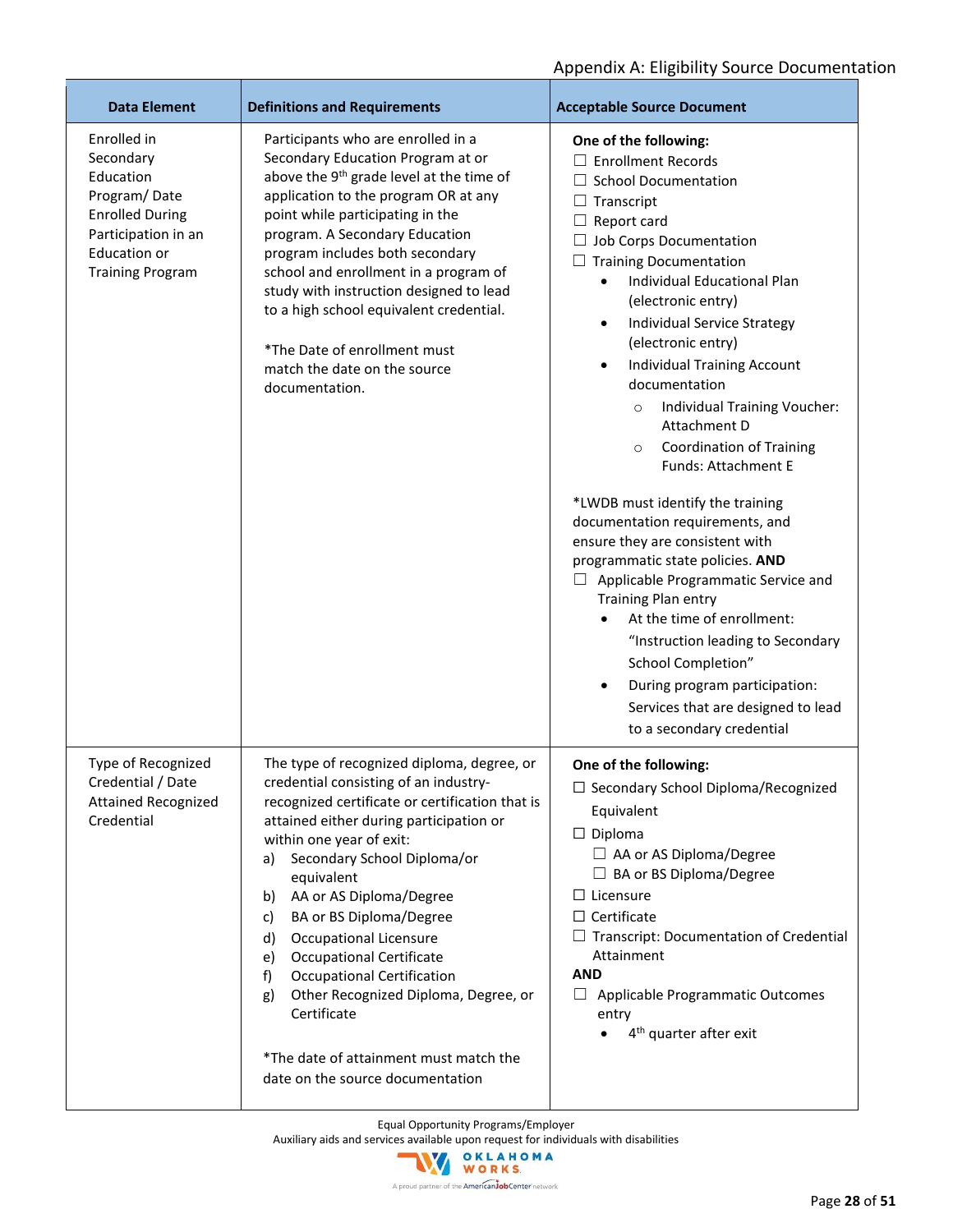| <b>Data Element</b>                                                    | <b>Definitions and Requirements</b>                                                                                                                                                                                                                                                                                                                                                                                                                                                                                                                                                                                                                                                                                                                                                                                                                                                                                                                                                                                                                                                                                                                                                                                                                                                                                                                                                                                                                                                                                                                                       | <b>Acceptable Source Document</b>                                                                                                                                                                                                                                                                                                                                                                                                                                                                                                                                                                                                       |
|------------------------------------------------------------------------|---------------------------------------------------------------------------------------------------------------------------------------------------------------------------------------------------------------------------------------------------------------------------------------------------------------------------------------------------------------------------------------------------------------------------------------------------------------------------------------------------------------------------------------------------------------------------------------------------------------------------------------------------------------------------------------------------------------------------------------------------------------------------------------------------------------------------------------------------------------------------------------------------------------------------------------------------------------------------------------------------------------------------------------------------------------------------------------------------------------------------------------------------------------------------------------------------------------------------------------------------------------------------------------------------------------------------------------------------------------------------------------------------------------------------------------------------------------------------------------------------------------------------------------------------------------------------|-----------------------------------------------------------------------------------------------------------------------------------------------------------------------------------------------------------------------------------------------------------------------------------------------------------------------------------------------------------------------------------------------------------------------------------------------------------------------------------------------------------------------------------------------------------------------------------------------------------------------------------------|
| Date of Most Recent<br><b>MSG: Educational</b><br>Function Level (EFL) | Title I Adults & Dislocated Workers:<br>All participants who are<br>$\bullet$<br>receiving instruction below the<br>postsecondary education level<br>and achieves at least one<br>documented educational<br>functioning level measurable<br>skill gain.<br>Title I Youth:<br>In-School Youth: All in-school youth<br>$\bullet$<br>that achieves at least one<br>documented educational<br>functioning level measurable skill<br>gain.<br>Out-of-School Youth: Out of school<br>$\bullet$<br>who are receiving instruction below<br>the postsecondary education level,<br>are receiving an Occupational Skills<br>Training, Title II funded adult<br>education service, Youthbuild<br>service, or Job Corps service during<br>participation in the Title I Youth<br>program, and achieves at least one<br>documented educational<br>functioning level measurable skill<br>gain.<br>An educational functioning level<br>measurable skill gain may be<br>achieved and documented in one<br>of three ways:<br>Comparing a participant's initial EFL<br>1.<br>as measured by a pre-test with the<br>participant's EFL as measured by a<br>participant's post- test; or<br>For States that offer secondary<br>2.<br>school programs that lead to a<br>secondary school diploma or its<br>recognized equivalent, an EFL gain<br>may be measured through the<br>awarding of credits or Carnegie<br>units; or<br>States may report and EFL gain<br>3.<br>for participants who exit the<br>program and enroll in<br>postsecondary education or<br>training during the program year. | All of the following are required:<br>$\Box$ Demographic Snapshot:<br>English Language Learner<br>$\circ$<br>Basic Skills Deficient/Low Levels of<br>$\circ$<br>Literacy<br>$\Box$ Service & Training Plan<br>Applicable service<br>$\circ$<br>entry that leads to a<br>recognized credential<br>or employment<br>$\Box$ Measurable Skill Gain:<br><b>Educational Functioning Level</b><br>$\circ$<br>$\Box$ Testing (applicable program enrollment)<br>Pre-Test Score<br>$\circ$<br>Post-Test Score<br>$\circ$<br>$\Box$ Documentation Upload<br><b>Pre-Test Documentation</b><br>$\circ$<br><b>Post-Test Documentation</b><br>$\circ$ |

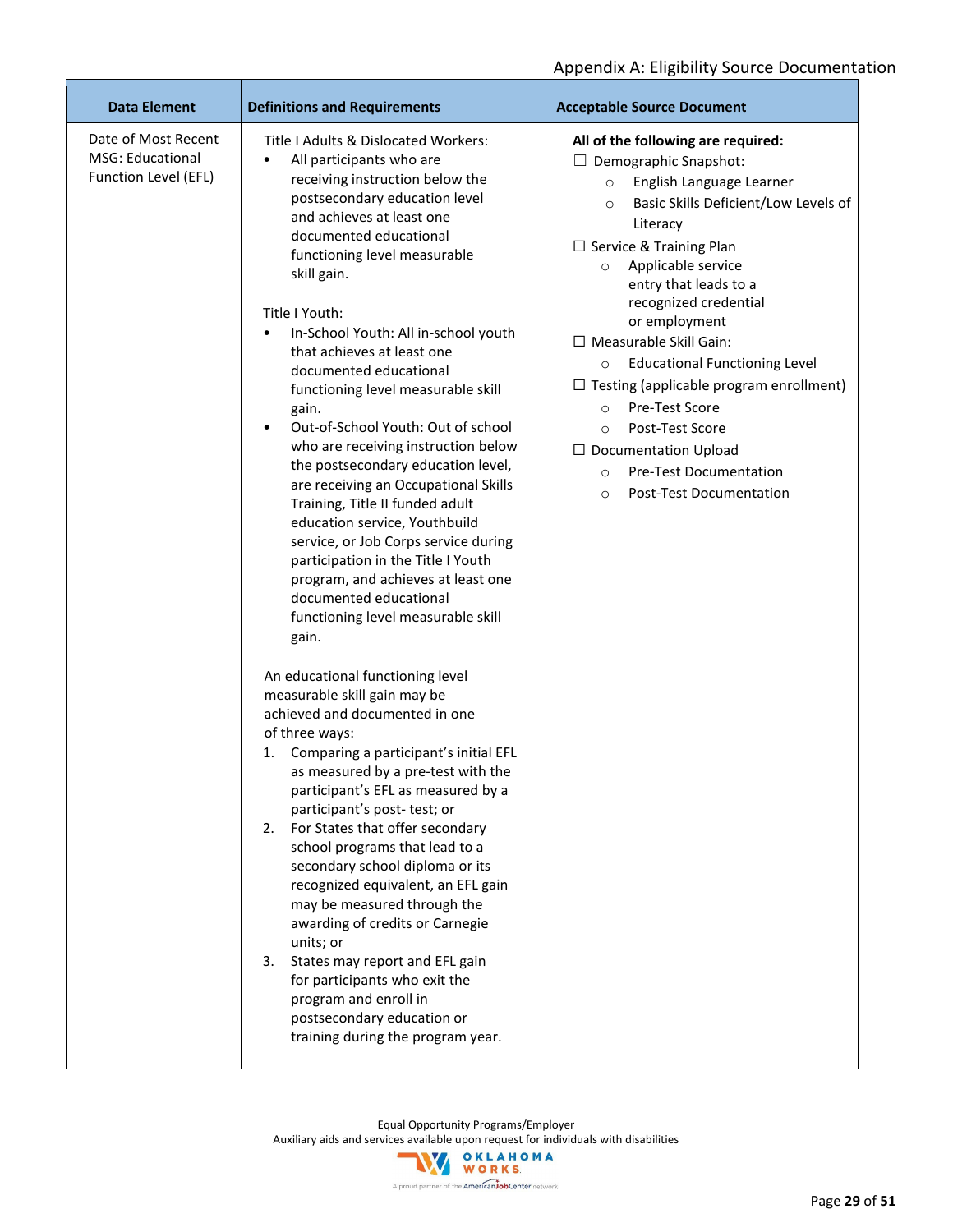| Date of Most Recent<br>MSG: Postsecondary<br>Transcript/Report<br>Card | Title I Adults & Dislocated Workers:<br>All participants who are in an<br>$\bullet$<br>education or training program<br>that leads to a recognized<br>postsecondary credential or                                                                                                                                                                                                                                                                                                                                                                                                                                                                                                                                                                      | All of the following are required:<br>$\Box$ Service & Training Plan<br>Applicable service entry<br>$\circ$                                                                                                                                          |
|------------------------------------------------------------------------|--------------------------------------------------------------------------------------------------------------------------------------------------------------------------------------------------------------------------------------------------------------------------------------------------------------------------------------------------------------------------------------------------------------------------------------------------------------------------------------------------------------------------------------------------------------------------------------------------------------------------------------------------------------------------------------------------------------------------------------------------------|------------------------------------------------------------------------------------------------------------------------------------------------------------------------------------------------------------------------------------------------------|
|                                                                        | employment and achieves a<br>documented postsecondary<br>transcript/report card<br>measurable skill gain.<br>Title I Youth:<br>In-School Youth: All in-school youth<br>$\bullet$<br>that who achieve a documented<br>postsecondary transcript/report card<br>measurable skill gain.<br>Out-of-School Youth: Out of school<br>٠<br>who are receiving an Occupational<br>Skills Training, Title II funded adult<br>education service, Youthbuild<br>service, or Job Corps service during<br>participation in the Title I Youth<br>program, and achieve a documented<br>postsecondary transcript/report card<br>measurable skill gain.<br>A postsecondary transcript/report card<br>measurable skill gain may be achieved<br>and documented by one of the | that leads to a<br>recognized credential<br>or employment<br>□ Measurable Skill Gain:<br>Post-Secondary Transcript/Report<br>$\circ$<br>Card<br>$\Box$ Documentation Upload<br>Report Card (12 Hours)<br>$\circ$<br>Transcript (12 hours)<br>$\circ$ |
|                                                                        | following ways:<br>1. The participant's transcript or report<br>card from a postsecondary education<br>institution demonstrating a minimum<br>of 12 hours per semester, that shows<br>the participant is meeting Oklahoma's<br>academic standards, or<br>2. For part time students, the<br>participant's transcript or report card<br>from a postsecondary education<br>institution demonstrating a total of at<br>least 12 credit hours over the course<br>of two completed semesters during<br>the same 12-month period, that<br>shows the participant is meeting                                                                                                                                                                                    |                                                                                                                                                                                                                                                      |

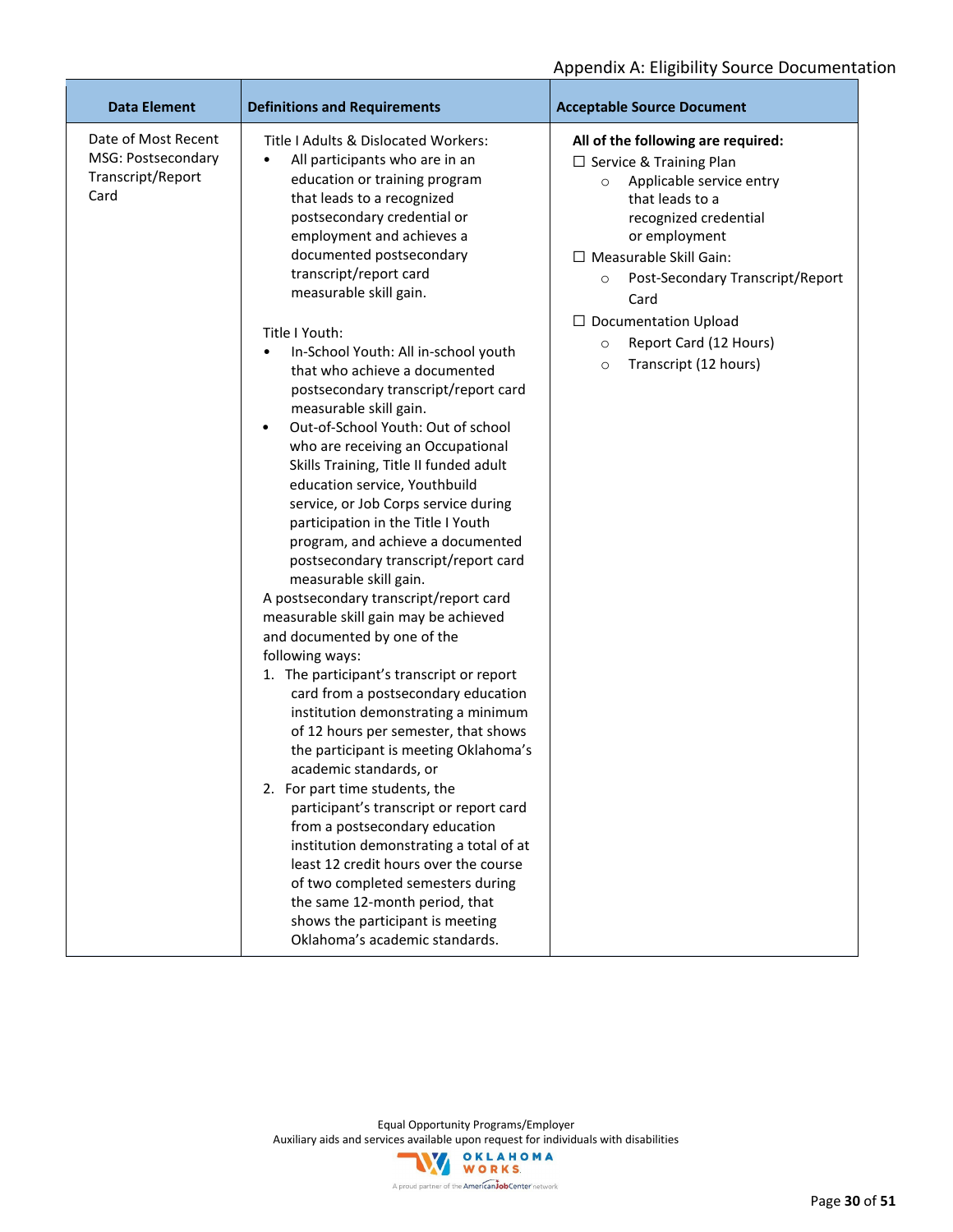| <b>Data Element</b>                                                | <b>Definitions and Requirements</b>                                                                                                                                                                                                                                                                                                                                                                                                                                                                                                                                                                                                                                                                                                                                                                | <b>Acceptable Source Document</b>                                                                                                                                                                                                                                                                                                                            |
|--------------------------------------------------------------------|----------------------------------------------------------------------------------------------------------------------------------------------------------------------------------------------------------------------------------------------------------------------------------------------------------------------------------------------------------------------------------------------------------------------------------------------------------------------------------------------------------------------------------------------------------------------------------------------------------------------------------------------------------------------------------------------------------------------------------------------------------------------------------------------------|--------------------------------------------------------------------------------------------------------------------------------------------------------------------------------------------------------------------------------------------------------------------------------------------------------------------------------------------------------------|
| Date of Most Recent<br>MSG: Secondary<br>Transcript/Report<br>Card | Title I Adults & Dislocated Workers:<br>All participants who are in an education<br>$\bullet$<br>or training program that leads to a<br>recognized postsecondary credential or<br>employment and achieves a<br>documented secondary<br>transcript/report card measurable skill<br>gain.<br>Title I Youth:<br>In-School Youth: All in-school youth<br>$\bullet$<br>who achieve a documented secondary<br>transcript/report card measurable skill<br>gain.<br>Out-of-School Youth: Out of school who<br>are receiving an Occupational Skills<br>Training, Title II funded adult education<br>service, Youthbuild service, or Job<br>Corps service during participation in the<br>Title I Youth program and achieve a<br>documented postsecondary<br>transcript/report card measurable skill<br>gain. | All of the following are required:<br>$\Box$ Service & Training Plan<br>Applicable service<br>$\circ$<br>entry that leads to a<br>recognized credential<br>or employment<br>□ Measurable Skill Gain:<br>Secondary Transcript/Report Card<br>$\Omega$<br>$\Box$ Documentation Upload<br>Report Card (semester)<br>$\circ$<br>Transcript (semester)<br>$\circ$ |
|                                                                    | A secondary transcript/report card<br>measurable skill gain may be achieved and<br>documented by:<br>The participant's transcript or report<br>$\bullet$<br>card for secondary education for one<br>semester showing that the participant<br>is meeting Oklahoma's academic<br>standards.                                                                                                                                                                                                                                                                                                                                                                                                                                                                                                          |                                                                                                                                                                                                                                                                                                                                                              |

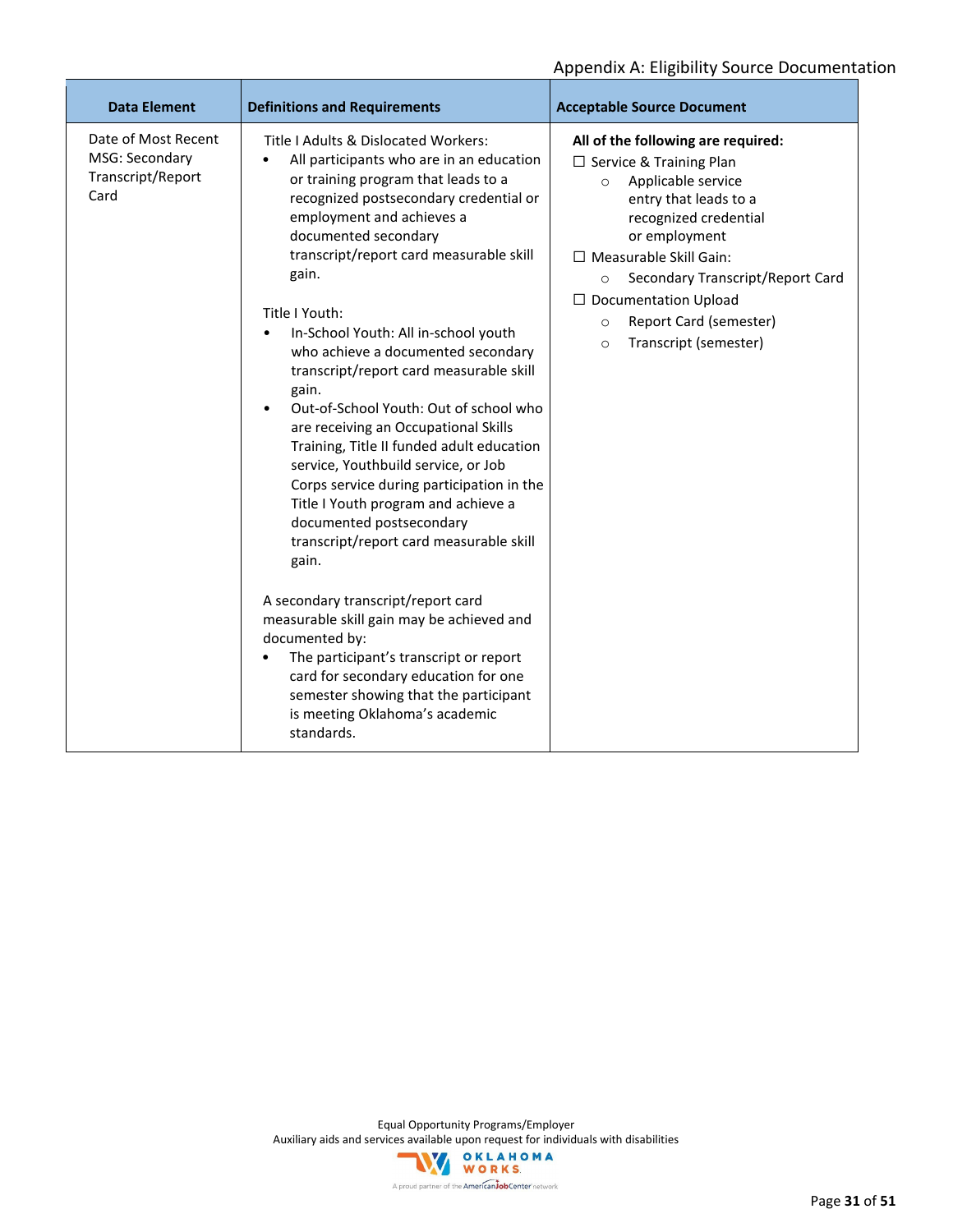| <b>Data Element</b>                               | <b>Definitions and Requirements</b>                                                                                                                                                                                                                                                                                                                                                                                                                                                                                                                                                                                                                                                                                                                                                                                                                                                                                                                                                                                                                                                                                                                     | <b>Acceptable Source Document</b>                                                                                                                                                                                                                                                                                                                                                                                                                                                                                                                                                                                                                                      |
|---------------------------------------------------|---------------------------------------------------------------------------------------------------------------------------------------------------------------------------------------------------------------------------------------------------------------------------------------------------------------------------------------------------------------------------------------------------------------------------------------------------------------------------------------------------------------------------------------------------------------------------------------------------------------------------------------------------------------------------------------------------------------------------------------------------------------------------------------------------------------------------------------------------------------------------------------------------------------------------------------------------------------------------------------------------------------------------------------------------------------------------------------------------------------------------------------------------------|------------------------------------------------------------------------------------------------------------------------------------------------------------------------------------------------------------------------------------------------------------------------------------------------------------------------------------------------------------------------------------------------------------------------------------------------------------------------------------------------------------------------------------------------------------------------------------------------------------------------------------------------------------------------|
| Date of Most Recent<br>MSG: Training<br>Milestone | Title I Adults & Dislocated Workers:<br>All participants who are in an<br>$\bullet$<br>education or training program<br>that leads to a recognized<br>postsecondary credential or<br>employment and achieves a<br>documented training milestone<br>measurable skill gain.<br>Title I Youth:<br>• In-School Youth: All in-school youth<br>who achieve a documented training<br>milestone measurable skill gain.<br>• Out-of-School Youth: Out of<br>school who are receiving an<br>Occupational Skills Training,<br>Title II funded adult education<br>service, Youthbuild service, or<br>Job Corps service during<br>participation in the Title I Youth<br>program and achieve a<br>documented training milestone<br>measurable skill gain.<br>A training milestone measurable skill<br>gain may be achieved and<br>documented by:<br>• The documentation of a participant's<br>satisfactory or better progress<br>towards established milestones from<br>and employer/training provider who<br>is providing training (e.g., completion<br>of on-the-job training (OJT),<br>completion of one year of a<br>registered apprenticeship program,<br>etc.). | All of the following are required:<br>$\Box$ Service & Training Plan<br>Applicable service entry<br>$\circ$<br>that leads to a<br>recognized credential<br>or employment<br>$\Box$ Measurable Skill Gain:<br><b>Training Milestone</b><br>$\circ$<br>$\Box$ Documentation Upload<br>Training provider reports<br>$\circ$<br>Pay stubs (increase in pay<br>$\circ$<br>must be from acquired skills or<br>increased performance)<br>Employer progress report<br>$\circ$<br>(substantive skill development)<br>OJT completion verification<br>$\circ$<br>Registered Apprenticeship<br>$\circ$<br>completion verification<br>Certificate (interim certificates)<br>$\circ$ |

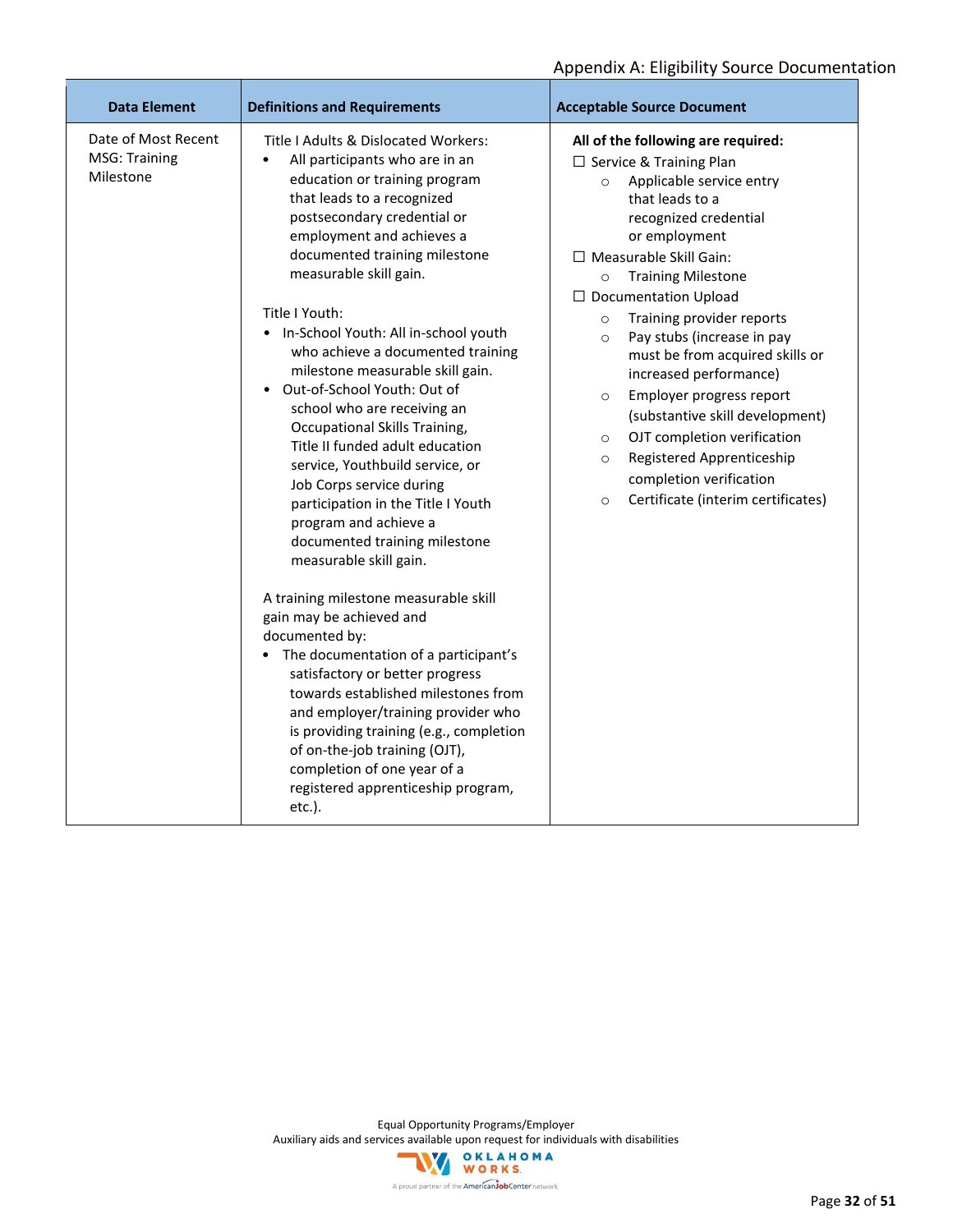| <b>Data Element</b>                                                                   | <b>Definitions and Requirements</b>                                                                                                                                                                                                                                                                                                                                                                                                                                                                                                                                                                                                                                                                                                                                                                                                                                                                                                                                                                                                                                                                                                                       | <b>Acceptable Source Document</b>                                                                                                                                                                                                                                                                                                                                       |
|---------------------------------------------------------------------------------------|-----------------------------------------------------------------------------------------------------------------------------------------------------------------------------------------------------------------------------------------------------------------------------------------------------------------------------------------------------------------------------------------------------------------------------------------------------------------------------------------------------------------------------------------------------------------------------------------------------------------------------------------------------------------------------------------------------------------------------------------------------------------------------------------------------------------------------------------------------------------------------------------------------------------------------------------------------------------------------------------------------------------------------------------------------------------------------------------------------------------------------------------------------------|-------------------------------------------------------------------------------------------------------------------------------------------------------------------------------------------------------------------------------------------------------------------------------------------------------------------------------------------------------------------------|
| Date of Most Recent<br>MSG: Skills<br>progression                                     | Title I Adults & Dislocated Workers:<br>All participants who are in an<br>$\bullet$<br>education or training program<br>that leads to a recognized<br>postsecondary credential or<br>employment and achieves a<br>documented skills progression<br>measurable skill gain.<br>Title I Youth:<br>In-School Youth: All in-<br>$\bullet$<br>school youth who<br>achieves a documented<br>skills progression<br>measurable skill gain.<br>Out-of-School Youth: Out of<br>$\bullet$<br>school who are receiving an<br>Occupational Skills Training,<br>Title II funded adult education<br>service, Youthbuild service, or<br>Job Corps service during<br>participation in the Title I Youth<br>program and achieves a<br>documented skills progression<br>measurable skill gain.<br>A skill progression measurable skill<br>gain may be achieved and<br>documented by:<br>The documentation of a participant<br>$\bullet$<br>successfully completing an exam that<br>is required for a particular<br>occupation, or progress in attaining<br>technical or occupational skills as<br>evidenced by trade-related<br>benchmarks such as knowledge-<br>based exams. | All of the following are required:<br>$\Box$ Service & Training Plan<br>Applicable service entry<br>$\circ$<br>that leads to a<br>recognized credential<br>or employment<br>□ Measurable Skill Gain:<br><b>Skills Progression</b><br>$\circ$<br>$\Box$ Documentation Upload<br>Exam Completion verification<br>$\circ$<br>Certificate (interim certificates)<br>$\circ$ |
| Type of Employment<br>1st, 2nd, 3rd, and, 4th<br><b>Quarter After Exit</b><br>Quarter | Identify the type of employment status<br>following exit:<br><b>Unsubsidized Employment</b><br>a)<br>Subsidized Employment<br>b)<br>Registered Apprenticeship<br>c)<br>d)<br>Military<br>Not employed<br>e)<br>Requirement<br>Staff must enter the reason for Exit in<br>the applicable Program Exit Question<br>section of OKJobMatch.                                                                                                                                                                                                                                                                                                                                                                                                                                                                                                                                                                                                                                                                                                                                                                                                                   | Completion of Exit Questions in<br>⊔.<br>applicable program enrollment<br>Supplemental Wage Data<br>ப<br>$\Box$ Wage record match (UI Wage data)<br><b>REQUIRED:</b> Staff must enter the reason<br>for Exit in the applicable Program Exit<br>Question section of OKJobMatch.                                                                                          |

Equal Opportunity Programs/Employer

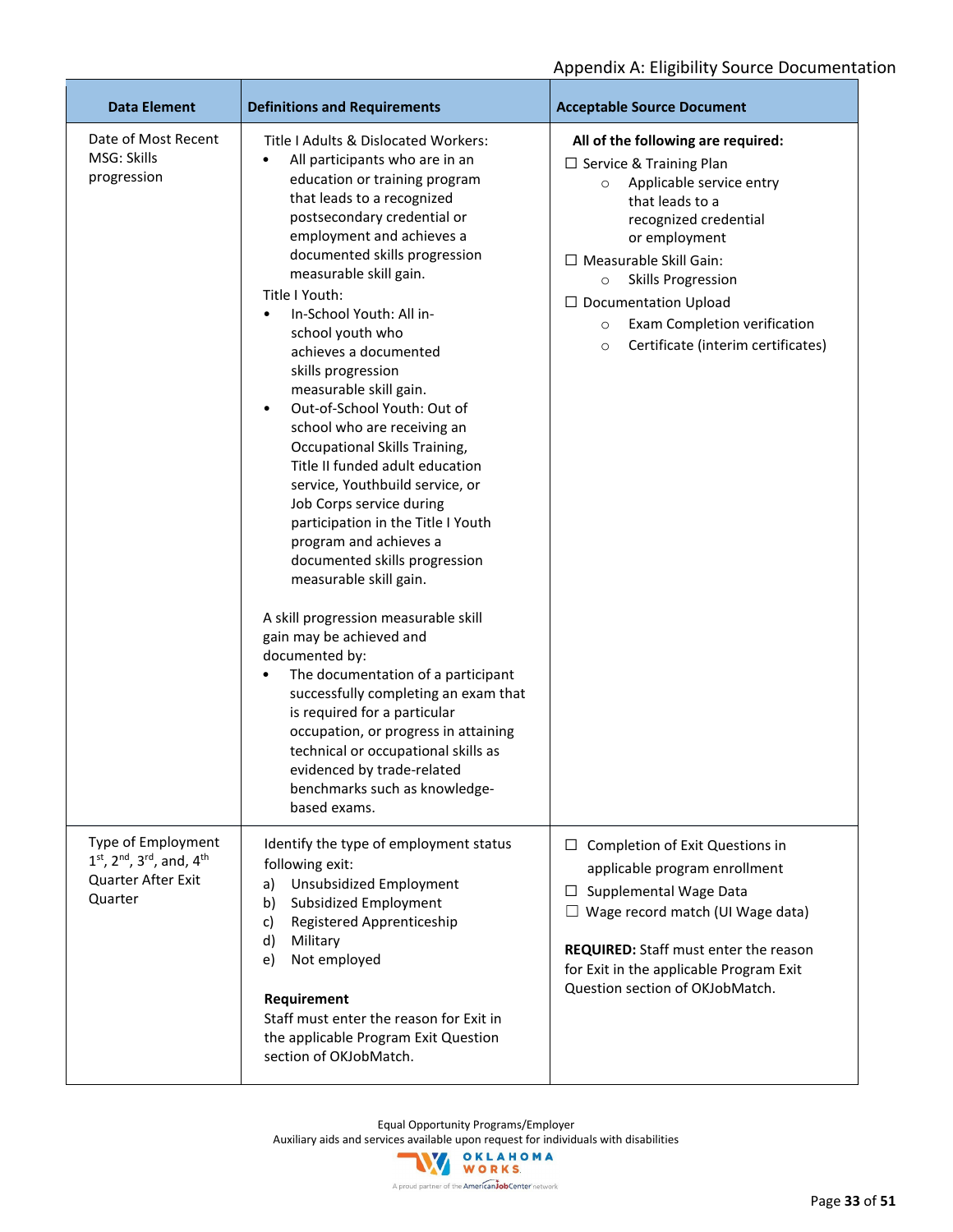| <b>Data Element</b>                                                  | <b>Definitions and Requirements</b>                                                                                                                                                                                                                                                                                                                                                                                                                                                                                                            | <b>Acceptable Source Document</b>                                                                                                                                                                                                                                                                                                                                                                                                              |
|----------------------------------------------------------------------|------------------------------------------------------------------------------------------------------------------------------------------------------------------------------------------------------------------------------------------------------------------------------------------------------------------------------------------------------------------------------------------------------------------------------------------------------------------------------------------------------------------------------------------------|------------------------------------------------------------------------------------------------------------------------------------------------------------------------------------------------------------------------------------------------------------------------------------------------------------------------------------------------------------------------------------------------------------------------------------------------|
| Wages 2 <sup>nd</sup><br><b>Quarter After</b><br><b>Exit Quarter</b> | Total earning for the second quarter after<br>the quarter of exit                                                                                                                                                                                                                                                                                                                                                                                                                                                                              | Wage record match (UI Wage data)<br>⊔<br>Supplemental Wage Data<br>⊔                                                                                                                                                                                                                                                                                                                                                                           |
| Supplemental<br>Wages                                                | Supplemental wage information must<br>be collected quarterly after exit, for<br>the previous quarter, be reported in<br>the participant's applicable program<br>enrollment in OKJobMatch under the<br>program details wages section, and<br>have support documentation<br>uploaded. Information that must be<br>included on source documentation:<br>Quarter for which data is being<br>collected<br>O*NET code<br><b>NAICS Code</b><br><b>Employer FEIN</b><br>Employer<br>Company City<br>Company State<br><b>Total Earnings for Quarter</b> | Upload one of the following<br>under "Supplemental Wage<br>Data" source document type:<br>$\Box$ Tax documents<br>$\Box$ Payroll records<br>$\Box$ Employer Verification<br>□WIOA Participant<br>Supplemental Wage<br>Quarterly Exit Data<br>Collection Form,<br>Attachment L<br>□WIOA Partner's<br>administrative records<br>containing required<br>employment and wage<br>information<br>□ Self-Employment Worksheet,<br><b>Attachment M</b> |
| Employment<br>Related to<br>Training                                 | Record if the participant received<br>training services and obtained<br>employment directed related to the<br>training services receive                                                                                                                                                                                                                                                                                                                                                                                                        | $\Box$ Completion of Exit Questions in<br>applicable program enrollment<br>Supplemental Wage Data<br>ப<br>$\Box$ Wage record match (UI Wage data)<br>REQUIRED: Staff must enter the reason for<br>Exit in the applicable Program Exit Question<br>section of OKJobMatch.                                                                                                                                                                       |
| Youth 2 <sup>nd</sup><br>Quarter<br>Placement<br>(Title I)           | Youth participants who has exited and<br>placed in the following in the 2 <sup>nd</sup> quarter<br>after exit:<br>Occupational Skills Training,<br>٠<br>Postsecondary Education, or<br>٠<br>Secondary Education                                                                                                                                                                                                                                                                                                                                | One of the following:<br>□ Enrollment Records<br><b>School Documentation</b><br>$\Box$ Transcript<br>$\Box$ Report card<br>$\Box$ Training provider documentation<br>$\Box$ Detailed Program Note<br><b>AND</b><br>□ Youth Outcomes: Placement 2 <sup>nd</sup> Quarter<br>after exit                                                                                                                                                           |

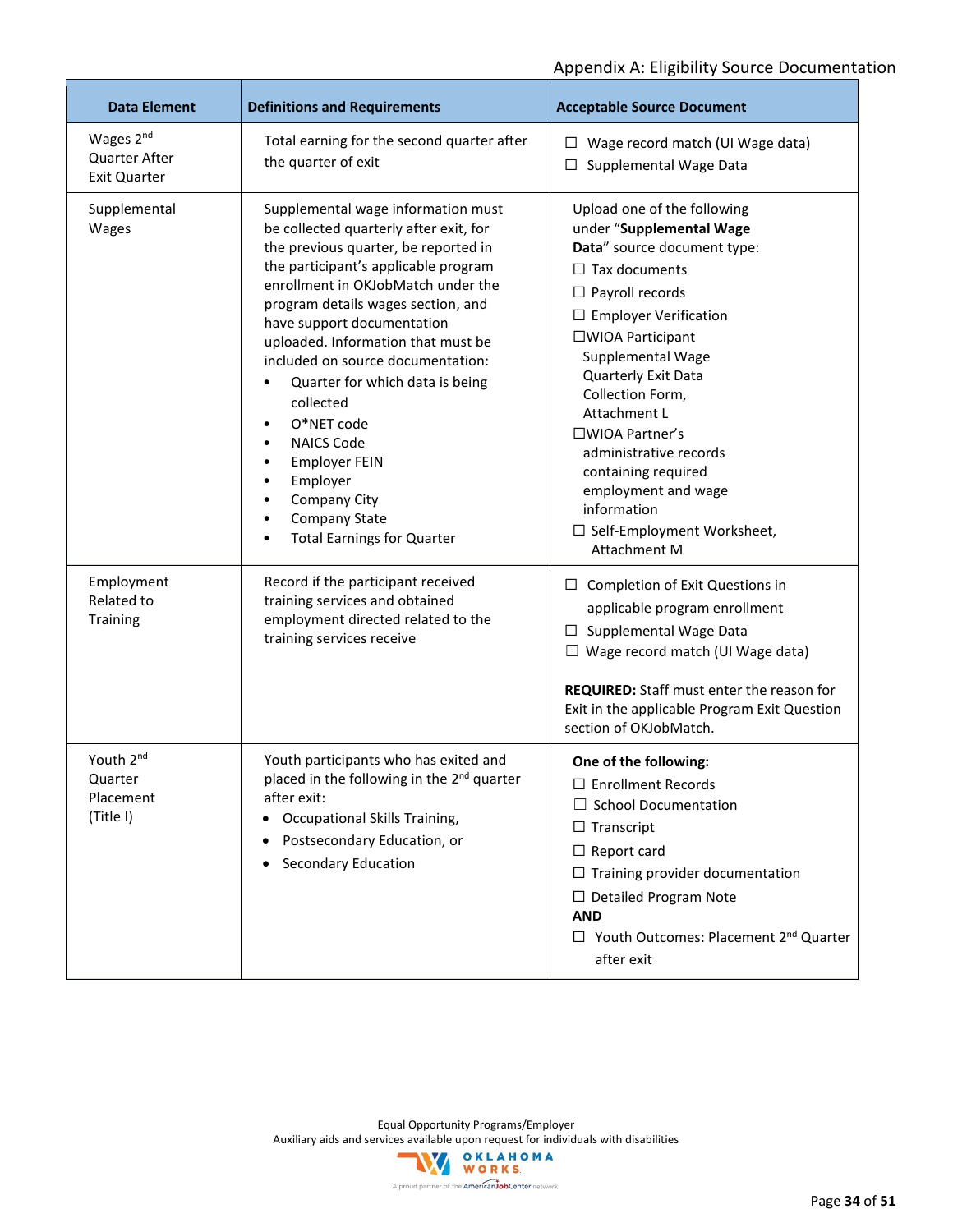| Data Element                                               | <b>Definitions and Requirements</b>                                                                                                                                                                                             | <b>Acceptable Source Document</b>                                                                                                                                                                                                                                                              |
|------------------------------------------------------------|---------------------------------------------------------------------------------------------------------------------------------------------------------------------------------------------------------------------------------|------------------------------------------------------------------------------------------------------------------------------------------------------------------------------------------------------------------------------------------------------------------------------------------------|
| Youth 4 <sup>th</sup><br>Quarter<br>Placement<br>(Title I) | Youth participants who has exited and<br>placed in the following in the 4 <sup>th</sup> quarter<br>after exit:<br>Occupational Skills Training,<br>Postsecondary Education, or<br>$\bullet$<br>Secondary Education<br>$\bullet$ | One of the following:<br>$\Box$ Enrollment Records<br>$\Box$ School Documentation<br>$\Box$ Transcript<br>$\Box$ Report card<br>$\Box$ Training provider documentation<br>$\Box$ Detailed Program Note<br><b>AND</b><br>$\Box$ Youth Outcomes: Placement 4 <sup>th</sup> Quarter<br>after exit |

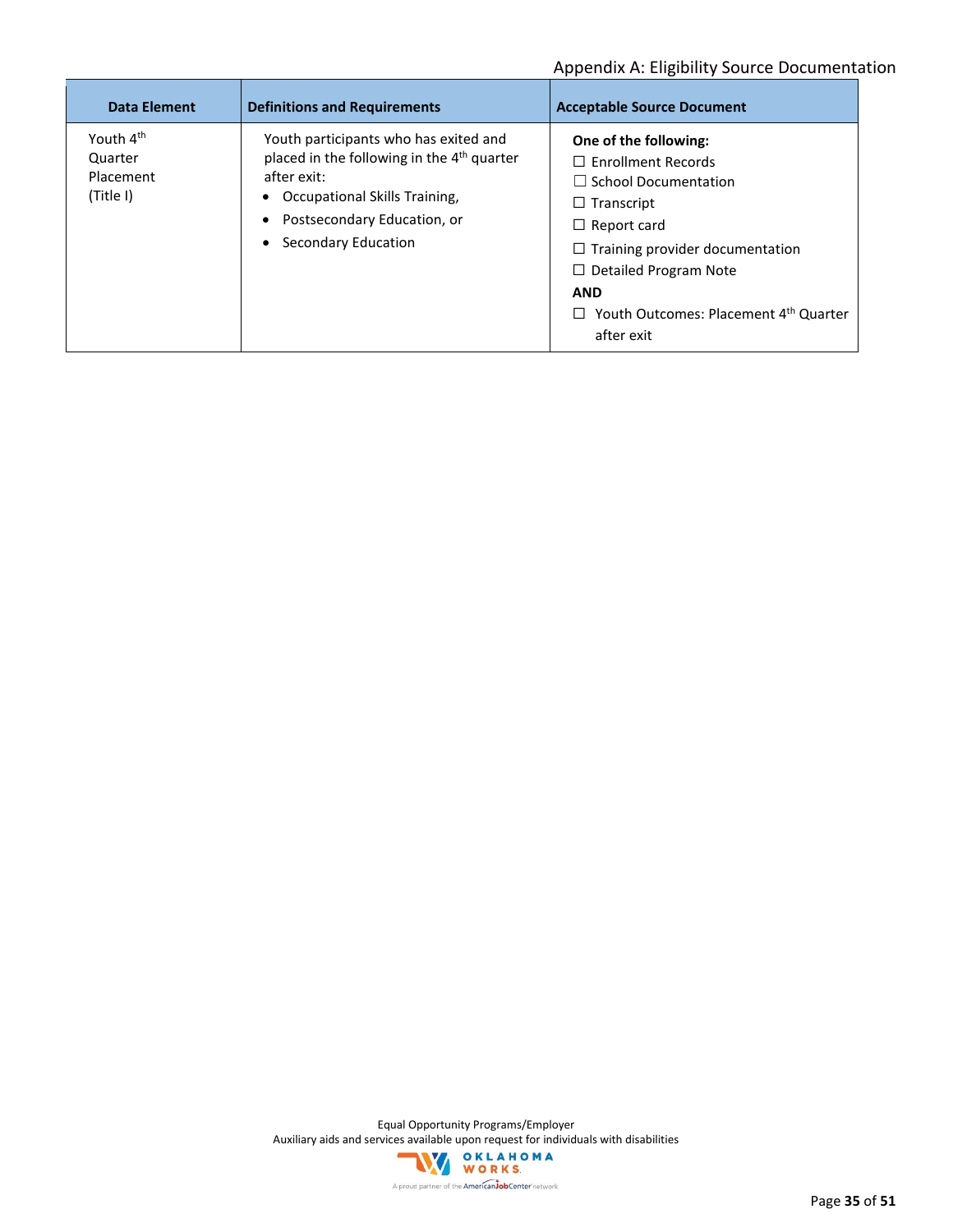| <b>WIOA Income Eligibility Form: Part I</b> |  |  |
|---------------------------------------------|--|--|
|---------------------------------------------|--|--|

| <b>IDENTIFYING INFORMATION</b> |      |                          |  |    |  |  |  |  |
|--------------------------------|------|--------------------------|--|----|--|--|--|--|
|                                |      |                          |  |    |  |  |  |  |
| Applicant's Name:              |      |                          |  |    |  |  |  |  |
|                                | Last | First                    |  | MI |  |  |  |  |
| Participant ID:                |      | <b>Application Date:</b> |  |    |  |  |  |  |

#### **Income Period – From (6 months prior to application): To (application date):**

**NOTE – Family Income Calculation:** Complete and attach Part II: Income Calculation, for each family member with earned income during the 6-month income review period. **Documentation of income source(s), family size, and Parts I & II of this form must be uploaded in the participant virtual case file.**

**Family Composition:** List each family member. Family is two or more persons related by blood, marriage, or decree of court, who are living in a single residence. (Married couple & dependent children: parent or guardian & dependent children; or married couple).

| Family<br><b>Member</b>                     |  | <b>Name</b>   | Relationship                                                                                                             | Date of<br><b>Birth</b> | Age                                                 | Income Source(s) | 6-Month Income |
|---------------------------------------------|--|---------------|--------------------------------------------------------------------------------------------------------------------------|-------------------------|-----------------------------------------------------|------------------|----------------|
|                                             |  |               | Self/Applicant                                                                                                           |                         |                                                     |                  |                |
| $\overline{2}$                              |  |               |                                                                                                                          |                         |                                                     |                  |                |
| 3                                           |  |               |                                                                                                                          |                         |                                                     |                  |                |
| 4                                           |  |               |                                                                                                                          |                         |                                                     |                  |                |
| 5                                           |  |               |                                                                                                                          |                         |                                                     |                  |                |
| 6                                           |  |               |                                                                                                                          |                         |                                                     |                  |                |
| 7                                           |  |               |                                                                                                                          |                         |                                                     |                  |                |
| 8                                           |  |               |                                                                                                                          |                         |                                                     |                  |                |
| <b>Income Review</b><br><b>Family Size:</b> |  | Income Limit: | * to be taken from 'at or below Poverty Line or 70% LLSIL'                                                               |                         | <b>Total 6-Month Income:</b><br>6-Month Income X 2: |                  |                |
| <b>Certification</b>                        |  |               | * to be compared to INCOME LIMIT<br>I attest that to the best of my knowledge the above information is true and correct. |                         |                                                     |                  |                |

Applicant Signature Date of the Contract of the Contract of the Contract of the Contract of the Date of the Date

Parent/Guardian or Other Responsible Adult Signature (if applicant is under 18) Date

| Case Manager Signature | Date |
|------------------------|------|
|------------------------|------|

Equal Opportunity Programs/Employer

Auxiliary aids and services available upon request for individuals with disabilities

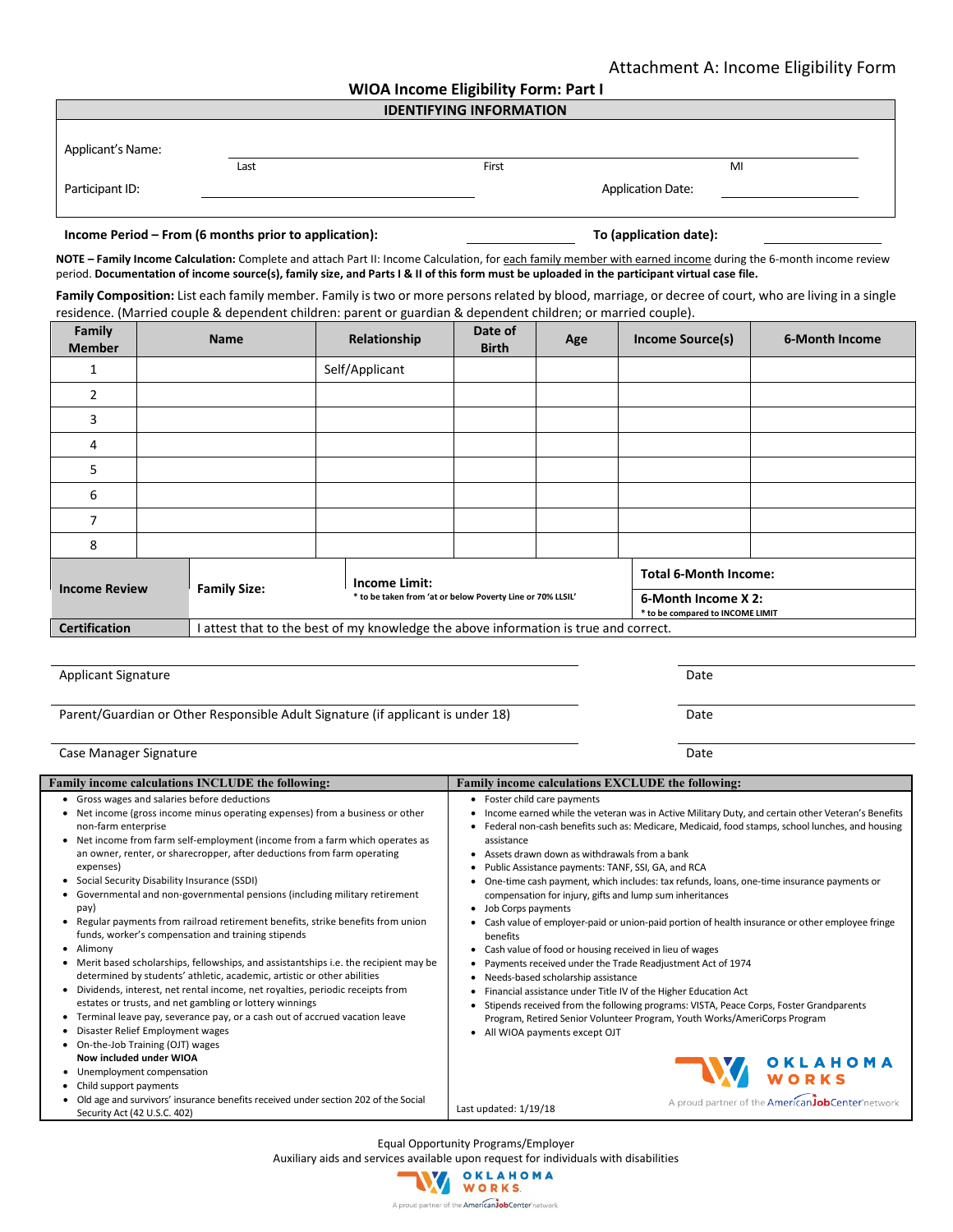### Attachment A: Income Eligibility Form

| <b>WIOA Income Calculation Worksheet: Part II</b> |  |  |  |
|---------------------------------------------------|--|--|--|
|---------------------------------------------------|--|--|--|

|                                                                                                |                                                                                                            |      |                 |          | <b>IDENTIFYING INFORMATION</b> |   | UA MCUNIC CAICUIACIUM VVULNSIICCI. FAIL M                                                                                      |                      |                            |
|------------------------------------------------------------------------------------------------|------------------------------------------------------------------------------------------------------------|------|-----------------|----------|--------------------------------|---|--------------------------------------------------------------------------------------------------------------------------------|----------------------|----------------------------|
|                                                                                                |                                                                                                            |      |                 |          |                                |   |                                                                                                                                |                      |                            |
|                                                                                                | Applicant's Name:                                                                                          |      |                 |          |                                |   |                                                                                                                                |                      |                            |
|                                                                                                |                                                                                                            | Last |                 |          | First                          |   |                                                                                                                                |                      | MI                         |
|                                                                                                | Participant ID:                                                                                            |      |                 |          |                                |   | <b>Application Date:</b>                                                                                                       |                      |                            |
|                                                                                                |                                                                                                            |      |                 |          |                                |   |                                                                                                                                |                      |                            |
|                                                                                                | <b>Income Period - From</b><br>(6 months prior to application):                                            |      |                 |          | To (application date):         |   |                                                                                                                                |                      |                            |
|                                                                                                |                                                                                                            |      |                 |          |                                |   |                                                                                                                                |                      |                            |
|                                                                                                | <b>Family Member:</b>                                                                                      |      |                 |          | <b>Relationship:</b>           |   |                                                                                                                                |                      |                            |
|                                                                                                |                                                                                                            |      |                 |          |                                |   | Straight Pay Method: Use this method if family member provides all income documents covering income review period.             |                      |                            |
|                                                                                                |                                                                                                            |      |                 |          |                                |   | # of Pay Periods                                                                                                               |                      |                            |
|                                                                                                | <b>Employer or Income Source</b>                                                                           |      |                 |          | <b>Pay Date</b>                |   | Weekly=26,                                                                                                                     | $\equiv$             | Pay Period Gross Pay       |
|                                                                                                |                                                                                                            |      |                 |          |                                |   | Bi-weekly=13, Monthly=6                                                                                                        |                      |                            |
| $\mathbf{1}$                                                                                   |                                                                                                            |      |                 |          |                                |   |                                                                                                                                | $\equiv$             |                            |
| $\overline{2}$                                                                                 |                                                                                                            |      |                 |          |                                |   |                                                                                                                                | $\equiv$<br>$\equiv$ |                            |
| 3<br>4                                                                                         |                                                                                                            |      |                 |          |                                |   |                                                                                                                                | $\equiv$             |                            |
|                                                                                                |                                                                                                            |      |                 |          |                                |   |                                                                                                                                |                      |                            |
|                                                                                                | 6-Month Income: Sum of all Pay Period Gross Pays                                                           |      |                 |          |                                |   |                                                                                                                                | $\equiv$             |                            |
|                                                                                                |                                                                                                            |      |                 |          |                                |   | Average Pay Method: Use this method if family member provides at least 2 income documents from each source                     |                      |                            |
|                                                                                                |                                                                                                            |      |                 |          |                                |   | # Weeks in Time Frame:                                                                                                         |                      |                            |
|                                                                                                | <b>Employer or Income Source</b>                                                                           |      | Pay Date        |          | <b>Gross Pay</b>               | ÷ | Weekly = $1$ , bi-weekly = $2$ ,<br>monthly = $4.3$                                                                            | $\equiv$             | <b>Weekly Gross Income</b> |
| $\mathbf{1}$                                                                                   |                                                                                                            |      |                 |          |                                | ÷ |                                                                                                                                | $\equiv$             |                            |
| $\overline{2}$                                                                                 |                                                                                                            |      |                 |          |                                | ÷ |                                                                                                                                | $\equiv$             |                            |
| 3                                                                                              |                                                                                                            |      |                 |          |                                | ÷ |                                                                                                                                | $\equiv$             |                            |
|                                                                                                | # of Pay Stubs Collected                                                                                   |      |                 |          |                                |   | Sum of Weekly Gross Income                                                                                                     | $\ddot{}$            |                            |
|                                                                                                |                                                                                                            |      |                 |          |                                |   | Average Weekly Gross: Sum of Weekly Income ÷ # of Pay Stubs                                                                    | $\equiv$             |                            |
| 6-Month Income: Average Weekly Gross × 26 (there are 26 weekly pay days in a six-month period) |                                                                                                            |      |                 | $\equiv$ |                                |   |                                                                                                                                |                      |                            |
|                                                                                                |                                                                                                            |      |                 |          |                                |   |                                                                                                                                |                      |                            |
|                                                                                                | -to-date gross income indicated on it.                                                                     |      |                 |          |                                |   | Year-to-Date Method: Use this method if the family member provides a recent pay stub or income source with the cumulative year |                      |                            |
|                                                                                                |                                                                                                            |      |                 |          | Cumulative year-               |   | # of cumulative weeks on                                                                                                       |                      |                            |
|                                                                                                | <b>Employer or Income Source</b>                                                                           |      | <b>Pay Date</b> |          | to-date Gross<br>Pay           | ÷ | pay stub                                                                                                                       | $\equiv$             | <b>Weekly Gross Income</b> |
| $\mathbf{1}$                                                                                   |                                                                                                            |      |                 |          |                                | ÷ |                                                                                                                                | $\equiv$             |                            |
| $\overline{2}$                                                                                 |                                                                                                            |      |                 |          |                                | ÷ |                                                                                                                                | $\equiv$             |                            |
|                                                                                                | Sum of Weekly Gross Income (Average Weekly Gross Income):<br>$\ddot{}$                                     |      |                 |          |                                |   |                                                                                                                                |                      |                            |
|                                                                                                | 6-Month Income: Average Weekly Gross × 26 (there are 26 weekly pay days in a six-month period)<br>$\equiv$ |      |                 |          |                                |   |                                                                                                                                |                      |                            |

 Intermittent Work/Other Income Method: Use this method if the family member has not had steady income from one or more sources during the review period.

| Employer                                                                               |  | <b>Description of Work</b> | <b>Start Date</b> |  | <b>End Date</b> | <b>Total Gross Income</b> |
|----------------------------------------------------------------------------------------|--|----------------------------|-------------------|--|-----------------|---------------------------|
|                                                                                        |  |                            |                   |  |                 |                           |
|                                                                                        |  |                            |                   |  |                 |                           |
| <b>6-Month Income:</b> Sum of all Total Gross Incomes<br>$\overline{\phantom{0}}$<br>= |  |                            |                   |  |                 |                           |

Equal Opportunity Programs/Employer

Auxiliary aids and services available upon request for individuals with disabilities<br>
WORKS

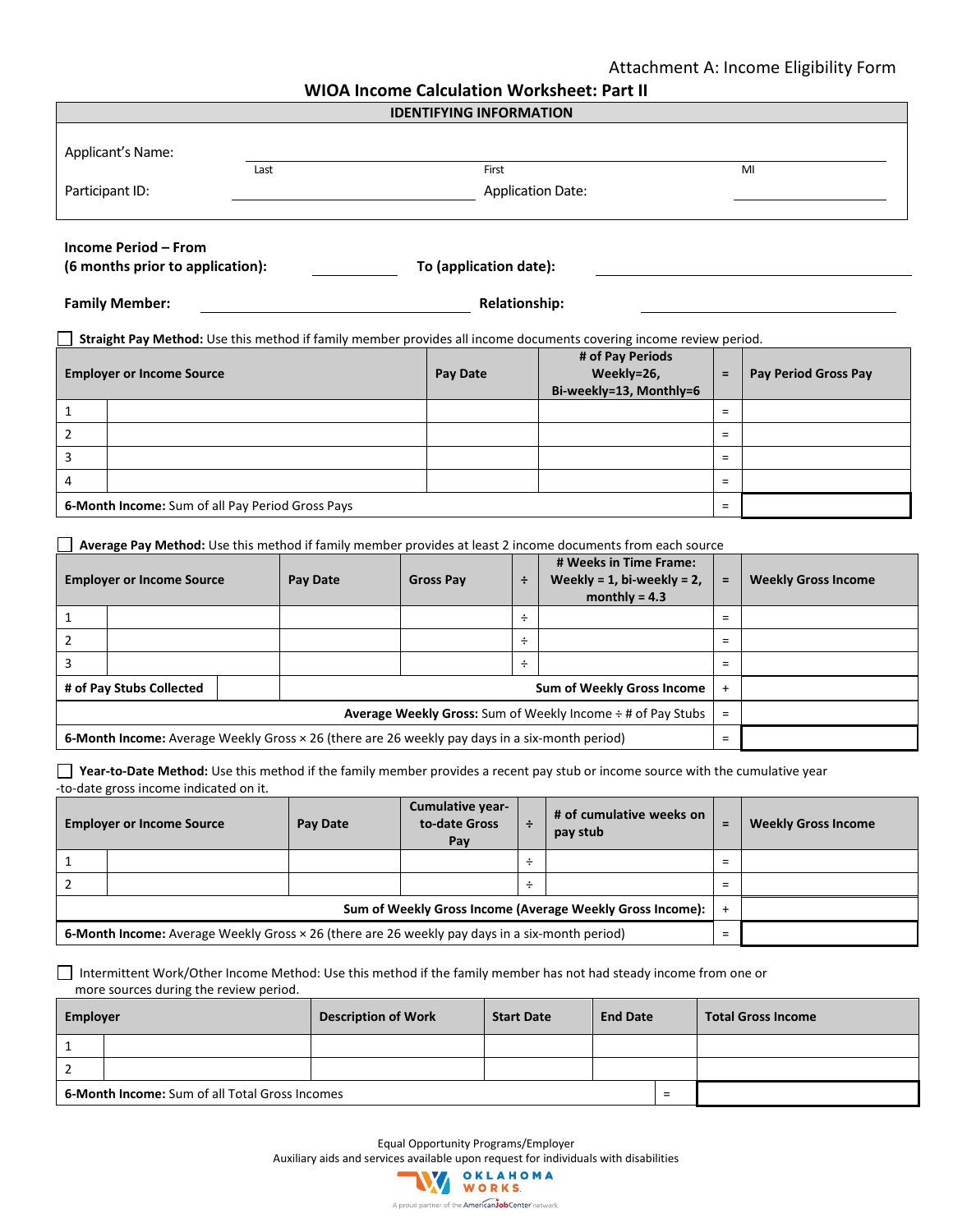## **Client Involvement Statement**

## **Client Involvement Statement**

|           | <b>Participant's Signature</b>                                                                                                                                                 | <b>Date</b> |
|-----------|--------------------------------------------------------------------------------------------------------------------------------------------------------------------------------|-------------|
|           |                                                                                                                                                                                |             |
|           | right to request and receive a copy of the above employment plan.                                                                                                              |             |
| $\bullet$ | services will be affected.<br>If I so request, a letter of my program status will be provided. Additionally, I have the                                                        |             |
|           | funding by the U.S. Department of Labor. I will be notified as soon as possible if my                                                                                          |             |
| $\bullet$ | I understand that continuation of my program and services depends upon availability of                                                                                         |             |
|           | my plan needs to be altered for a justifiable reason.                                                                                                                          |             |
|           | and may only be altered in consultation with my case manager. I will notify my case<br>manager if circumstances beyond my control arise that keep me from participating, or if |             |
| $\bullet$ | I acknowledge that the above IEP is an agreement between the WIOA program and myself,                                                                                          |             |
| $\bullet$ | I agree to fully participate in my IEP/ISS to the best of my ability.                                                                                                          |             |
|           | been informed of my rights and responsibilities.                                                                                                                               |             |
| $\bullet$ | I certify that I have been given a copy of complaint and hearing procedures, and have                                                                                          |             |
|           | ineligible after enrollment due to the provision of false information, I may be subject to<br>immediate termination from the program.                                          |             |
|           | and I may be required to provide supporting documentation for accuracy. If I am found                                                                                          |             |
| $\bullet$ | I am aware that the information I have provided is subject to review and verification,                                                                                         |             |
|           | no intent to commit fraud.                                                                                                                                                     |             |
| $\bullet$ | The information I provided is true and correct to the best of my knowledge and there is                                                                                        |             |
|           | plan is consistent with my assessment results, interview, and/or evaluation.                                                                                                   |             |
|           | agreement created in consultation with my Case Manager. I agree to the following:<br>The employment goals and service strategies included above are my choice and the          |             |
|           | I certify that my Individual Employment Plan (IEP)/Individual Service Strategy (ISS) is an                                                                                     |             |

Case Manager: 11.12 Case Manager: 2008 Case Manager: 2008 Case Manager: 2008 Case Manager: 2008 Case 2008 Case 2008 Case 2008 Case 2008 Case 2008 Case 2008 Case 2008 Case 2008 Case 2008 Case 2008 Case 2008 Case 2008 Case 2

Name: Participant ID:

Equal Opportunity Programs/Employer Auxiliary aids and services available upon request for individuals with disabilities<br>
WORKS

A proud partner of the American JobCenter network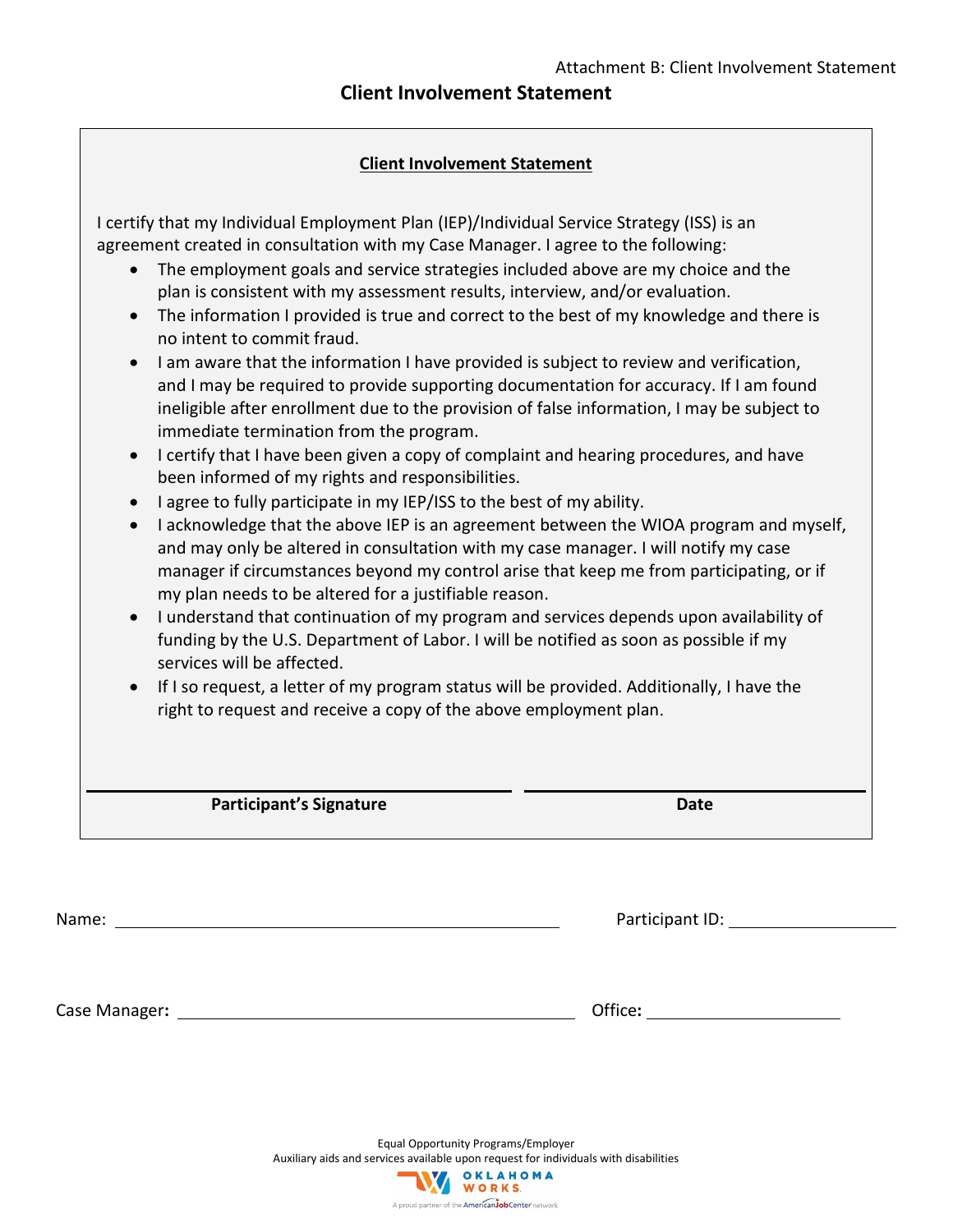## Attachment C: Individual Training Account Agreement Form **Individual Training Account (ITA) Agreement**

|                                           | ID# ___________________________ |
|-------------------------------------------|---------------------------------|
| ITA Start Date: _________________________ |                                 |
|                                           |                                 |
|                                           |                                 |
|                                           |                                 |

## **ACKNOWLEDGEMENT AND AGREEMENT**

- The amount of my Individual Training Account (ITA) has been awarded based on individual factors including cost of attendance, coordination of other funding sources, and needs identified in my Individual Employment Plan (IEP).
- ITA funding may be used to assist with tuition and fees as well as books, uniforms, tools, equipment, or supplies required for training/degree plan.
- This ITA is limited to the amount and the scheduled start and end date stated above. Any modification to the ITA Agreement must be approved per Workforce Development Board policy and only for exceptional circumstances.
- It is my responsibility to budget and track my ITA expenditures to insure that the funds available to me are not depleted prior to completion of training. I will coordinate with my Career Manager and verify my ITA balance as necessary.
- I understand that I must meet or exceed attendance and academic requirements of the school/training provider.
- I understand that I am not required to access student loans or incur personal debt as a condition of participation. However, if I chose to do so, I understand the responsibilities associated with such indebtedness, including loan repayment. My Career Manager has counseled me in regard to this issue.
- Continued participation is subject to continued availability of funding by the Department of Labor.
- I agree to monthly contact with my Career Manager to discuss my training progress and any other issues, whether academic, personal, or financial, which may affect the successful completion of my training.
- I will immediately inform my Career Manager of changes of name, address, phone number, email address or back-up contact information.
- Prior to the beginning of each new semester I will schedule an appointment with my Career Manager to complete a voucher for the upcoming semester. I agree to provide any documentation necessary for completion of the voucher, which may include class schedule, enrollment sheet, grade report from previous semester, and Financial Aid Award letter.
- In the event that I drop or add a class, I will notify my Career Manager immediately.
- ITA funding may be used to pay only for classes or training directly related to my training/degree plan. ITA funding will not be used to pay for the same class more than once. If I fail a class, I will be responsible for paying for such class the second time.
- Upon completion of my training, I agree to provide my Career Manager with information concerning my employment and copies of any diplomas, credentials, or licenses earned.

**I have read this document and hereby understand and agree to comply with the terms herein described. I am receiving a copy of this agreement for my records.**

**ITA Participant's Signature Date** Date

**I have established this ITA and reviewed the terms of this Agreement with the client.**

\_\_\_\_\_\_\_\_\_\_\_\_\_\_\_\_\_\_\_\_\_\_\_\_\_\_\_\_\_\_\_\_\_\_\_\_\_\_\_\_\_\_\_\_\_ \_\_\_\_\_\_\_\_\_\_\_\_\_\_\_\_\_\_\_\_\_\_\_\_\_\_

\_\_\_\_\_\_\_\_\_\_\_\_\_\_\_\_\_\_\_\_\_\_\_\_\_\_\_\_\_\_\_\_\_\_\_\_\_\_\_\_\_\_\_\_\_ \_\_\_\_\_\_\_\_\_\_\_\_\_\_\_\_\_\_\_\_\_\_\_\_\_\_\_\_\_

**WIOA Service Provider's Signature Date** Date

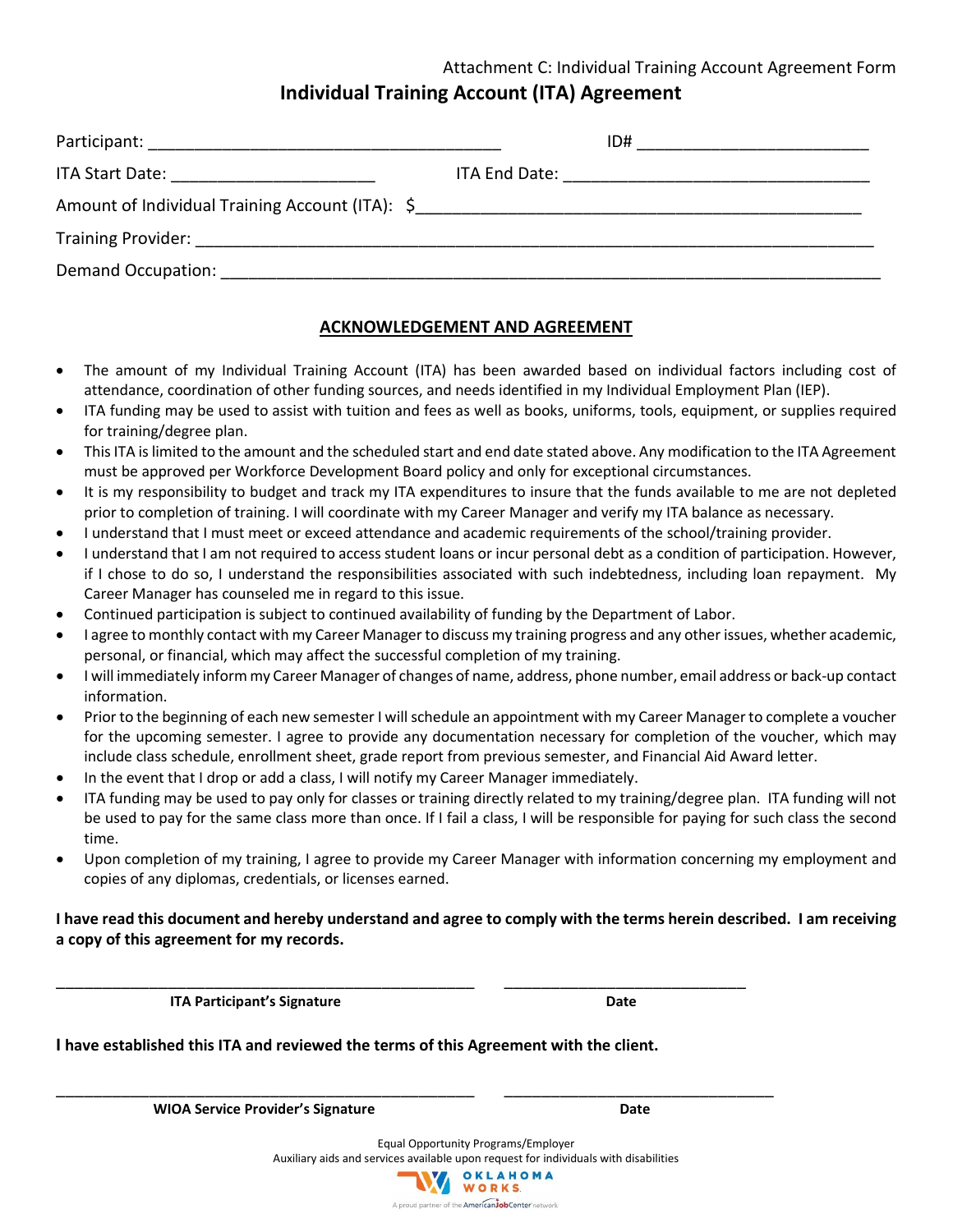## Attachment D: Individual Training Voucher Form

|                                        |                                                                                                                                                                                                                                                                                                                                                     | ITA # $\frac{1}{2}$           |  |  |
|----------------------------------------|-----------------------------------------------------------------------------------------------------------------------------------------------------------------------------------------------------------------------------------------------------------------------------------------------------------------------------------------------------|-------------------------------|--|--|
|                                        | <b>Individual Training Voucher Form</b>                                                                                                                                                                                                                                                                                                             |                               |  |  |
|                                        |                                                                                                                                                                                                                                                                                                                                                     | Mod #: ______________________ |  |  |
|                                        |                                                                                                                                                                                                                                                                                                                                                     | $ID #: ____________$          |  |  |
|                                        | WIOA Program/Funding Stream: [ ] TAA [ ] Adult [ ] DW [ ] Other: ___________________________________                                                                                                                                                                                                                                                |                               |  |  |
| Explanation if this is a Modification: | (WIOA Service Provider) agrees to sponsor the above named student in the course(s) or program(s) listed below and<br>pay the training costs listed (based on off-the-shelf catalog prices) for the time period of: _________________through<br>. Refunds or returns for non-compliance will be made to _____(WIOA Service Provider) _______________ |                               |  |  |
|                                        | <b>TRAINING</b>                                                                                                                                                                                                                                                                                                                                     |                               |  |  |
| Course #                               | <b>Course Title</b>                                                                                                                                                                                                                                                                                                                                 | <b>Hours</b>                  |  |  |
|                                        |                                                                                                                                                                                                                                                                                                                                                     |                               |  |  |

### **AUTHORIZED TRAINING COSTS**

| Items        | Amount | <b>Items</b> | Amount          |
|--------------|--------|--------------|-----------------|
| Tuition      |        | Uniforms     |                 |
| Fees         |        | Tools:       |                 |
| Supplies     |        | Books:       |                 |
| <b>Books</b> |        | Other:       |                 |
|              |        |              | <b>TOTAL</b> \$ |

As the recipient of Workforce Innovation & Opportunity Act (WIOA) Program assistance with tuition, books, fees, or other required supplies, I hereby authorize the training institution listed above to release information regarding my attendance, grades, schedules, personal conduct and/or other information as needed to the *(WIOA Service Provider)* .

\_\_\_\_\_\_\_\_\_\_\_\_\_\_\_\_\_\_\_\_\_\_\_\_\_\_\_\_\_\_\_\_\_\_\_\_\_\_\_ \_\_\_\_\_\_\_\_\_\_\_\_\_\_\_\_\_\_\_\_\_\_\_\_\_\_\_\_\_\_\_\_\_\_\_\_\_\_\_\_\_

\_\_\_\_\_\_\_\_\_\_\_\_\_\_\_\_\_\_\_\_\_\_\_\_\_\_\_\_\_\_\_\_\_\_\_\_\_\_\_\_\_\_ \_\_\_\_\_\_\_\_\_\_\_\_\_\_\_\_\_\_\_\_\_\_\_\_\_\_\_\_\_\_\_\_\_\_\_\_\_\_\_\_\_

Participant Signature **National Signature Community** Participant Signature Provider Signature

Equal Opportunity Programs/Employer Auxiliary aids and services available upon request for individuals with disabilities



Date **Date Date Date Date Date Date Date Date Date Date Date**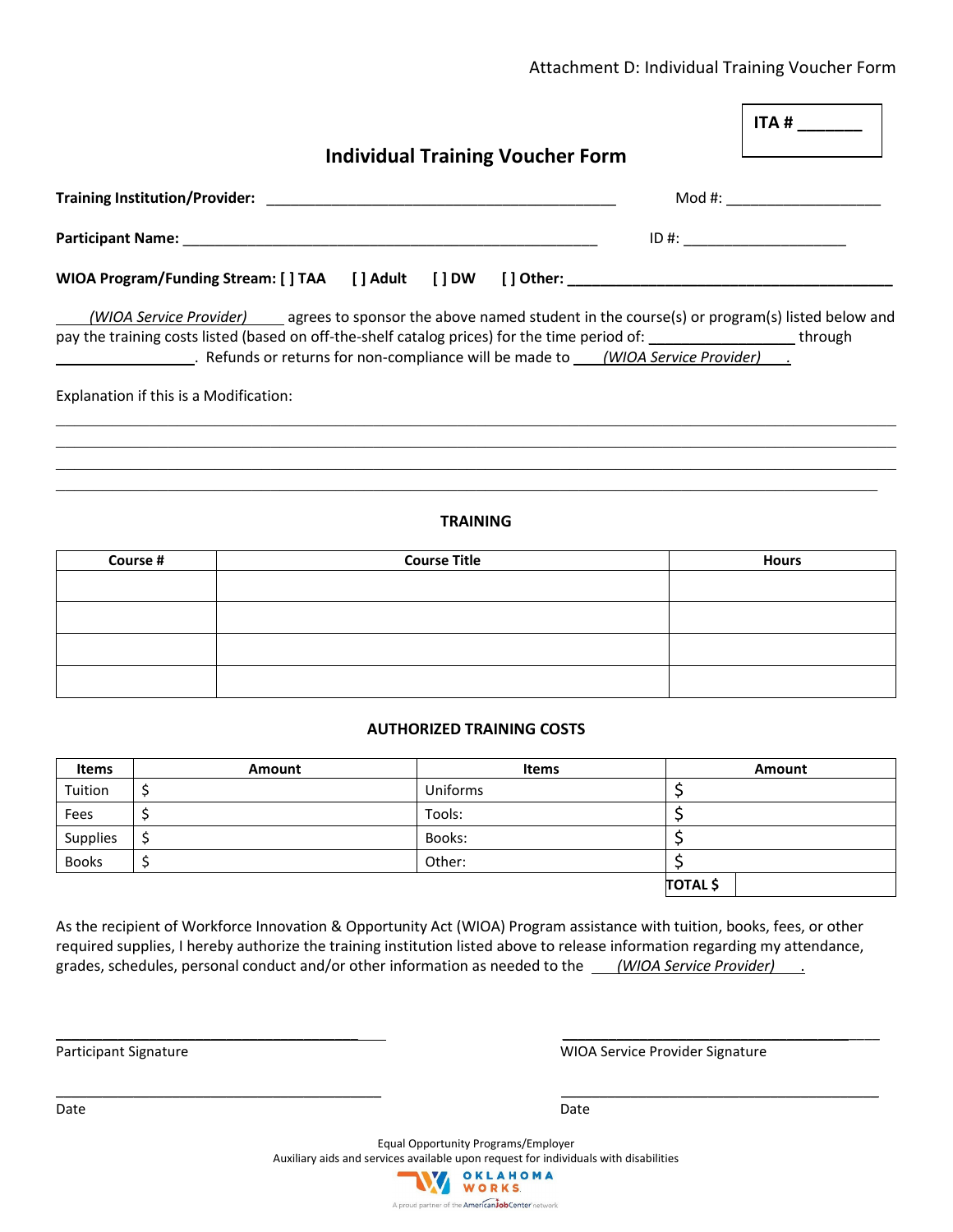### Attachment E: Coordination of Training Funds

**COORDINATION OF TRAINING FUNDS**

| To: Financial Aid Office |  |
|--------------------------|--|
|                          |  |
|                          |  |
|                          |  |
|                          |  |

I hereby authorize the exchange of information between the WIOA Case Manager and the Financial Aid Office at the above named School regarding the awarding of any financial aid from any source.

| Participant's Signature<br>SECTION II: The following section is to be completed by the financial aid office. |                                                                                                                                                                                                                                                                                                                                                                                                                                                        |                                                                                                                                                                                                                                      |                                                                            | Date                                                                                                                                                                                                                                                                                                |
|--------------------------------------------------------------------------------------------------------------|--------------------------------------------------------------------------------------------------------------------------------------------------------------------------------------------------------------------------------------------------------------------------------------------------------------------------------------------------------------------------------------------------------------------------------------------------------|--------------------------------------------------------------------------------------------------------------------------------------------------------------------------------------------------------------------------------------|----------------------------------------------------------------------------|-----------------------------------------------------------------------------------------------------------------------------------------------------------------------------------------------------------------------------------------------------------------------------------------------------|
|                                                                                                              |                                                                                                                                                                                                                                                                                                                                                                                                                                                        |                                                                                                                                                                                                                                      |                                                                            |                                                                                                                                                                                                                                                                                                     |
|                                                                                                              | Start Date: The Commission of the Commission of the Commission of the Commission of the Commission of the Commission of the Commission of the Commission of the Commission of the Commission of the Commission of the Commissi                                                                                                                                                                                                                         | <b>PERIODS COVERED</b>                                                                                                                                                                                                               |                                                                            | End Date and Date and Date and Date and Date                                                                                                                                                                                                                                                        |
|                                                                                                              |                                                                                                                                                                                                                                                                                                                                                                                                                                                        |                                                                                                                                                                                                                                      |                                                                            |                                                                                                                                                                                                                                                                                                     |
| □ Fall ______________                                                                                        | $\Box$ Trimester I                                                                                                                                                                                                                                                                                                                                                                                                                                     |                                                                                                                                                                                                                                      |                                                                            | □ Full Length of Short Course                                                                                                                                                                                                                                                                       |
|                                                                                                              |                                                                                                                                                                                                                                                                                                                                                                                                                                                        | $\Box$ Trimester II                                                                                                                                                                                                                  |                                                                            |                                                                                                                                                                                                                                                                                                     |
|                                                                                                              |                                                                                                                                                                                                                                                                                                                                                                                                                                                        | $\square$ Trimester III                                                                                                                                                                                                              |                                                                            |                                                                                                                                                                                                                                                                                                     |
| <b>COST OF ATTENDANCE *</b>                                                                                  |                                                                                                                                                                                                                                                                                                                                                                                                                                                        |                                                                                                                                                                                                                                      |                                                                            | <b>STUDENT'S FINANCIAL AID</b>                                                                                                                                                                                                                                                                      |
|                                                                                                              |                                                                                                                                                                                                                                                                                                                                                                                                                                                        | <b>PELL Grant Eligibility</b>                                                                                                                                                                                                        |                                                                            |                                                                                                                                                                                                                                                                                                     |
| <b>Tuition and Fees</b>                                                                                      |                                                                                                                                                                                                                                                                                                                                                                                                                                                        |                                                                                                                                                                                                                                      |                                                                            | Student or Program is not PELL eligible                                                                                                                                                                                                                                                             |
| Books, Supplies and Tools                                                                                    |                                                                                                                                                                                                                                                                                                                                                                                                                                                        |                                                                                                                                                                                                                                      |                                                                            | OTHER FINANCIAL RESOURCES EXCLUDING LOANS AND VA BENEFITS                                                                                                                                                                                                                                           |
| <b>Uniforms</b>                                                                                              |                                                                                                                                                                                                                                                                                                                                                                                                                                                        |                                                                                                                                                                                                                                      |                                                                            |                                                                                                                                                                                                                                                                                                     |
| OTHER EXPENSES RELATED TO TRAINING **                                                                        |                                                                                                                                                                                                                                                                                                                                                                                                                                                        | <u> 1989 - Johann John Harry Harry Harry Harry Harry Harry Harry Harry Harry Harry Harry Harry Harry Harry Harry Harry Harry Harry Harry Harry Harry Harry Harry Harry Harry Harry Harry Harry Harry Harry Harry Harry Harry Har</u> |                                                                            |                                                                                                                                                                                                                                                                                                     |
|                                                                                                              | $\label{eq:2.1} \frac{1}{\sqrt{2}}\left(\frac{1}{\sqrt{2}}\right)^{2} \left(\frac{1}{\sqrt{2}}\right)^{2} \left(\frac{1}{\sqrt{2}}\right)^{2} \left(\frac{1}{\sqrt{2}}\right)^{2} \left(\frac{1}{\sqrt{2}}\right)^{2} \left(\frac{1}{\sqrt{2}}\right)^{2} \left(\frac{1}{\sqrt{2}}\right)^{2} \left(\frac{1}{\sqrt{2}}\right)^{2} \left(\frac{1}{\sqrt{2}}\right)^{2} \left(\frac{1}{\sqrt{2}}\right)^{2} \left(\frac{1}{\sqrt{2}}\right)^{2} \left(\$ |                                                                                                                                                                                                                                      |                                                                            |                                                                                                                                                                                                                                                                                                     |
|                                                                                                              |                                                                                                                                                                                                                                                                                                                                                                                                                                                        |                                                                                                                                                                                                                                      |                                                                            |                                                                                                                                                                                                                                                                                                     |
| the control of the control of the control of the control of                                                  |                                                                                                                                                                                                                                                                                                                                                                                                                                                        | <u> 1980 - Jan James James Barbara, martin da k</u>                                                                                                                                                                                  |                                                                            |                                                                                                                                                                                                                                                                                                     |
| the control of the control of the control of the control of the control of                                   |                                                                                                                                                                                                                                                                                                                                                                                                                                                        | the control of the control of the control of the control of                                                                                                                                                                          |                                                                            | $\sim$                                                                                                                                                                                                                                                                                              |
|                                                                                                              |                                                                                                                                                                                                                                                                                                                                                                                                                                                        |                                                                                                                                                                                                                                      | the control of the control of the control of the control of the control of |                                                                                                                                                                                                                                                                                                     |
|                                                                                                              |                                                                                                                                                                                                                                                                                                                                                                                                                                                        |                                                                                                                                                                                                                                      |                                                                            |                                                                                                                                                                                                                                                                                                     |
| <b>TOTAL COST OF ATTENDANCE</b>                                                                              |                                                                                                                                                                                                                                                                                                                                                                                                                                                        | <b>TOTAL FINANCIAL AID</b>                                                                                                                                                                                                           |                                                                            |                                                                                                                                                                                                                                                                                                     |
|                                                                                                              |                                                                                                                                                                                                                                                                                                                                                                                                                                                        |                                                                                                                                                                                                                                      |                                                                            |                                                                                                                                                                                                                                                                                                     |
|                                                                                                              |                                                                                                                                                                                                                                                                                                                                                                                                                                                        |                                                                                                                                                                                                                                      |                                                                            |                                                                                                                                                                                                                                                                                                     |
| information sharing process.                                                                                 |                                                                                                                                                                                                                                                                                                                                                                                                                                                        |                                                                                                                                                                                                                                      |                                                                            | By signing below, the financial aid officer (or those personnel who perform those duties) agrees to inform the local WIOA program operator of the<br>amounts and disposition of financial aid to each participant awarded after the enrollment of the participant, as part of a continuing, regular |
| <b>Financial Aid Officer</b><br>*As defined by the Higher Education Act Section. 472                         |                                                                                                                                                                                                                                                                                                                                                                                                                                                        |                                                                                                                                                                                                                                      |                                                                            | Date                                                                                                                                                                                                                                                                                                |

*\*\*Other expenses related to training may include transportation, room and board, vehicle insurance, and other items necessary for attendance as defined by local policy.* 

**SECTION III: The following section is to be completed by the WIOA Case Manager.**

After a comprehensive review of services provided by partner agencies, other social service agencies, and other community resources, I have determined that WIOA funds are necessary for attainment of the participant's employment goal. I certify that WIOA funds will be coordinated with other funds and there will be no duplication of resources.

WIOA Service Provider's Signature **Date** Date of Providers and Date Date

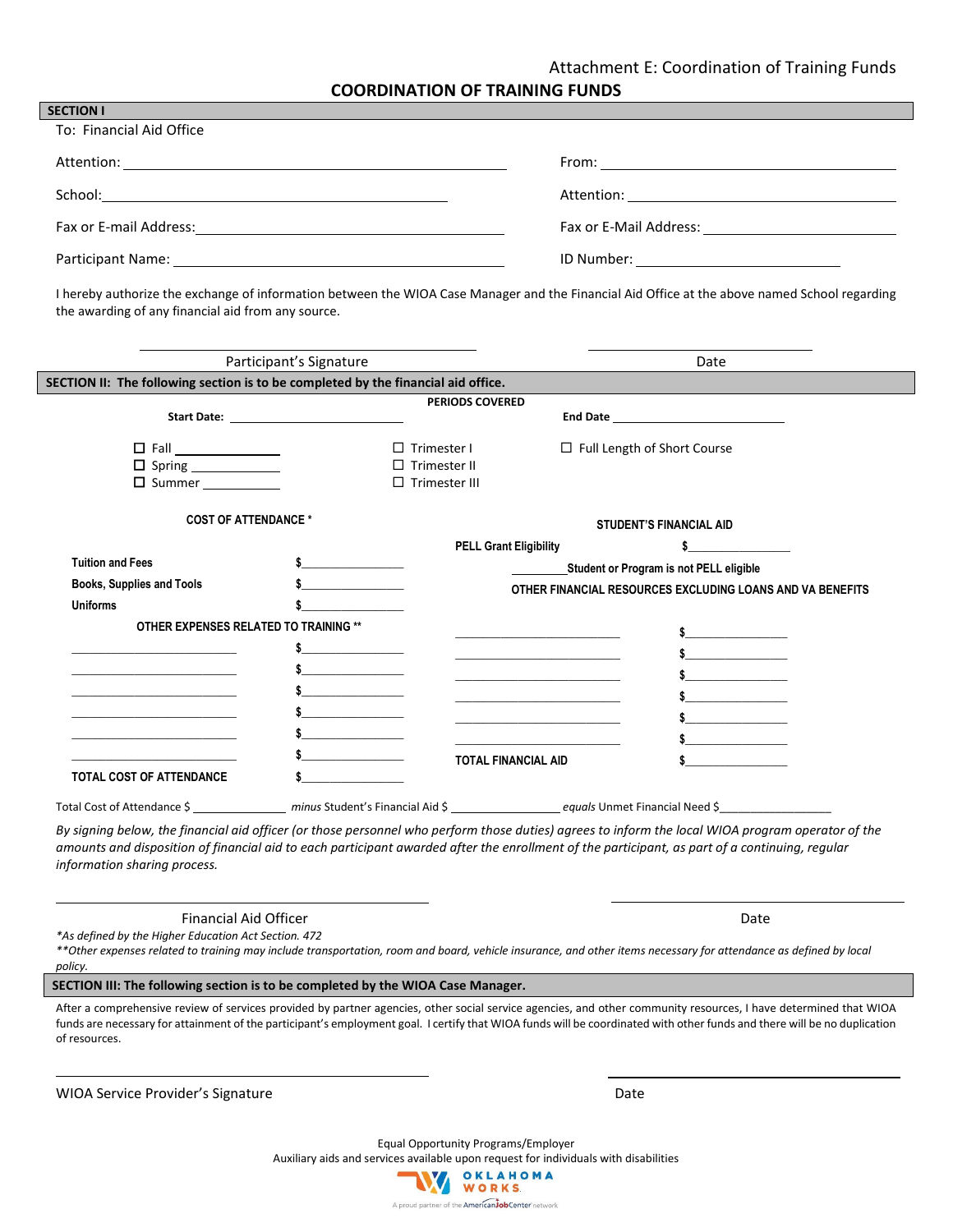## Attachment F: Youth Eligibility Form

| <b>WIOA Youth Eligibility Form</b>                                                                                           |                                                                                                           |  |  |  |  |  |
|------------------------------------------------------------------------------------------------------------------------------|-----------------------------------------------------------------------------------------------------------|--|--|--|--|--|
|                                                                                                                              | <b>IDENTIFYING INFORMATION</b>                                                                            |  |  |  |  |  |
|                                                                                                                              |                                                                                                           |  |  |  |  |  |
| Applicant's Name:<br>Last                                                                                                    | First<br>MI                                                                                               |  |  |  |  |  |
| Participant ID:                                                                                                              | <b>Application Date:</b>                                                                                  |  |  |  |  |  |
|                                                                                                                              |                                                                                                           |  |  |  |  |  |
| <b>General Eligibility</b>                                                                                                   |                                                                                                           |  |  |  |  |  |
|                                                                                                                              | Verify all of the following criteria.                                                                     |  |  |  |  |  |
| CRITERIA (See 681.210 and State Policy for full text)                                                                        | <b>Identify Source Documents to be Uploaded</b>                                                           |  |  |  |  |  |
| 1. Age / Date of Birth                                                                                                       |                                                                                                           |  |  |  |  |  |
| 2. Citizenship / Eligible to Work                                                                                            |                                                                                                           |  |  |  |  |  |
|                                                                                                                              | $N/A$ – female                                                                                            |  |  |  |  |  |
| 3. Selective Service Registration                                                                                            | $N/A$ – male under 18                                                                                     |  |  |  |  |  |
|                                                                                                                              | <b>Out-of-School Youth</b>                                                                                |  |  |  |  |  |
|                                                                                                                              | Between the ages of 16 and 24, not attending any school, and meet one of the following criteria:          |  |  |  |  |  |
| CRITERIA (See 681.210 and State Policy for full text)                                                                        | <b>Identify Source Documents to be Uploaded</b>                                                           |  |  |  |  |  |
| 1. A school dropout                                                                                                          |                                                                                                           |  |  |  |  |  |
| 2. Youth who is within the age of compulsory school                                                                          |                                                                                                           |  |  |  |  |  |
| attendance, but has not attended school for at least the most                                                                |                                                                                                           |  |  |  |  |  |
| recent complete school year calendar quarter                                                                                 |                                                                                                           |  |  |  |  |  |
| 3. A recipient of a secondary school diploma or its recognized                                                               | $\Box$ Low Income                                                                                         |  |  |  |  |  |
| equivalent who is a low-income individual and is either basic                                                                | $\square$ BSD/LLL                                                                                         |  |  |  |  |  |
| skills deficient or an English language learner.                                                                             |                                                                                                           |  |  |  |  |  |
| 4. An offender                                                                                                               |                                                                                                           |  |  |  |  |  |
| 5. A homeless individual aged 16 to 24                                                                                       |                                                                                                           |  |  |  |  |  |
| 6. An individual in foster care or who has aged out of the foster                                                            |                                                                                                           |  |  |  |  |  |
| care<br>7. An individual who is pregnant or parenting                                                                        |                                                                                                           |  |  |  |  |  |
|                                                                                                                              |                                                                                                           |  |  |  |  |  |
| 8. An individual with a disability                                                                                           |                                                                                                           |  |  |  |  |  |
| 9. A low-income individual who requires additional assistance<br>to enter or complete an educational program or to secure or | $\square$ Low Income                                                                                      |  |  |  |  |  |
| hold employment                                                                                                              | $\Box$ Additional Assistance                                                                              |  |  |  |  |  |
|                                                                                                                              |                                                                                                           |  |  |  |  |  |
| <b>In-School Youth</b>                                                                                                       |                                                                                                           |  |  |  |  |  |
| CRITERIA (See 681.210 and State Policy for full text)                                                                        | Must be attending school, not younger than 14 or Older than 21, low income, and meet one of the criteria: |  |  |  |  |  |
| <b>School Status at program entry (Required)</b>                                                                             | <b>Identify Source Documents to be Uploaded</b>                                                           |  |  |  |  |  |
| Low Income (Required)                                                                                                        |                                                                                                           |  |  |  |  |  |
| 1. Basic skills deficient                                                                                                    |                                                                                                           |  |  |  |  |  |
| 2. An English language learner                                                                                               |                                                                                                           |  |  |  |  |  |
| 3. An offender                                                                                                               |                                                                                                           |  |  |  |  |  |
| 4. A homeless individual aged 14 to 21                                                                                       |                                                                                                           |  |  |  |  |  |
| 5. An individual in foster care or who has aged out of the foster                                                            |                                                                                                           |  |  |  |  |  |
| care                                                                                                                         |                                                                                                           |  |  |  |  |  |
| 6. An individual who is pregnant or parenting                                                                                |                                                                                                           |  |  |  |  |  |
| 7. An individual with a disability                                                                                           |                                                                                                           |  |  |  |  |  |
| 8. An individual who requires additional assistance to complete                                                              |                                                                                                           |  |  |  |  |  |
| an educational program or to secure or hold employment                                                                       |                                                                                                           |  |  |  |  |  |

Equal Opportunity Programs/Employer

Auxiliary aids and services available upon request for individuals with disabilities<br>
WORKS

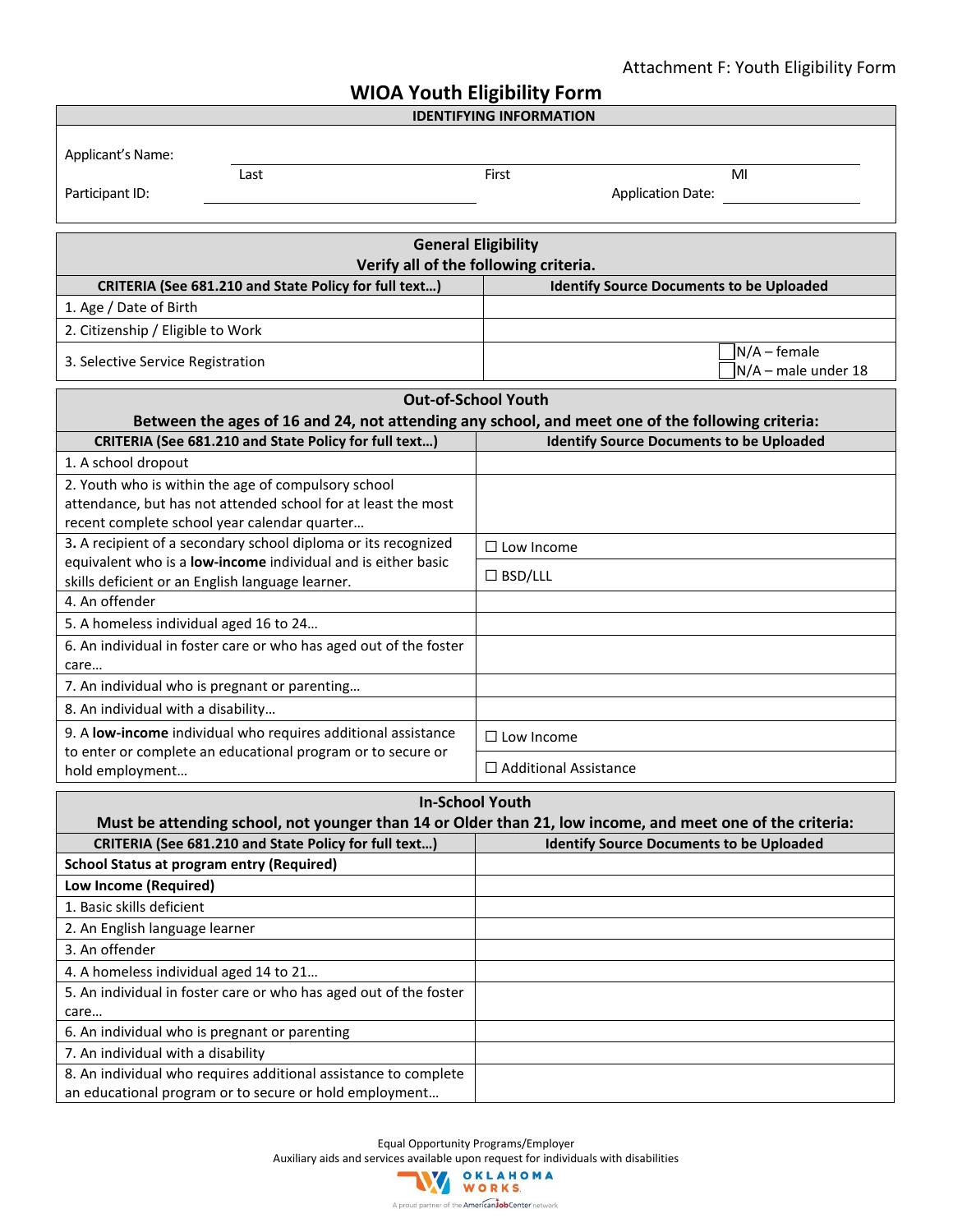## **WIOA Youth Support Form**

| <b>IDENTIFYING INFORMATION</b>                                                                                                                                                                                                                                                                                                                                                                                                                                                                                                 |                                                                                                                                                                                        |       |                          |    |  |  |
|--------------------------------------------------------------------------------------------------------------------------------------------------------------------------------------------------------------------------------------------------------------------------------------------------------------------------------------------------------------------------------------------------------------------------------------------------------------------------------------------------------------------------------|----------------------------------------------------------------------------------------------------------------------------------------------------------------------------------------|-------|--------------------------|----|--|--|
| Applicant's Name:                                                                                                                                                                                                                                                                                                                                                                                                                                                                                                              | Last                                                                                                                                                                                   | First |                          | MI |  |  |
| Participant ID:                                                                                                                                                                                                                                                                                                                                                                                                                                                                                                                |                                                                                                                                                                                        |       | <b>Application Date:</b> |    |  |  |
|                                                                                                                                                                                                                                                                                                                                                                                                                                                                                                                                |                                                                                                                                                                                        |       |                          |    |  |  |
|                                                                                                                                                                                                                                                                                                                                                                                                                                                                                                                                | I HAVE HAD LITTLE OR NO INCOME OR I AM A MEMBER OF A FAMILY THAT HAS HAD LITTLE OR NO INCOME<br>FOR THE 6-MONTH PERIOD PRIOR TO APPLICATION.                                           |       |                          |    |  |  |
| 1. What is your household's monthly grocery bill?                                                                                                                                                                                                                                                                                                                                                                                                                                                                              |                                                                                                                                                                                        |       |                          |    |  |  |
| How does your household pay for this expense?                                                                                                                                                                                                                                                                                                                                                                                                                                                                                  |                                                                                                                                                                                        |       |                          |    |  |  |
| 2. What are your household's monthly housing expenses (include rent and utilities)?                                                                                                                                                                                                                                                                                                                                                                                                                                            |                                                                                                                                                                                        |       |                          |    |  |  |
| How does your household pay for this expense?                                                                                                                                                                                                                                                                                                                                                                                                                                                                                  |                                                                                                                                                                                        |       |                          |    |  |  |
|                                                                                                                                                                                                                                                                                                                                                                                                                                                                                                                                |                                                                                                                                                                                        |       |                          |    |  |  |
| 3. What are your household's monthly transportation expenses (car payment, gas, bus, etc.)?                                                                                                                                                                                                                                                                                                                                                                                                                                    |                                                                                                                                                                                        |       |                          |    |  |  |
| How does your household pay for this expense?                                                                                                                                                                                                                                                                                                                                                                                                                                                                                  |                                                                                                                                                                                        |       |                          |    |  |  |
| 4. What is the average monthly cost for clothing and shoes for your household?                                                                                                                                                                                                                                                                                                                                                                                                                                                 |                                                                                                                                                                                        |       |                          |    |  |  |
| How does your household pay for this expense?                                                                                                                                                                                                                                                                                                                                                                                                                                                                                  |                                                                                                                                                                                        |       |                          |    |  |  |
| 5. What are your household's monthly entertainment expenses?                                                                                                                                                                                                                                                                                                                                                                                                                                                                   |                                                                                                                                                                                        |       |                          |    |  |  |
| How does your household pay for this expense?                                                                                                                                                                                                                                                                                                                                                                                                                                                                                  |                                                                                                                                                                                        |       |                          |    |  |  |
|                                                                                                                                                                                                                                                                                                                                                                                                                                                                                                                                |                                                                                                                                                                                        |       |                          |    |  |  |
| If an individual is not living in a single residence with other family members, that individual is not a member of a family for the purpose of<br><b>WIOA</b> income calculations.<br>20 CFR § 675.300 defines family as "two or more persons related by blood, marriage, or decree of court, who are living in a single residence,<br>and are included in one or more of the following categories: (1) A married couple and dependent children; (2) A parent or guardian and<br>dependent children; or (3) A married couple." |                                                                                                                                                                                        |       |                          |    |  |  |
| Circumstances where only the youth's income is considered in determining whether the youth satisfies WIOA income limits for the program.<br>20 CFR § 681.280 provides that:                                                                                                                                                                                                                                                                                                                                                    |                                                                                                                                                                                        |       |                          |    |  |  |
| $\Box$                                                                                                                                                                                                                                                                                                                                                                                                                                                                                                                         | OSY with a disability: NOT REQUIRED TO BE LOW-INCOME (20 CFR § 681.280) This includes all other OSY barriers other than the two<br>barriers of OSY that are required to be low-income. |       |                          |    |  |  |
| □                                                                                                                                                                                                                                                                                                                                                                                                                                                                                                                              | ISY with a disability: My own income, rather than my family's income, must meet the low-income definition and not exceed the<br>higher of the poverty line or 70 percent of the LLSIL. |       |                          |    |  |  |
|                                                                                                                                                                                                                                                                                                                                                                                                                                                                                                                                |                                                                                                                                                                                        |       |                          |    |  |  |

I ATTEST THAT THE INFORMATION STATED ABOVE IS TRUE AND ACCURATE, AND UNDERSTAND THAT THE ABOVE INFORMATION, IF MISREPRESENTED, OR INCOMPLETE, MAY BE GROUNDS FOR IMMEDIATE TERMINATION FROM THE PROGRAM, REPAYMENT OF ANY FUNDS EXPENDED ON THE PARTICIPANT, AND/OR OTHER PENALTIES AS SPECIFIED BY LAW.

Applicant Signature **Date** Parent/Guardian or Other Responsible Adult Signature Date Date

Case Manager Signature **Date** Date

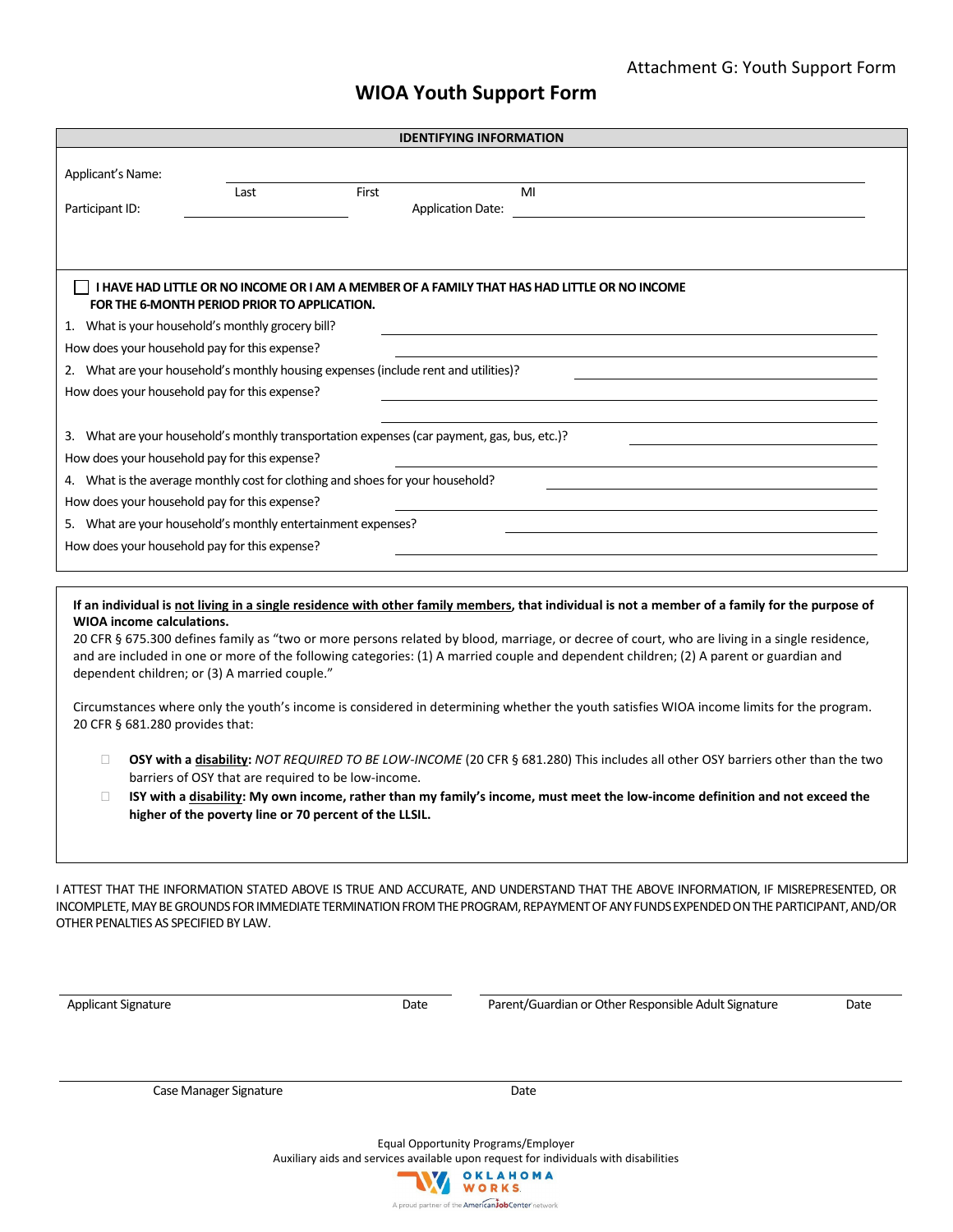### Attachment H: Youth Drop Out Status Form

## **WIOA School Dropout Status Form**

|                                                                                                                                                                                                                                                                                                                | <b>IDENTIFYING INFORMATION</b> |      |
|----------------------------------------------------------------------------------------------------------------------------------------------------------------------------------------------------------------------------------------------------------------------------------------------------------------|--------------------------------|------|
| Applicant's Name:                                                                                                                                                                                                                                                                                              |                                |      |
| Last                                                                                                                                                                                                                                                                                                           | First                          | MI   |
| Participant ID:                                                                                                                                                                                                                                                                                                | <b>Application Date:</b>       |      |
| I HEREBY CERTIFY UNDER PENALTY OF PERJURY, THAT I AM NO LONGER ATTENDING ANY SCHOOL AND THAT I HAVE NOT RECEIVED A<br>SECONDARY SCHOOL DIPLOMA OR ITS RECOGNIZED EQUIVALENT.                                                                                                                                   |                                |      |
| <b>Last School Attended:</b>                                                                                                                                                                                                                                                                                   |                                |      |
| Location:                                                                                                                                                                                                                                                                                                      |                                |      |
| <b>Dates of Attendance:</b>                                                                                                                                                                                                                                                                                    |                                |      |
| <b>Highest Grade Level Completed:</b>                                                                                                                                                                                                                                                                          |                                |      |
| I ATTEST THAT THE INFORMATION STATED ABOVE IS TRUE AND ACCURATE, AND UNDERSTAND THAT THE ABOVE INFORMATION, IF<br>MISREPRESENTED, OR INCOMPLETE, MAY BE GROUNDS FOR IMMEDIATE TERMINATION FROM THE PROGRAM, REPAYMENT OF ANY<br>FUNDS EXPENDED ON THE PARTICIPANT, AND/OR OTHER PENALTIES AS SPECIFIED BY LAW. |                                |      |
| Applicant Signature                                                                                                                                                                                                                                                                                            |                                | Date |
| Parent/Guardian or Other Responsible Adult Signature (if applicant is under 18)                                                                                                                                                                                                                                |                                | Date |
| <b>CERTIFICATION</b>                                                                                                                                                                                                                                                                                           |                                |      |
| I certify that the information recorded on this form was provided by the individual whose signature appears above.                                                                                                                                                                                             |                                |      |

Case Manager Signature **Date** Date of Case Manager Signature **Date** 

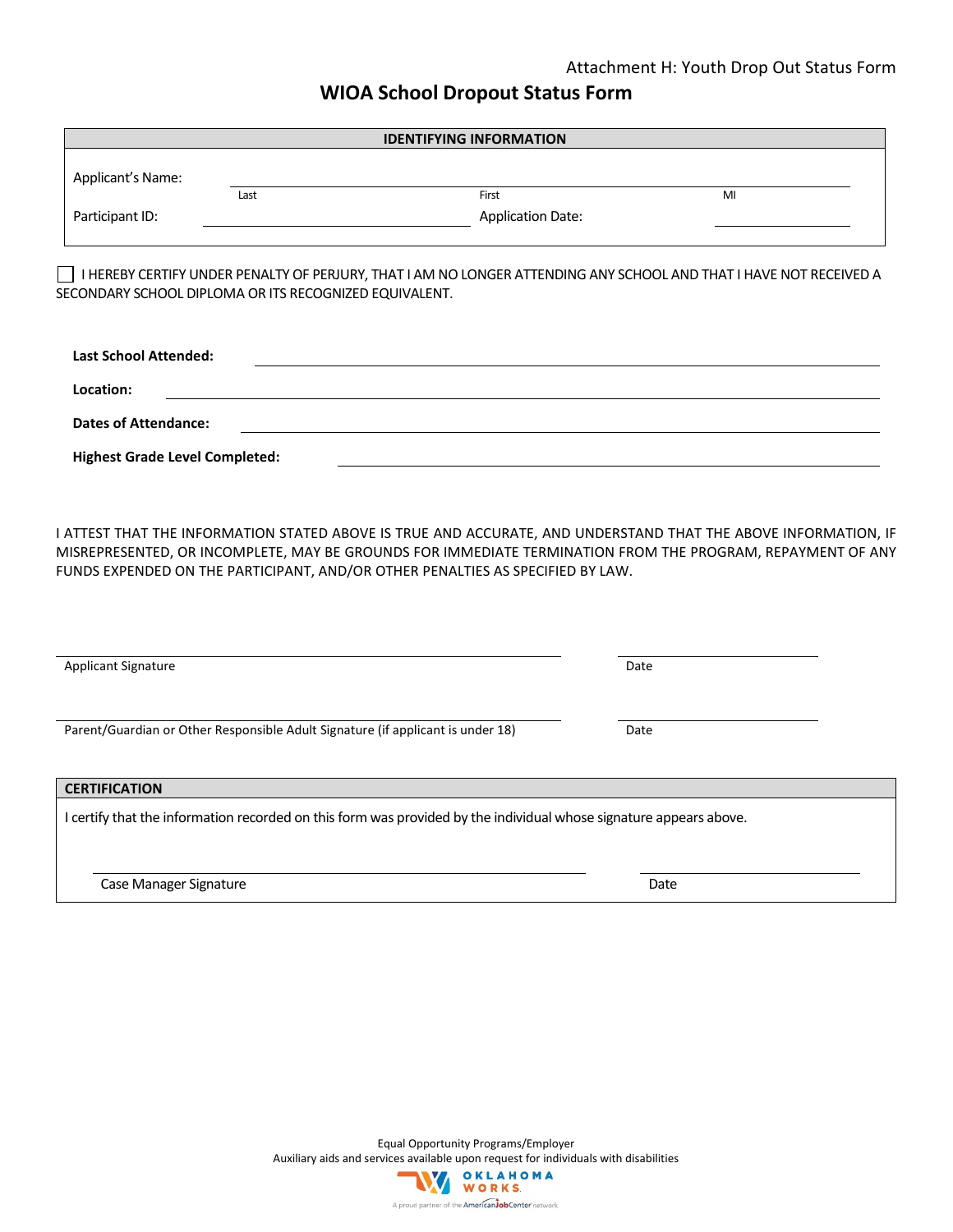## **Youth Training Provider Procurement Form**

| PARTICIPANT INFORMATION     |                                           |                          |                                                   |
|-----------------------------|-------------------------------------------|--------------------------|---------------------------------------------------|
| Applicant's Name:           |                                           |                          |                                                   |
| Last                        |                                           | First                    | MI                                                |
| Participant ID:             |                                           | <b>Application Date:</b> |                                                   |
|                             |                                           |                          |                                                   |
| <b>TRAINING PROVIDER #1</b> |                                           |                          | TRAINING LOCATION ADDRESS AND PHONE NUMBER        |
|                             |                                           |                          |                                                   |
| <b>COURSE OF TRAINING</b>   |                                           | <b>TOTAL HOURS</b>       | <b>TOTAL TUITION AND FEES</b>                     |
|                             |                                           |                          |                                                   |
|                             | <b>SOURCE OF INFORMATION (choose one)</b> |                          |                                                   |
| <b>CATALOG</b>              | <b>WEB PAGE PRINT-OUT (attach)</b>        |                          | <b>TELEPHONE QUOTE (attach</b>                    |
|                             |                                           |                          | telephone verification form)                      |
|                             |                                           |                          |                                                   |
| <b>TRAINING PROVIDER #2</b> |                                           |                          | <b>TRAINING LOCATION ADDRESS AND PHONE NUMBER</b> |
|                             |                                           |                          |                                                   |
| <b>COURSE OF TRAINING</b>   |                                           | <b>TOTAL HOURS</b>       | <b>TOTAL TUITION AND FEES</b>                     |
|                             |                                           |                          |                                                   |
|                             | <b>SOURCE OF INFORMATION (choose one)</b> |                          |                                                   |
| <b>CATALOG</b>              | <b>WEB PAGE PRINT-OUT (attach)</b>        |                          | <b>TELEPHONE QUOTE (attach</b>                    |
|                             |                                           |                          | telephone verification form)                      |
| <b>TRAINING PROVIDER #3</b> |                                           |                          | <b>TRAINING LOCATION ADDRESS AND PHONE NUMBER</b> |
|                             |                                           |                          |                                                   |
| <b>COURSE OF TRAINING</b>   |                                           | <b>TOTAL HOURS</b>       | <b>TOTAL TUITION AND FEES</b>                     |
|                             |                                           |                          |                                                   |
|                             | <b>SOURCE OF INFORMATION (choose one)</b> |                          |                                                   |
| <b>CATALOG</b>              | <b>WEB PAGE PRINT-OUT (attach)</b>        |                          | <b>TELEPHONE QUOTE (attach</b>                    |
|                             |                                           |                          | telephone verification form)                      |
|                             |                                           |                          |                                                   |

### **CERTIFICATION**

I certify that the information recorded on this form is accurate and was obtained as indicated by the signature and date below

Case Manager Signature **Date Date Date Date Date Date Date Date Date Date Date Date Date Date Date Date Date Date Date Date Date Date Date Date Date Date Date Date Da** 

Equal Opportunity Programs/Employer

Auxiliary aids and services available upon request for individuals with disabilities

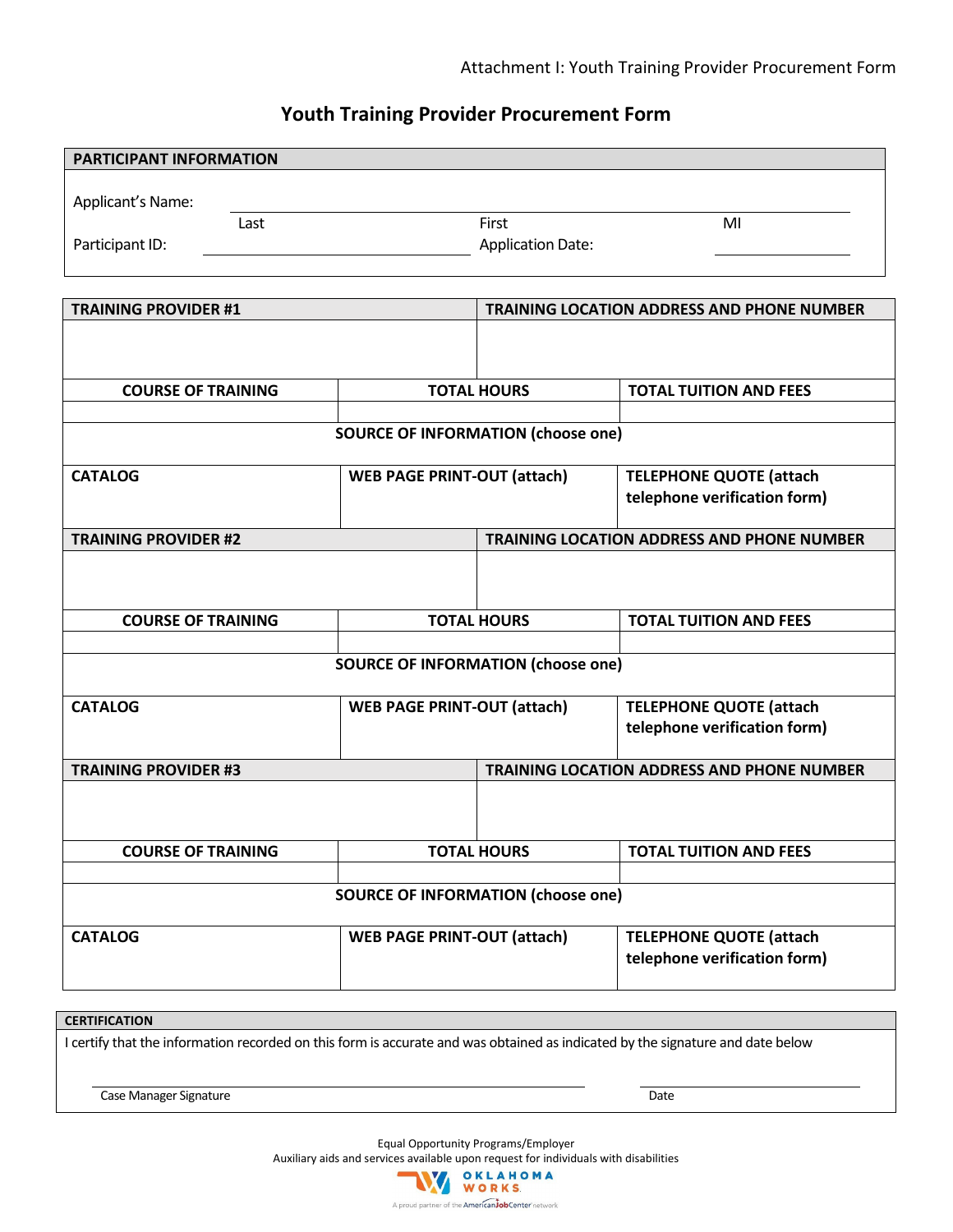**Documents to Verify Eligibility to Work**

### **LIST A: Documents That Establish Both Identity and Employment Authorization**

- 1. U.S. Passport or Passport Card
- 2. Permanent Resident Card or Alien Registration Receipt Card (Form I-551)
- 3. Foreign passport that contains a temporary I-551 stamp or temporary I-551 printed notation on a machine-readable immigrant visa (MRIV)
- 4. Employment Authorization Document (Card) that contains a photograph (Form I-766)
- 5. In the case of a nonimmigrant alien authorized to work for a specific employer incident to status, a foreign passport with Form I-94 or Form I-94A bearing the same name as the passport and containing an endorsement of the alien's nonimmigrant status, as long as the period of endorsement has not yet expired and the proposed employment is not in conflict with any restrictions or limitations identified on the form
- 6. Passport from the Federated States of Micronezia (FSM) or the Republic of the Marshall Islands(RMI) with Form I-94 or Form I-94A indicating nonimmigrant admission under the Compact of Free Association Between the United States and the FSM or RMI

#### **OR**

### **LIST B: Documents That Establish Identity**

#### For Individuals 18 years of age or older:

- 1. Driver's license or ID card issued by a state or outlying possession of the United States, provided it contains a photograph or information such as name, date of birth, gender, height, eye color, and address
- 2. ID card issued by federal, state, or local government agencies or entities, provided it contains a photograph or information such as name, date of birth, gender, height, eye color, and address
- 3. School ID card with a photograph
- 4. Voter's registration card
- 5. U.S. military card or draft record
- 6. Military dependent's ID card
- 7. U.S. Coast Guard Merchant Mariner Card
- 8. Native American tribal document
- 9. Driver's license issued by a Canadian government authority

### For persons under age 18 who are unable to present a document listed above:

- 10. School record or report card
- 11. Clinic, doctor, or hospital record
- 12. Day-care or nursery school record

#### **AND**

#### **LIST C: Documents That Establish Employment Authorization**

1. U.S. Social Security card other than one that specifies the face that the issuance of the card does not authorize employment in the United States.

\*Note: A copy (such as a metal or plastic reproduction) is not acceptable

- 2. Certification of Birth Abroad issued by the U.S. Department of State (Form FS-545)
- 3. Certification of Report of Birth issued by the U.S. Department of State (Form DS-1350)
- 4. Original or certified copy of a birth certificate issued by a state, county, municipal authority, or outlying possession of the United States bearing an official seal
- 5. Native American tribal document
- 6. U.S. Citizen Identification Card (Form I-197)
- 7. Identification Card for Use of Resident Citizen in the United States (Form I-179)
- 8. Employment authorization document issued by Department of Homeland Security

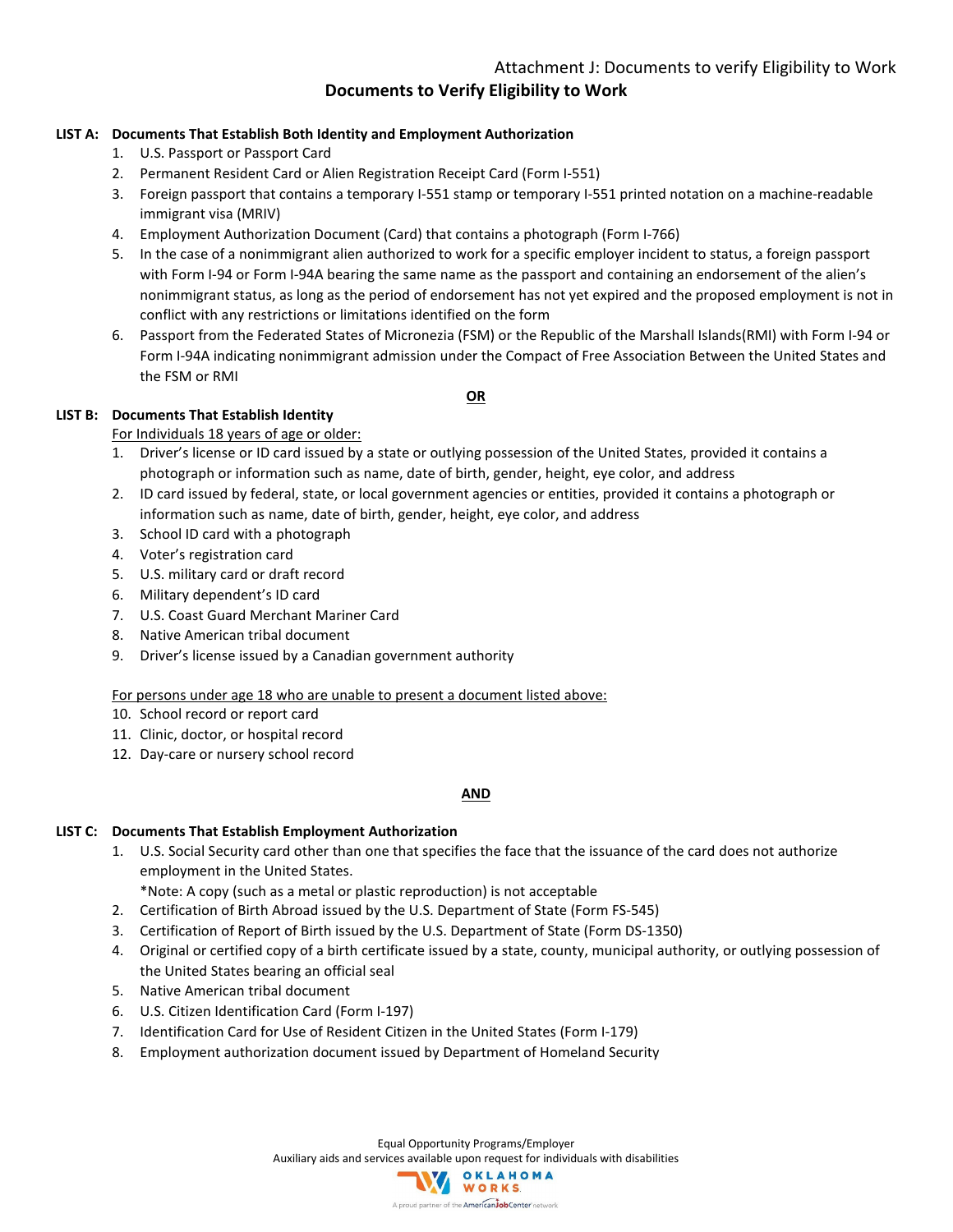## Attachment K: Applicant Statement

| <b>IDENTIFYING INFORMATION</b><br>Applicant's Name:<br>First<br>MI<br>Last<br>Participant ID:<br><b>Application Date:</b><br>Family is two or more persons related by blood, marriage, or decree of court, who are living in a single residence.<br>Married Couple & Dependent Children<br>$\bullet$<br>Parent or Guardian & Dependent Children<br>$\bullet$<br><b>Married Couple</b><br><b>Applicant Statement:</b><br>Please provide a brief description on your lack of or unverifiable income or employment, the documentation limitations, and how you<br>have been supported for the 6-month period prior to application. If unable to obtain a satisfactory witness, please explain below.<br>I hereby certify, under penalty of perjury, that the information stated above is true and accurate, and I understand that the above<br>information, if misrepresented, or incomplete, may be grounds for immediate termination and/or penalties as specified by law.<br><b>Applicant's Signature</b><br>Date<br><b>Corroborative Witness Statement:</b><br>Please provide a brief description below describing your knowledge of the above participants household income or employment as<br>you understand it:<br>I hereby certify, under penalty of perjury, that the information stated above is true and accurate, and I understand that I am a<br>corroborating witness and that I possess the knowledge to validate the participants statement as listed above.<br><b>Witness' Signature</b><br><b>Witness Printed Name</b> | <b>Applicant Statement</b> |  |  |  |      |
|----------------------------------------------------------------------------------------------------------------------------------------------------------------------------------------------------------------------------------------------------------------------------------------------------------------------------------------------------------------------------------------------------------------------------------------------------------------------------------------------------------------------------------------------------------------------------------------------------------------------------------------------------------------------------------------------------------------------------------------------------------------------------------------------------------------------------------------------------------------------------------------------------------------------------------------------------------------------------------------------------------------------------------------------------------------------------------------------------------------------------------------------------------------------------------------------------------------------------------------------------------------------------------------------------------------------------------------------------------------------------------------------------------------------------------------------------------------------------------------------------------------------------------------|----------------------------|--|--|--|------|
|                                                                                                                                                                                                                                                                                                                                                                                                                                                                                                                                                                                                                                                                                                                                                                                                                                                                                                                                                                                                                                                                                                                                                                                                                                                                                                                                                                                                                                                                                                                                        |                            |  |  |  |      |
|                                                                                                                                                                                                                                                                                                                                                                                                                                                                                                                                                                                                                                                                                                                                                                                                                                                                                                                                                                                                                                                                                                                                                                                                                                                                                                                                                                                                                                                                                                                                        |                            |  |  |  |      |
|                                                                                                                                                                                                                                                                                                                                                                                                                                                                                                                                                                                                                                                                                                                                                                                                                                                                                                                                                                                                                                                                                                                                                                                                                                                                                                                                                                                                                                                                                                                                        |                            |  |  |  |      |
|                                                                                                                                                                                                                                                                                                                                                                                                                                                                                                                                                                                                                                                                                                                                                                                                                                                                                                                                                                                                                                                                                                                                                                                                                                                                                                                                                                                                                                                                                                                                        |                            |  |  |  |      |
|                                                                                                                                                                                                                                                                                                                                                                                                                                                                                                                                                                                                                                                                                                                                                                                                                                                                                                                                                                                                                                                                                                                                                                                                                                                                                                                                                                                                                                                                                                                                        |                            |  |  |  |      |
|                                                                                                                                                                                                                                                                                                                                                                                                                                                                                                                                                                                                                                                                                                                                                                                                                                                                                                                                                                                                                                                                                                                                                                                                                                                                                                                                                                                                                                                                                                                                        |                            |  |  |  |      |
|                                                                                                                                                                                                                                                                                                                                                                                                                                                                                                                                                                                                                                                                                                                                                                                                                                                                                                                                                                                                                                                                                                                                                                                                                                                                                                                                                                                                                                                                                                                                        |                            |  |  |  |      |
|                                                                                                                                                                                                                                                                                                                                                                                                                                                                                                                                                                                                                                                                                                                                                                                                                                                                                                                                                                                                                                                                                                                                                                                                                                                                                                                                                                                                                                                                                                                                        |                            |  |  |  |      |
|                                                                                                                                                                                                                                                                                                                                                                                                                                                                                                                                                                                                                                                                                                                                                                                                                                                                                                                                                                                                                                                                                                                                                                                                                                                                                                                                                                                                                                                                                                                                        |                            |  |  |  |      |
|                                                                                                                                                                                                                                                                                                                                                                                                                                                                                                                                                                                                                                                                                                                                                                                                                                                                                                                                                                                                                                                                                                                                                                                                                                                                                                                                                                                                                                                                                                                                        |                            |  |  |  |      |
|                                                                                                                                                                                                                                                                                                                                                                                                                                                                                                                                                                                                                                                                                                                                                                                                                                                                                                                                                                                                                                                                                                                                                                                                                                                                                                                                                                                                                                                                                                                                        |                            |  |  |  |      |
|                                                                                                                                                                                                                                                                                                                                                                                                                                                                                                                                                                                                                                                                                                                                                                                                                                                                                                                                                                                                                                                                                                                                                                                                                                                                                                                                                                                                                                                                                                                                        |                            |  |  |  |      |
|                                                                                                                                                                                                                                                                                                                                                                                                                                                                                                                                                                                                                                                                                                                                                                                                                                                                                                                                                                                                                                                                                                                                                                                                                                                                                                                                                                                                                                                                                                                                        |                            |  |  |  | Date |
| <b>Witness' Contact Information</b><br><b>Witness' Relationship to Applicant</b>                                                                                                                                                                                                                                                                                                                                                                                                                                                                                                                                                                                                                                                                                                                                                                                                                                                                                                                                                                                                                                                                                                                                                                                                                                                                                                                                                                                                                                                       |                            |  |  |  |      |
| <b>Office Use Only</b><br>The above applicant statement is being utilized for documentation of low income for eligibility purposes, I have reviewed all<br>documentation sources and documentation limitations with the participant and the corroborative witness.                                                                                                                                                                                                                                                                                                                                                                                                                                                                                                                                                                                                                                                                                                                                                                                                                                                                                                                                                                                                                                                                                                                                                                                                                                                                     |                            |  |  |  |      |
| <b>Case Manager Signature</b><br>Date                                                                                                                                                                                                                                                                                                                                                                                                                                                                                                                                                                                                                                                                                                                                                                                                                                                                                                                                                                                                                                                                                                                                                                                                                                                                                                                                                                                                                                                                                                  |                            |  |  |  |      |

Auxiliary aids and services available upon request for individuals and services available upon request for individuals with  $\overrightarrow{N}$  with  $\overrightarrow{N}$  with  $\overrightarrow{N}$  with  $\overrightarrow{N}$  with  $\overrightarrow{N}$  with  $\overrightarrow{N}$  with  $\overrightarrow{N}$ A proud partner of the American JobCenter network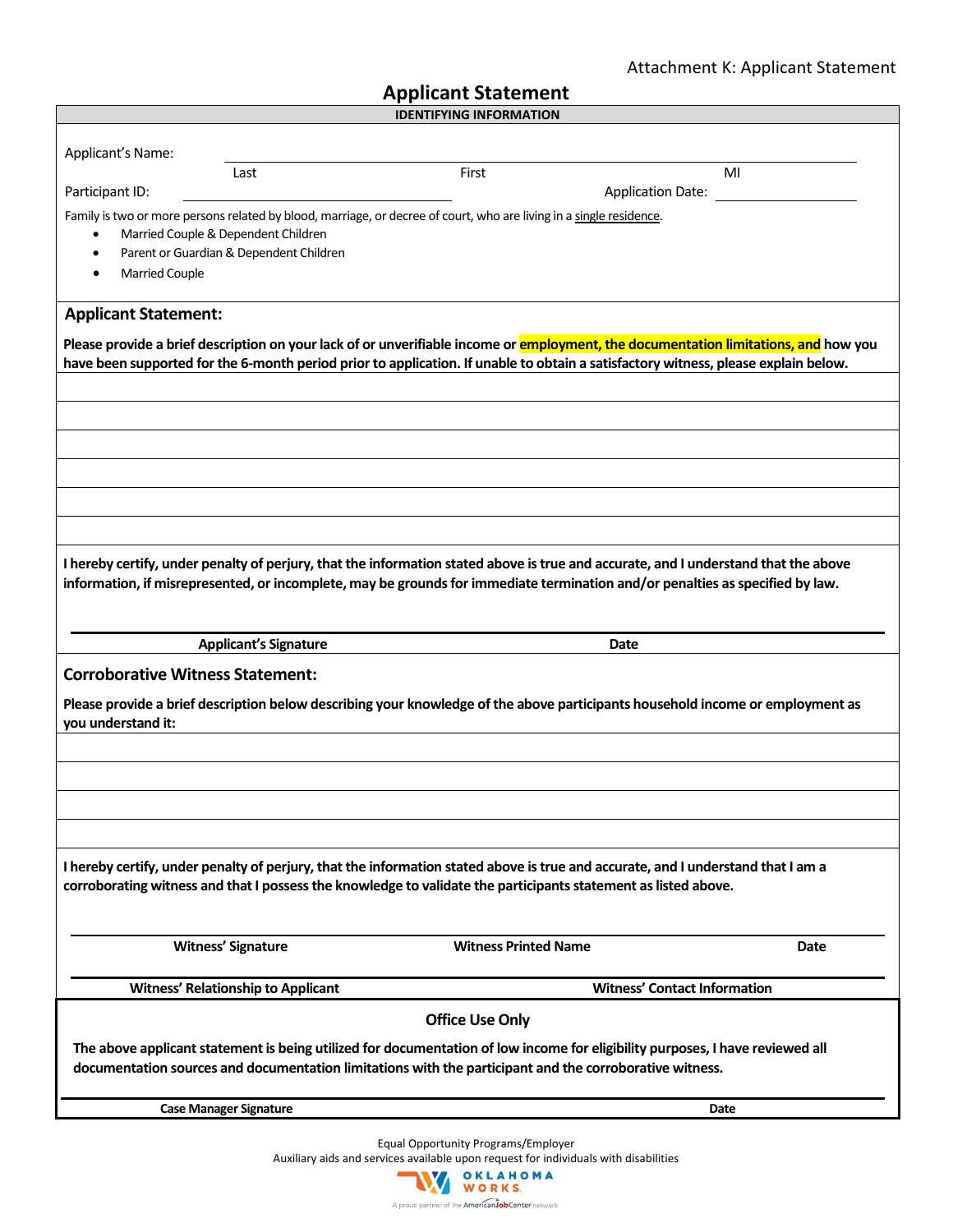## **WIOA Participant Supplemental Wage Quarterly Exit Data Collection Form**

During orientation, you were informed that we would be contacting those who participated in our education or training program to find out how you are progressing after completing the program. We would like to know if our program helped you achieve your goal of entering postsecondary education/training or obtaining/retraining employment.

| Date: ________________________ |  |
|--------------------------------|--|
| PID:                           |  |

This survey will only take a few minutes and all information you give will be strictly confidential.

#### **POSTSECONDARY EDUCATION AND TRAINING**

- 1. Since the end of your program, have you enrolled in any postsecondary educational or training programs?  $\Box$  Yes (Proceed to Next Question)  $\Box$  No (Proceed to Employment Questions)
- 2. In what type of class or classes have you enrolled? (Check all that apply.)

| $\Box$ Adult Workforce Education/Job Training/Career Center/Skilled Trades Program |
|------------------------------------------------------------------------------------|
| $\Box$ College                                                                     |

☐ Other (Specify)

☐ Do not know or Prefer not to answer

#### **EMPLOYMENT (SUPPLEMENTAL WAGE VERIFICATION)**

- 1. Are you currently Employed?  $□$  Yes  $□$  No
- 2. Since completing our program, please select the 3-month period(s) you have been employed. ☐ January to March ☐ April to June ☐ July to September ☐ October to December
- 3. Place of Employment during the previous 3-month period: Employer: Type of Employment: \_\_\_\_\_\_\_

Employer FEIN (if known):

4. Is the job related to any education/training you received during the program you attended? ☐ Yes ☐ No

5. Approximately how many hours do you work each week? Hours

- 6. Wage during the previous 3-month period of employment: \$\_\_\_\_\_\_\_ □hourly □weekly □monthly □yearly
- 7. Reason for Unemployment.
	- ☐ Insufficient Employment Opportunity ☐ Self-Employed/Lack of Work ☐ Military relocation
	- $\Box$  Unemployed due to Termination/Layoff
	- ☐ Unemployed due to permanent closure/substantial layoff at place of employment

☐ Other

☐ Prefer Not to Answer

#### **CLOSING**

Do you have any questions or comments?

| Staff Use Only: (If Completed by Phone) |       | Staff Use Only:<br><b>Gross Quarterly Wage Calculation:</b> |
|-----------------------------------------|-------|-------------------------------------------------------------|
| Survey administered by:                 | Date: |                                                             |

Equal Opportunity Programs/Employer Auxiliary aids and services available upon request for individuals with disabilities

> OKLAHOMA WORKS A proud partner of the American JobCenter network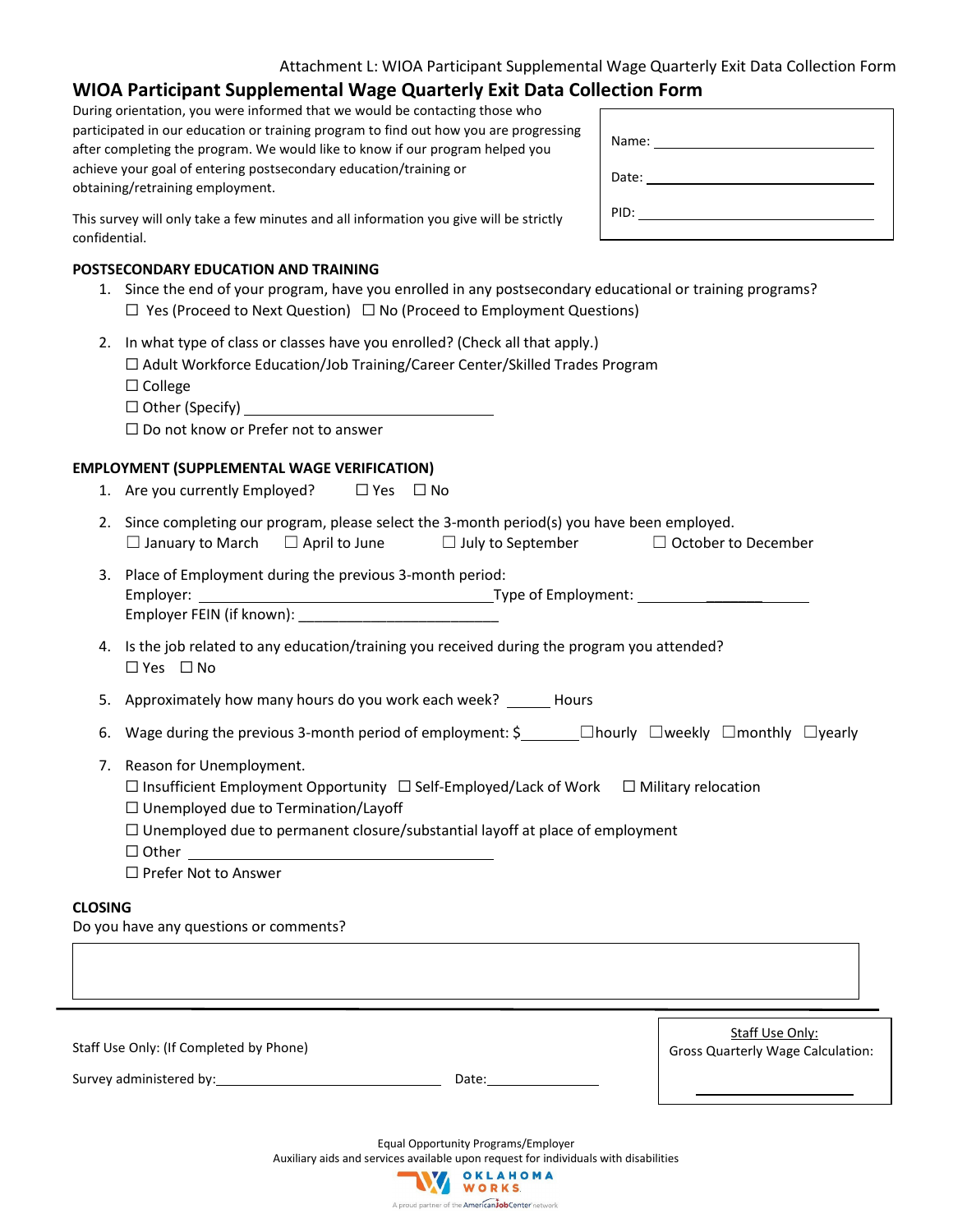### Attachment M: Supplemental Wage Self Employment Verification Form

### SUPPLEMENTAL WAGE SELF-EMPLOYMENT VERIFICATION FORM

 List all gross receipts and total expenses for the previous three months. Subtract total expenses from gross receipts to calculate Net Profit for each Month. Add Net Profit for previous three months to obtain the **Total Net Profit (Earnings)** for the Previous Quarter.

| Name: ________________________ |                                                                                                           |
|--------------------------------|-----------------------------------------------------------------------------------------------------------|
|                                | Business Name: Name: Name and Allen and Allen and Allen and Allen and Allen and Allen and Allen and Allen |
| Date: ___________________      |                                                                                                           |
| PID:                           |                                                                                                           |

|                                            | MONTH | MONTH | <b>MONTH</b> |
|--------------------------------------------|-------|-------|--------------|
| Wages                                      |       |       |              |
| Commission                                 |       |       |              |
| <b>Bonuses</b>                             |       |       |              |
| Cash Value of Compensation other than cash |       |       |              |
| Gratuities                                 |       |       |              |
| Wages earned but not received              |       |       |              |
| Other includable income (Specify below):   |       |       |              |
|                                            |       |       |              |
|                                            |       |       |              |
| <b>Gross Receipts</b>                      |       |       |              |

|                                 | MONTH | <b>MONTH</b> | MONTH |
|---------------------------------|-------|--------------|-------|
| <b>Business Rent</b>            |       |              |       |
| <b>Business Telephone</b>       |       |              |       |
| <b>Business Utilities</b>       |       |              |       |
| <b>Business Supplies</b>        |       |              |       |
| Other expenses (Specify below): |       |              |       |
|                                 |       |              |       |
|                                 |       |              |       |
| <b>Total Expenses</b>           |       |              |       |

|                   | <b>MONTH</b> | <b>MONTH</b> | <b>MONTH</b> |
|-------------------|--------------|--------------|--------------|
| <b>Net Profit</b> |              |              |              |

Total Net Profit (Earnings): \_\_\_\_\_\_

I, , certify that the information stated above is true and accurate, and there is no intent to commit fraud. I am aware that the information I have provided is subject to review and verification, and that I may be required to document its accuracy.

Signature: Date:

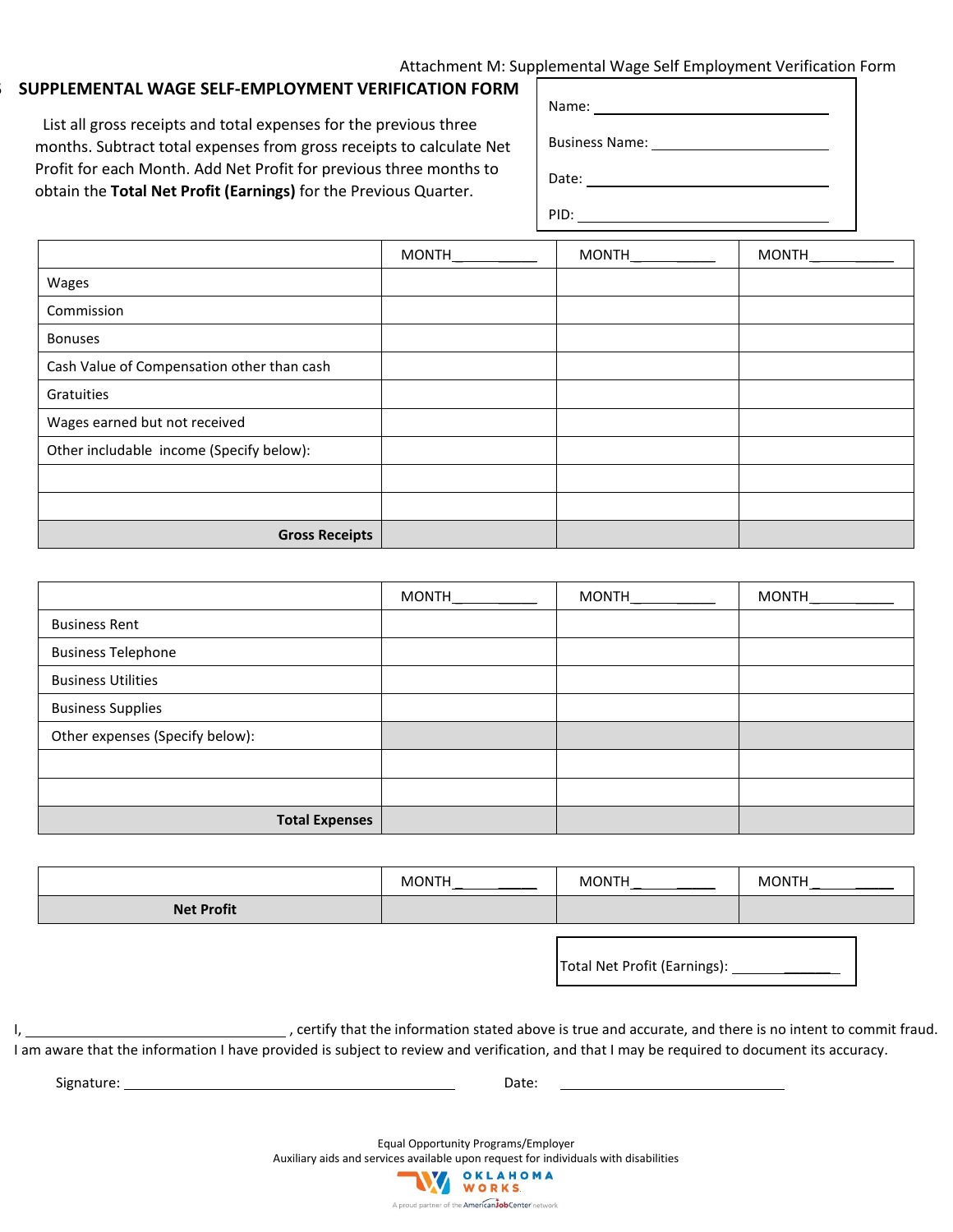# **Wage Conversion Chart**

| This is a guide to convert various wage and earnings inputs to a quarterly wage |                |                                                                                                                         |                |                      |          |                        |
|---------------------------------------------------------------------------------|----------------|-------------------------------------------------------------------------------------------------------------------------|----------------|----------------------|----------|------------------------|
|                                                                                 |                | Directions: Collect the hourly/weekly/bi-weekly/monthly/annual wages from the participant and enter that value in the   |                |                      |          |                        |
|                                                                                 |                | appropriate cell*. The example input values in red must be replaced with the appropriate information collected from the |                |                      |          |                        |
|                                                                                 |                | participant to calculate the reportable quarterly wage.                                                                 |                |                      |          |                        |
|                                                                                 |                |                                                                                                                         |                |                      |          |                        |
|                                                                                 |                | <b>Convert Hourly Rate to Quarterly Wages</b>                                                                           |                |                      |          |                        |
| <b>Hourly Rate</b>                                                              |                | hours worked per week on average                                                                                        |                | 13 weeks per quarter |          | <b>Quarterly Wages</b> |
| (\$xxx.xx/hour)                                                                 |                | (xx.x)                                                                                                                  |                |                      |          |                        |
|                                                                                 |                |                                                                                                                         |                |                      |          |                        |
|                                                                                 |                |                                                                                                                         |                |                      |          |                        |
| \$7.25                                                                          | $\pmb{\times}$ | 32.0                                                                                                                    | $\pmb{\times}$ | 13                   | $\equiv$ | \$3,016.00             |
|                                                                                 |                |                                                                                                                         |                |                      |          |                        |
|                                                                                 |                | <b>Convert Weekly Wages to Quarterly Wages</b>                                                                          |                |                      |          |                        |
| Weekly Wages (\$xxxxx.xx)                                                       |                | 13 weeks per quarter                                                                                                    |                |                      |          | <b>Quarterly Wages</b> |
|                                                                                 |                |                                                                                                                         |                |                      |          |                        |
|                                                                                 |                |                                                                                                                         |                |                      |          |                        |
|                                                                                 |                |                                                                                                                         |                |                      |          |                        |
|                                                                                 |                |                                                                                                                         |                |                      |          |                        |
| \$290.00                                                                        | X              | 13                                                                                                                      |                |                      | $=$      | \$3,770.00             |
|                                                                                 |                | <b>Convert Biweekly Wages to Quarterly Wages</b>                                                                        |                |                      |          |                        |
|                                                                                 |                |                                                                                                                         |                |                      |          |                        |
| <b>Biweekly Wages</b>                                                           |                | 6.5 biweekly pay periods per quarter                                                                                    |                |                      |          | <b>Quarterly Wages</b> |
| $($ \$xxxxx.xx $)$                                                              |                |                                                                                                                         |                |                      |          |                        |
|                                                                                 |                |                                                                                                                         |                |                      |          |                        |
|                                                                                 |                |                                                                                                                         |                |                      |          |                        |
| \$580.00                                                                        | X              | 6.5                                                                                                                     |                |                      | $=$      | \$3,770.00             |
|                                                                                 |                |                                                                                                                         |                |                      |          |                        |
| <b>Convert Monthly Wages to Quarterly Wages</b>                                 |                |                                                                                                                         |                |                      |          |                        |
| Monthly Wages                                                                   |                | 3 months per quarter                                                                                                    |                |                      |          | <b>Quarterly Wages</b> |
| $($ \$xxxxx.xx $)$                                                              |                |                                                                                                                         |                |                      |          |                        |
|                                                                                 |                |                                                                                                                         |                |                      |          |                        |
|                                                                                 |                |                                                                                                                         |                |                      |          |                        |
| \$1,256.67                                                                      | X              | 3                                                                                                                       |                |                      |          | \$3,770.01             |
|                                                                                 |                |                                                                                                                         |                |                      |          |                        |
| <b>Convert Annual Wages to Quarterly Wages</b>                                  |                |                                                                                                                         |                |                      |          |                        |
| Annual Wages                                                                    |                | 4 quarters per year                                                                                                     |                |                      |          | <b>Quarterly Wages</b> |
| (\$xxxxxx.xx)                                                                   |                |                                                                                                                         |                |                      |          |                        |
|                                                                                 |                |                                                                                                                         |                |                      |          |                        |
|                                                                                 |                |                                                                                                                         |                |                      |          |                        |
| \$15,080.00                                                                     |                | 4                                                                                                                       |                |                      | $=$      | \$3,770.00             |
|                                                                                 |                |                                                                                                                         |                |                      |          |                        |